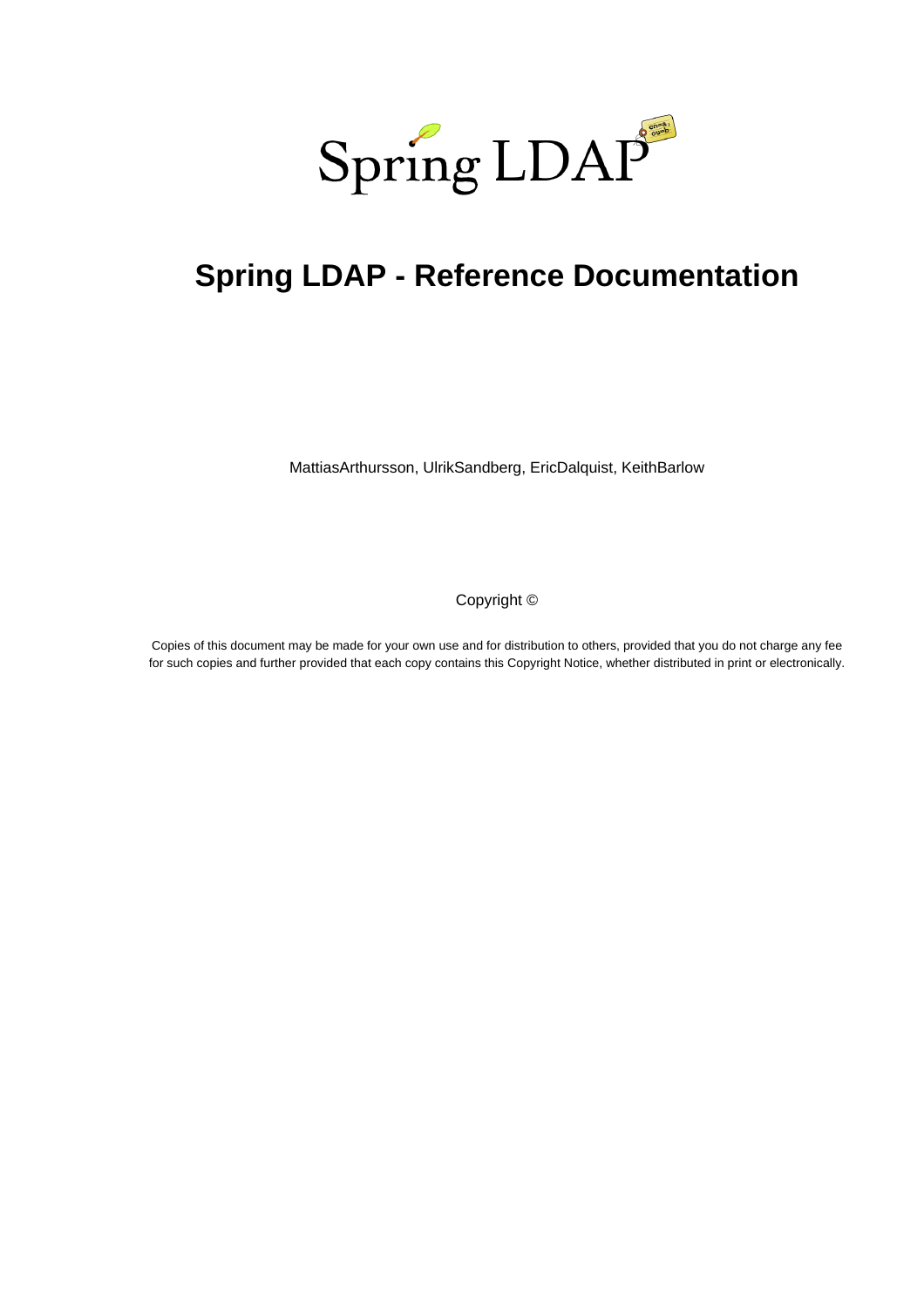## **Table of Contents**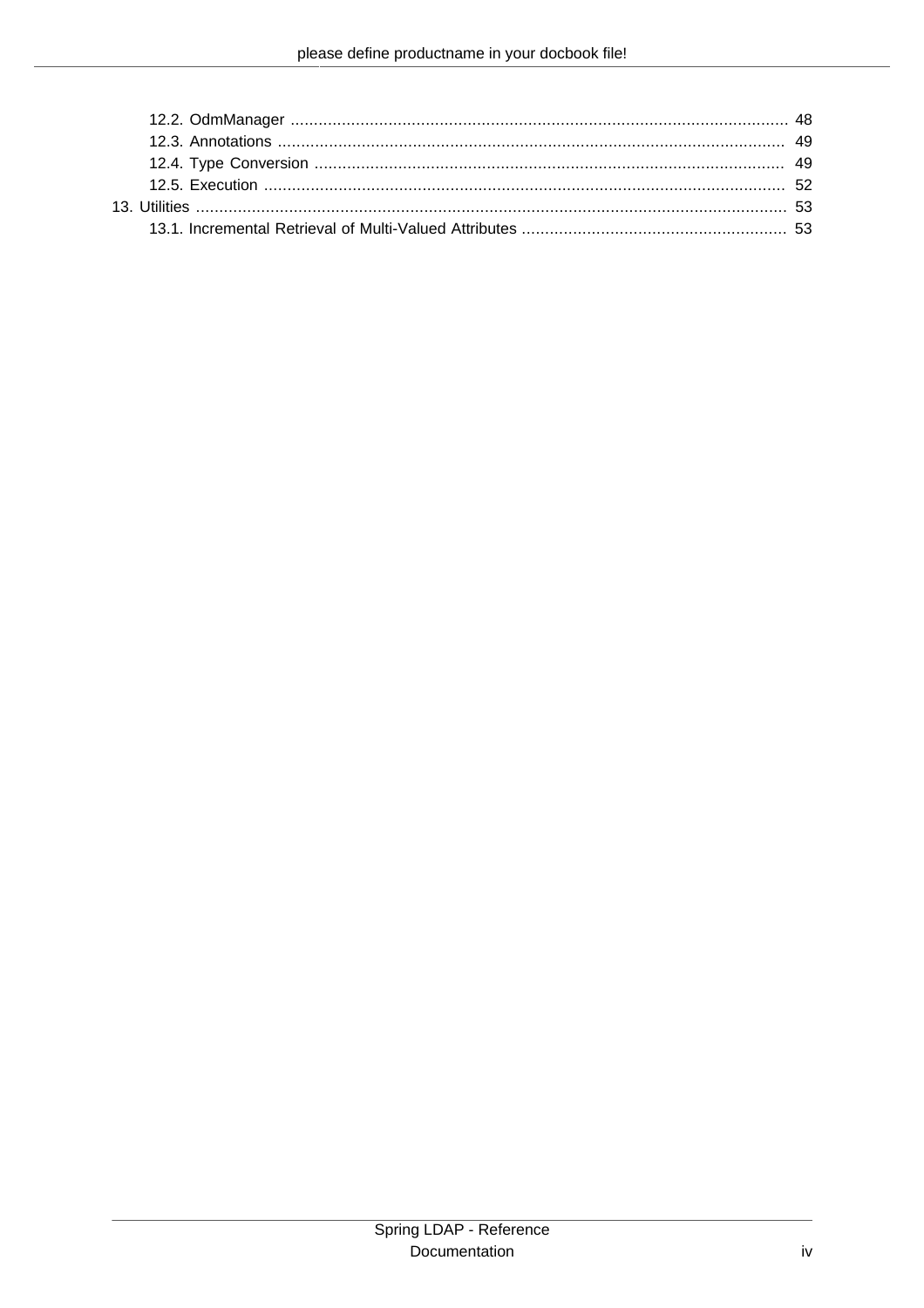# <span id="page-4-0"></span>**Preface**

The Java Naming and Directory Interface (JNDI) is for LDAP programming what Java Database Connectivity (JDBC) is for SQL programming. There are several similarities between JDBC and JNDI/ LDAP (Java LDAP). Despite being two completely different APIs with different pros and cons, they share a number of less flattering characteristics:

- They require extensive plumbing code, even to perform the simplest of tasks.
- All resources need to be correctly closed, no matter what happens.
- Exception handling is difficult.

The above points often lead to massive code duplication in common usages of the APIs. As we all know, code duplication is one of the worst code smells. All in all, it boils down to this: JDBC and LDAP programming in Java are both incredibly dull and repetitive.

Spring JDBC, a part of the Spring framework, provides excellent utilities for simplifying SQL programming. We need a similar framework for Java LDAP programming.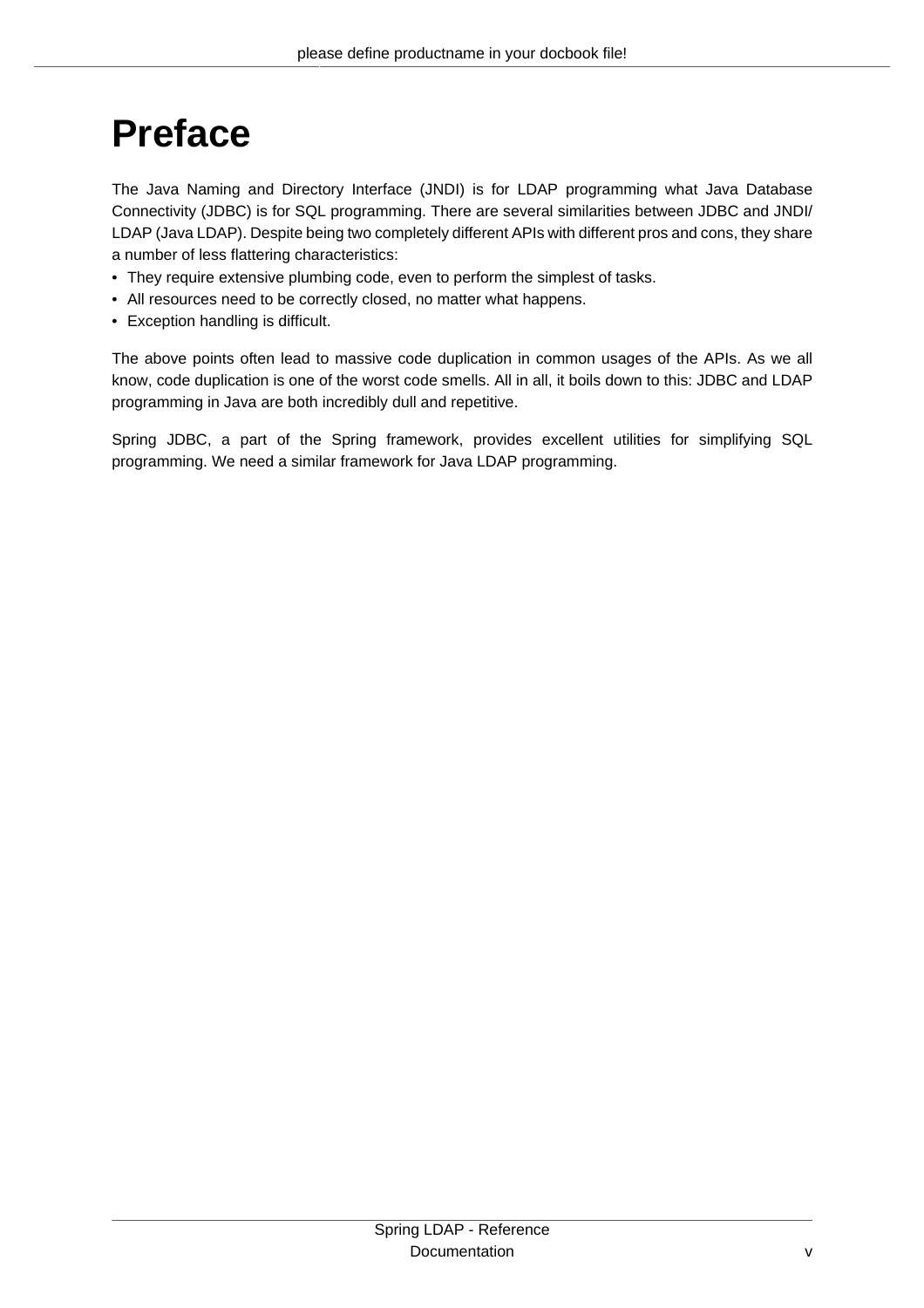## <span id="page-5-0"></span>**1. Introduction**

## <span id="page-5-1"></span>**1.1. Overview**

Spring LDAP [\(http://www.springframework.org/ldap\)](http://www.springframework.org/ldap) is a library for simpler LDAP programming in Java, built on the same principles as the **[JdbcTemplate](http://static.springframework.org/spring/docs/current/api/org/springframework/jdbc/core/JdbcTemplate.html)** in Spring JDBC. It completely eliminates the need to worry about creating and closing LdapContext and looping through NamingEnumeration. It also provides a more comprehensive unchecked Exception hierarchy, built on Spring's DataAccessException. As a bonus, it also contains classes for dynamically building LDAP filters and DNs (Distinguished Names), LDAP attribute management, and client-side LDAP transaction management.

Consider, for example, a method that should search some storage for all persons and return their names in a list. Using JDBC, we would create a connection and execute a query using a statement. We would then loop over the result set and retrieve the column we want, adding it to a list. In contrast, using Java LDAP, we would create a context and perform a search using a search filter. We would then loop over the resulting *naming enumeration* and retrieve the *attribute* we want, adding it to a list.

The traditional way of implementing this person name search method in Java LDAP looks like this, where the code marked as bold actually performs tasks related to the business purpose of the method: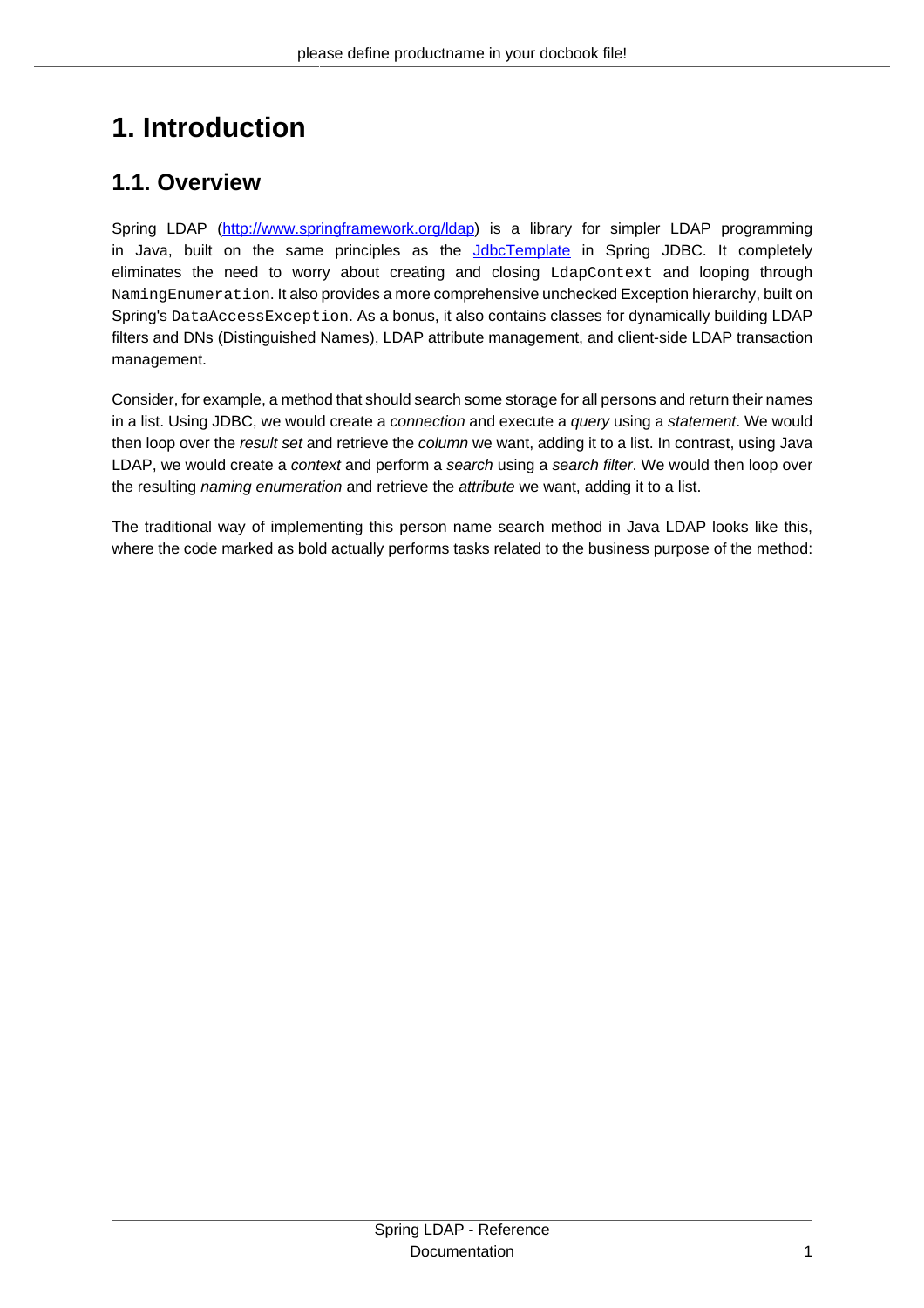```
package com.example.dao;
public class TraditionalPersonDaoImpl implements PersonDao {
   public List getAllPersonNames() {
      Hashtable env = new Hashtable();
     env.put(Context.INITIAL_CONTEXT_FACTORY, "com.sun.jndi.ldap.LdapCtxFactory");
      env.put(Context.PROVIDER_URL, "ldap://localhost:389/dc=example,dc=com");
      DirContext ctx;
      try {
        ctx = new InitialDirContext(env); } catch (NamingException e) {
          throw new RuntimeException(e);
       }
     LinkedList list = new LinkedList();
      NamingEnumeration results = null;
      try {
        SearchControls controls = new SearchControls();
          controls.setSearchScope(SearchControls.SUBTREE_SCOPE);
         results = ctx.search("", "(objectclass=person)", controls);
          while (results.hasMore()) {
             SearchResult searchResult = (SearchResult) results.next();
            Attributes attributes = searchResult.getAttributes();
             Attribute attr = attributes.get("cn");
             String cn = (String) attr.get();
             list.add(cn);
          }
       } catch (NameNotFoundException e) {
          // The base context was not found.
          // Just clean up and exit.
       } catch (NamingException e) {
          throw new RuntimeException(e);
       } finally {
          if (results != null) {
             try {
               results.close();
             } catch (Exception e) {
                // Never mind this.
 }
 }
          if (ctx != null) {
             try {
               ctx.close();
             } catch (Exception e) {
                // Never mind this.
 }
          }
       }
      return list;
    }
}
```
By using the Spring LDAP classes AttributesMapper and LdapTemplate, we get the exact same functionality with the following code: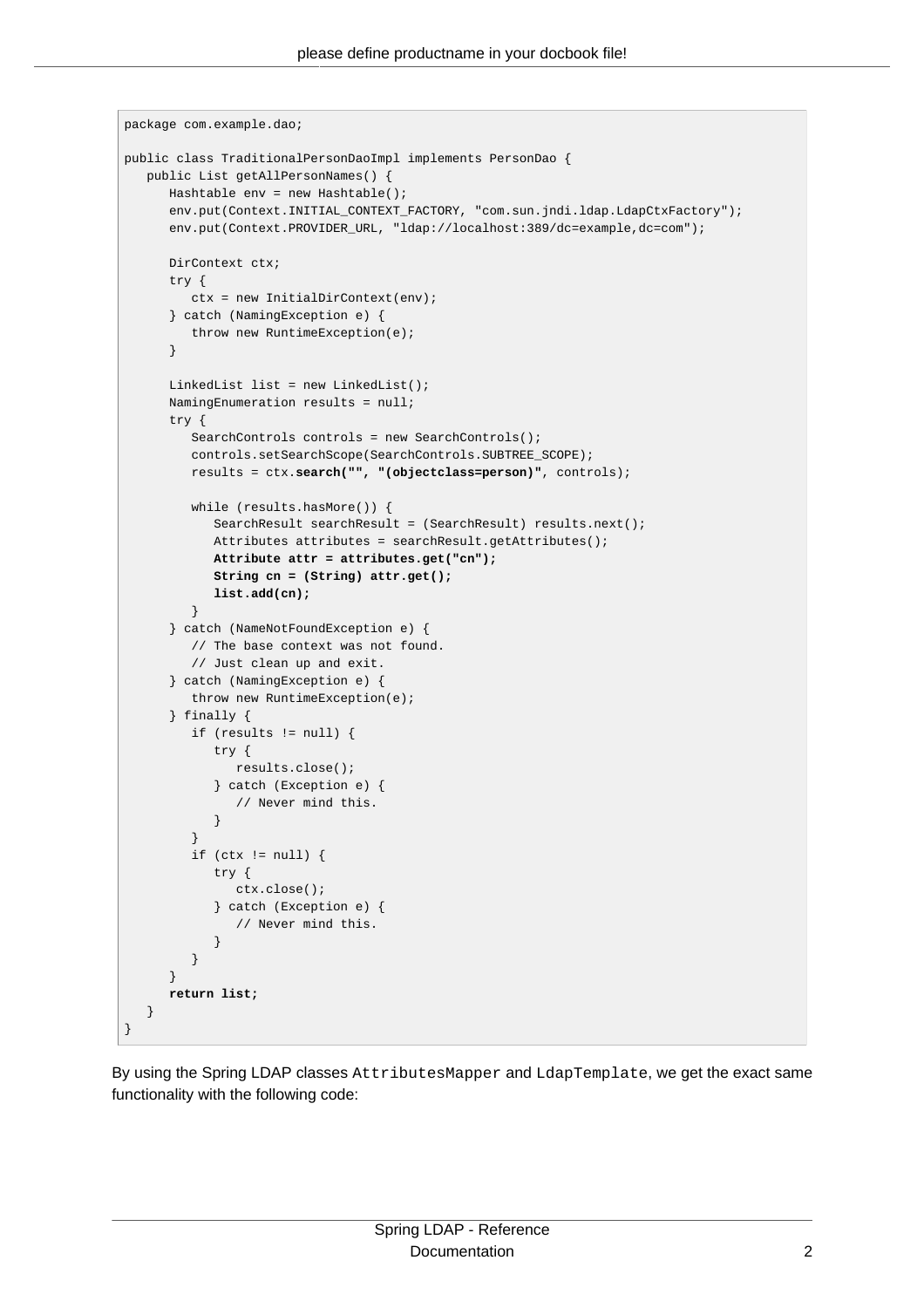```
package com.example.dao;
public class PersonDaoImpl implements PersonDao {
   private LdapTemplate ldapTemplate;
   public void setLdapTemplate(LdapTemplate ldapTemplate) {
      this.ldapTemplate = ldapTemplate;
    }
   public List getAllPersonNames() {
      return ldapTemplate.search(
          "", "(objectclass=person)",
          new AttributesMapper() {
            public Object mapFromAttributes(Attributes attrs)
                throws NamingException {
                return attrs.get("cn").get();
             }
          });
   }
}
```
The amount of boiler-plate code is significantly less than in the traditional example. The LdapTemplate version of the search method performs the search, maps the attributes to a string using the given AttributesMapper, collects the strings in an internal list, and finally returns the list.

Note that the PersonDaoImpl code simply assumes that it has an LdapTemplate instance, rather than looking one up somewhere. It provides a set method for this purpose. There is nothing Springspecific about this "Inversion of Control". Anyone that can create an instance of PersonDaoImpl can also set the LdapTemplate on it. However, Spring provides a very flexible and easy way of [achieving](http://static.springframework.org/spring/docs/current/reference/beans.html) [this.](http://static.springframework.org/spring/docs/current/reference/beans.html) The Spring container can be told to wire up an instance of LdapTemplate with its required dependencies and inject it into the PersonDao instance. This wiring can be defined in various ways, but the most common is through XML:

```
<beans>
    <bean id="contextSource"
 class="org.springframework.ldap.core.support.LdapContextSource">
       <property name="url" value="ldap://localhost:389" />
       <property name="base" value="dc=example,dc=com" />
       <property name="userDn" value="cn=Manager" />
       <property name="password" value="secret" />
   </bean>
    <bean id="ldapTemplate" class="org.springframework.ldap.core.LdapTemplate">
       <constructor-arg ref="contextSource" />
   </bean>
    <bean id="personDao" class="com.example.dao.PersonDaoImpl">
       <property name="ldapTemplate" ref="ldapTemplate" />
    </bean>
</beans>
```
### <span id="page-7-0"></span>**1.2. Packaging overview**

At a minimum, to use Spring LDAP you need:

- spring-Idap-core (the Spring LDAP library)
- spring-core (miscellaneous utility classes used internally by the framework)
- spring-beans (contains interfaces and classes for manipulating Java beans)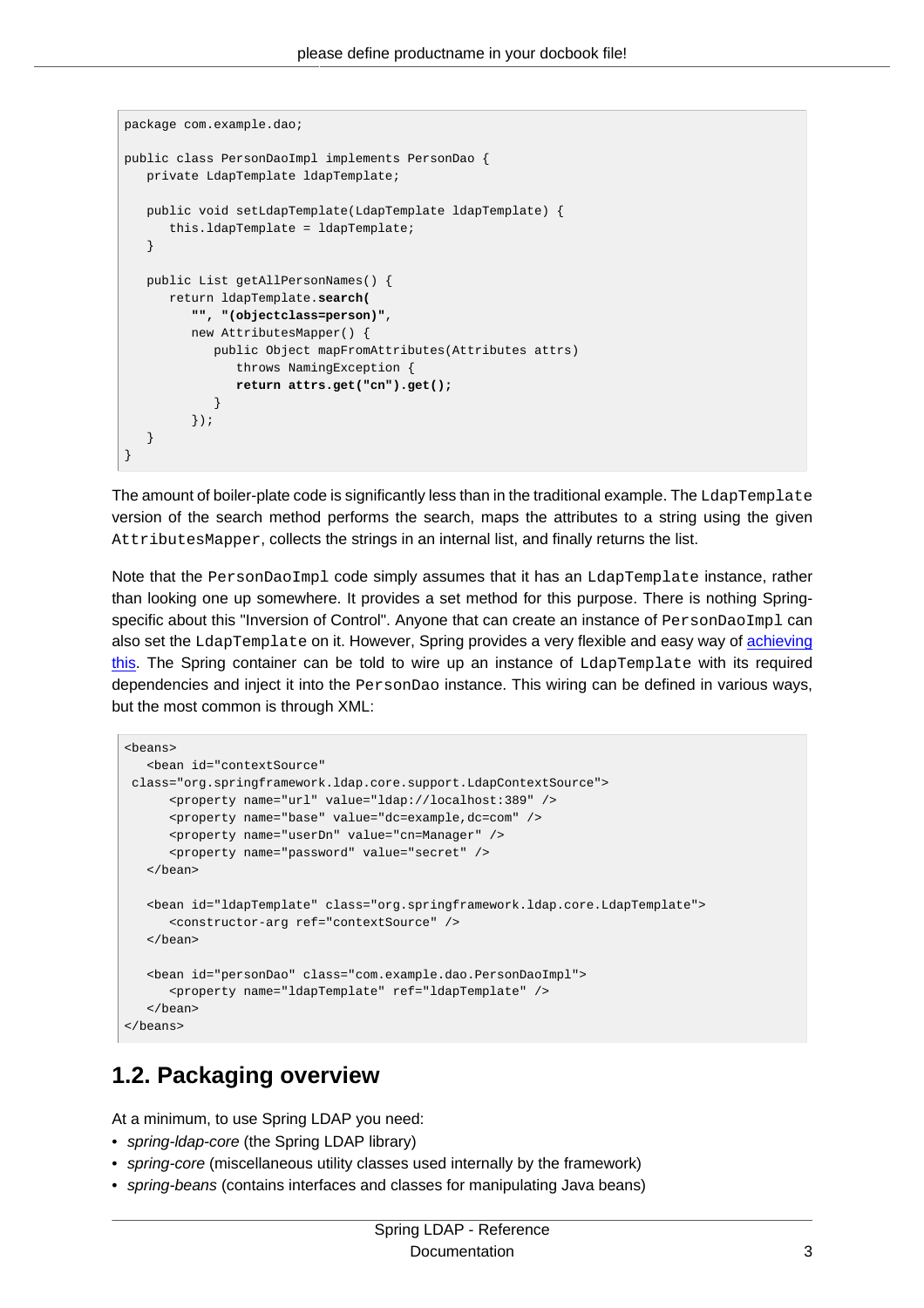- commons-logging (a simple logging facade, used internally)
- commons-lang (misc utilities, used internally)

In addition to the required dependencies the following optional dependencies are required for certain functionality:

- spring-context (If your application is wired up using the Spring Application Context adds the ability for application objects to obtain resources using a consistent API. Definitely needed if you are planning on using the BaseLdapPathBeanPostProcessor.)
- spring-tx (If you are planning to use the client side compensating transaction support)
- spring-jdbc (If you are planning to use the client side compensating transaction support)
- Idapbp (Sun LDAP Booster Pack if you will use the LDAP v3 Server controls integration and you're not using Java5 or higher)
- commons-pool (If you are planning to use the pooling functionality)
- <span id="page-8-0"></span>• spring-batch (If you are planning to use the LDIF parsing functionality together with Spring Batch)

### **1.3. Package structure**

This section provides an overview of the logical package structure of the Spring LDAP codebase. The dependencies for each package are clearly noted.

Figure 1.1. Spring LDAP package structure

### <span id="page-8-1"></span>**org.springframework.transaction.compensating**

The transaction.compensating package contains the generic compensating transaction support. This is not LDAP-specific or JNDI-specific in any way.

<span id="page-8-2"></span>• Dependencies: commons-logging

### **org.springframework.ldap**

The *Idap* package contains the exceptions of the library. These exceptions form an unchecked hierarchy that mirrors the NamingException hierarchy.

• Dependencies: spring-core

### <span id="page-8-3"></span>**org.springframework.ldap.core**

The ldap.core package contains the central abstractions of the library. These abstractions include AuthenticationSource, ContextSource, DirContextProcessor, and NameClassPairCallbackHandler. This package also contains the central class LdapTemplate, plus various mappers and executors.

• Dependencies: ldap, ldap.support, spring-beans, spring-core, spring-tx, commons-lang, commonslogging

### <span id="page-8-4"></span>**org.springframework.ldap.core.support**

The ldap.core.support package contains supporting implementations of some of the core interfaces.

• Dependencies: ldap, ldap.core, ldap.support, spring-core, spring-beans, spring-context, commonslang, commons-logging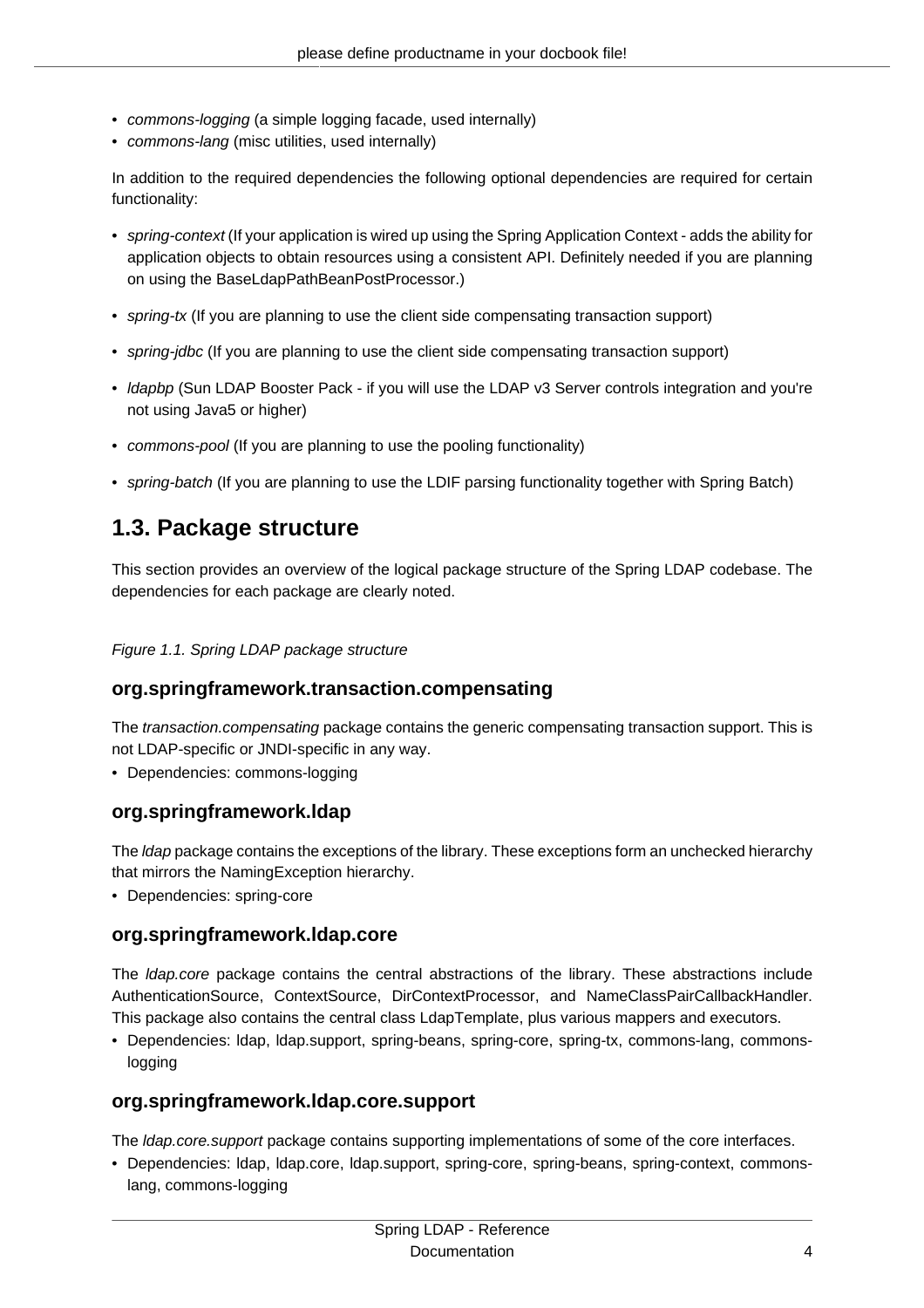### <span id="page-9-0"></span>**org.springframework.ldap.core.simple**

The ldap.core.simple package contains Java5-specific parts of Spring LDAP. It's mainly a simplification layer that takes advantage of the generics support in Java5, in order to get typesafe context mappers as well as typesafe search and lookup methods.

• Dependencies: ldap.core

### <span id="page-9-1"></span>**org.springframework.ldap.pool**

The Idap.pool package contains support for detailed pool configuration on a per-ContextSource basis. Pooling support is provided by PoolingContextSource which can wrap any ContextSource and pool both read-only and read-write DirContext objects. Jakarta Commons-Pool is used to provide the underlying pool implementation.

• Dependencies: ldap.core, commons-lang, commons-pool

### <span id="page-9-2"></span>**org.springframework.ldap.pool.factory**

The Idap.pool.factory package contains the actual pooling context source and other classes for context creation.

• Dependencies: ldap, ldap.core, ldap.pool, ldap.pool.validation, spring-beans, spring-tx, commonslang, commons-logging, commons-pool

### <span id="page-9-3"></span>**org.springframework.ldap.pool.validation**

The Idap.pool. validation package contains the connection validation support.

• Dependencies: ldap.pool, commons-lang, commons-logging

### <span id="page-9-4"></span>**org.springframework.ldap.support**

The *Idap.support* package contains supporting utilities, like the exception translation mechanism.

• Dependencies: ldap, spring-core, commons-lang, commons-logging

### <span id="page-9-5"></span>**org.springframework.ldap.authentication**

The ldap.authentication package contains an implementation of the AuthenticationSource interface that can be used if the user should be allowed to read some information even though not logged in.

<span id="page-9-6"></span>• Dependencies: ldap.core, spring-beans, commons-lang

### **org.springframework.ldap.control**

The ldap.control package contains an abstract implementation of the DirContextProcessor interface that can be used as a basis for processing RequestControls and ResponseControls. There is also a concrete implementation that handles paged search results and one that handles sorting. The [LDAP Booster](http://java.sun.com/products/jndi/) [Pack](http://java.sun.com/products/jndi/) is used to get support for controls, unless Java5 is used.

• Dependencies: ldap, ldap.core, LDAP booster pack (optional), spring-core, commons-lang, commons-logging

### <span id="page-9-7"></span>**org.springframework.ldap.filter**

The *Idap.filter* package contains the Filter abstraction and several implementations of it.

• Dependencies: ldap.core, spring-core, commons-lang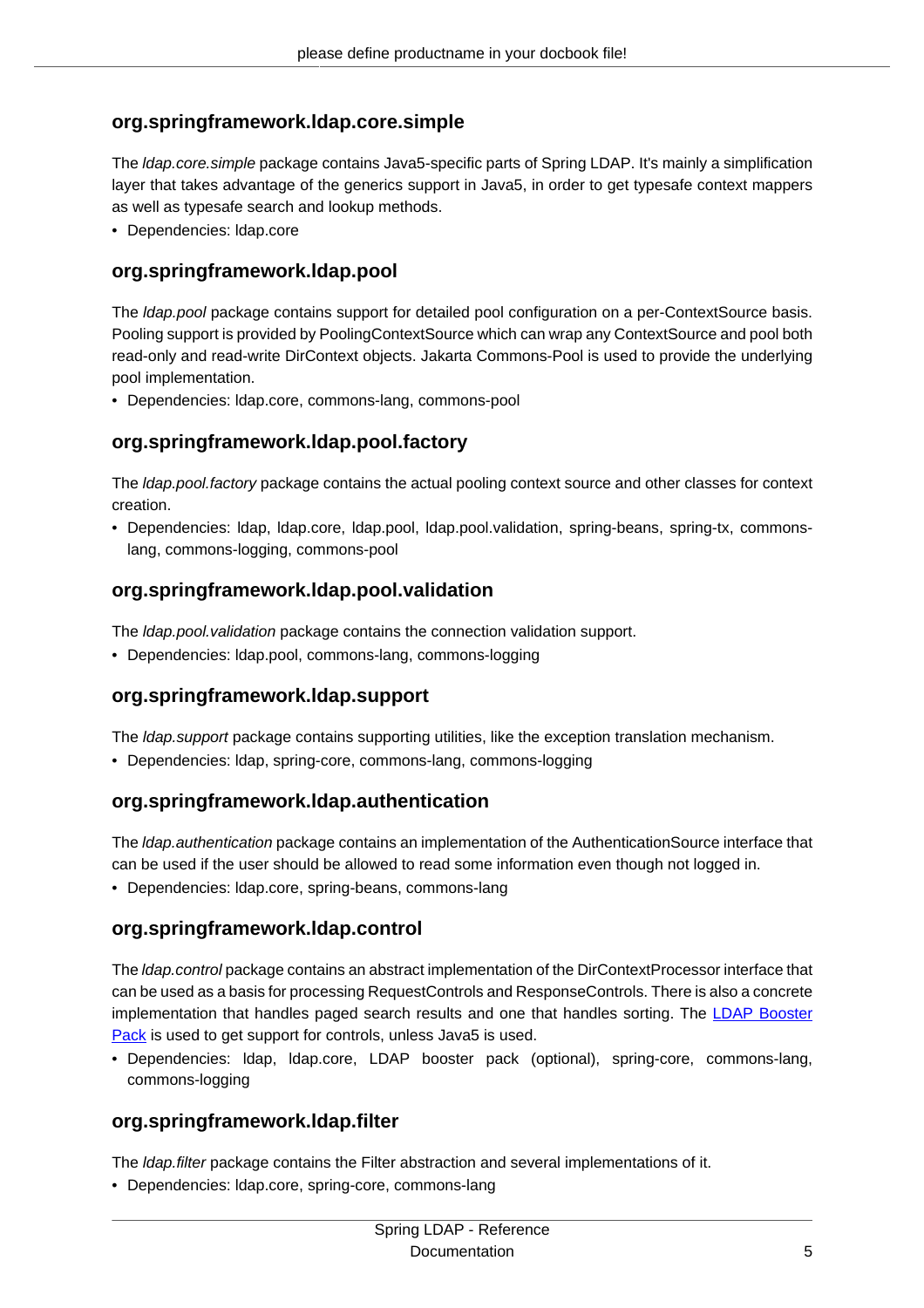### <span id="page-10-0"></span>**org.springframework.ldap.transaction.compensating**

The ldap.transaction.compensating package contains the core LDAP-specific implementation of compensating transactions.

• Dependencies: ldap.core, ldap.core.support, transaction.compensating, spring-core, commons-lang, commons-logging

### <span id="page-10-1"></span>**org.springframework.ldap.transaction.compensating.manager**

The ldap.transaction.compensating.manager package contains the core implementation classes for client-side compensating transactions.

• Dependencies: ldap, ldap.core, ldap.support, ldap.transaction.compensating, ldap.transaction.compensating.support, transaction.compensating, spring-tx, spring-jdbc, springorm, commons-logging

### <span id="page-10-2"></span>**org.springframework.ldap.transaction.compensating.support**

The Idap.transaction.compensating.support package contains useful helper classes for client-side compensating transactions.

• Dependencies: ldap.core, ldap.transaction.compensating

### <span id="page-10-3"></span>**org.springframework.ldap.ldif**

The ldap.ldif package provides support for parsing LDIF files.

• Dependencies: ldap.core

### <span id="page-10-4"></span>**org.springframework.ldap.ldif.batch**

The ldap.ldif.batch package provides the classes necessary to use the LDIF parser in the Spring Batch framework.

• Dependencies: ldap.core, ldap.ldif.parser, spring-batch, spring-core, spring-beans, commons-logging

### <span id="page-10-5"></span>**org.springframework.ldap.ldif.parser**

The ldap.ldif.parser package provides the parser classes and interfaces.

• Dependencies: ldap.core, ldap.schema, ldap.ldif, ldap.ldif.support, spring-core, spring-beans, commons-lang, commons-logging

### <span id="page-10-6"></span>**org.springframework.ldap.ldif.support**

The ldap.ldif.support package provides the necessary auxiliary classes utilized by the LDIF Parser.

• Dependencies: ldap.core, ldap.ldif, commons-lang, commons-logging

### <span id="page-10-7"></span>**org.springframework.ldap.odm**

The ldap.odm package provides the classes and interfaces enabling annotation based object-directory mapping.

• Dependencies: ldap, ldap.core, ldap.core.simple, ldap.filter, spring-beans, commons-cli, commonslogging, freemarker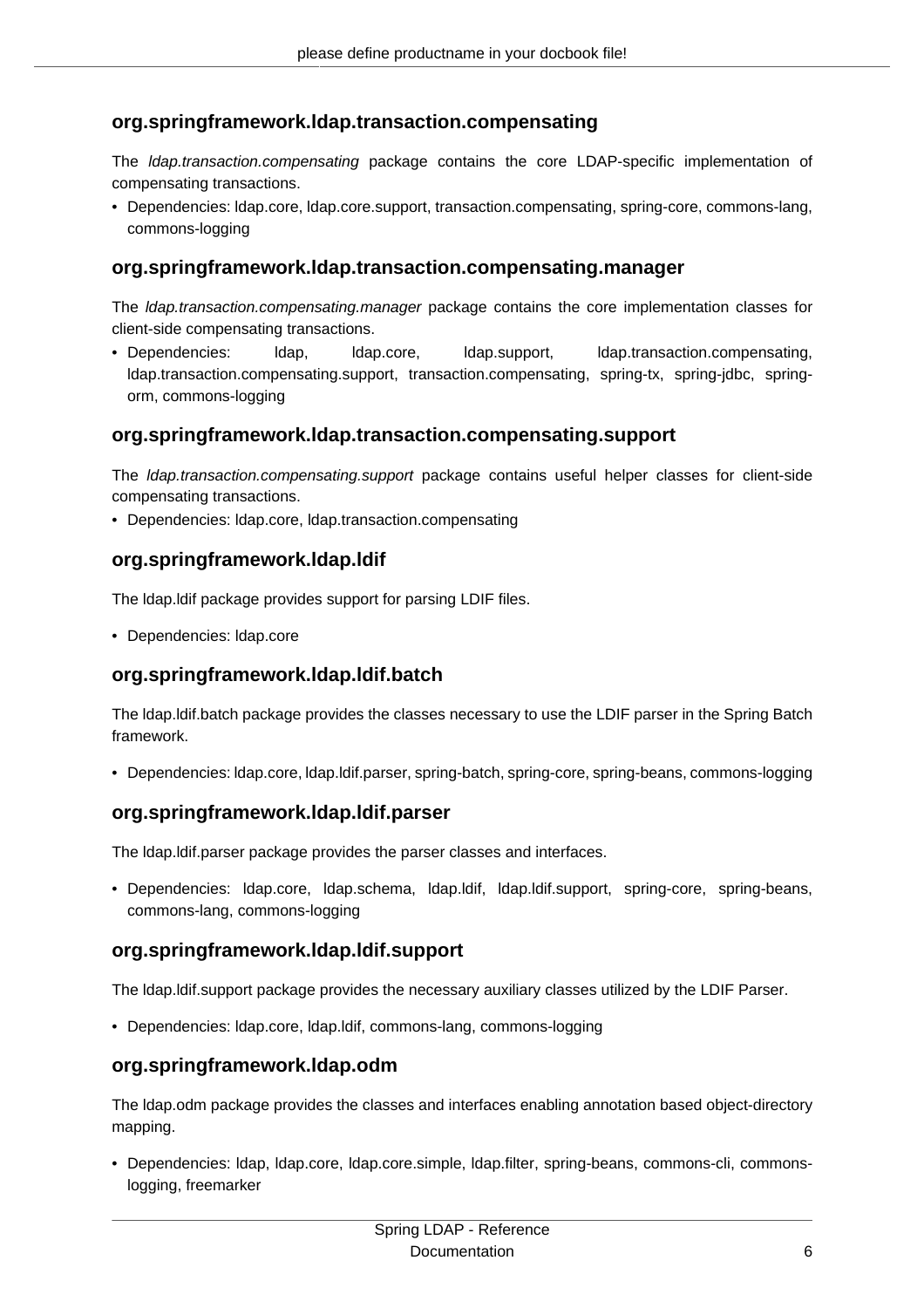For the exact list of jar dependencies, see the Spring LDAP Maven2 Project Object Model (POM) files in the source tree.

## <span id="page-11-0"></span>**1.4. Support**

Spring LDAP 1.3 is supported on Spring 2.0 and later.

The community support forum is located at [http://forum.springframework.org,](http://forum.springframework.org) and the project web page is <http://www.springframework.org/ldap>.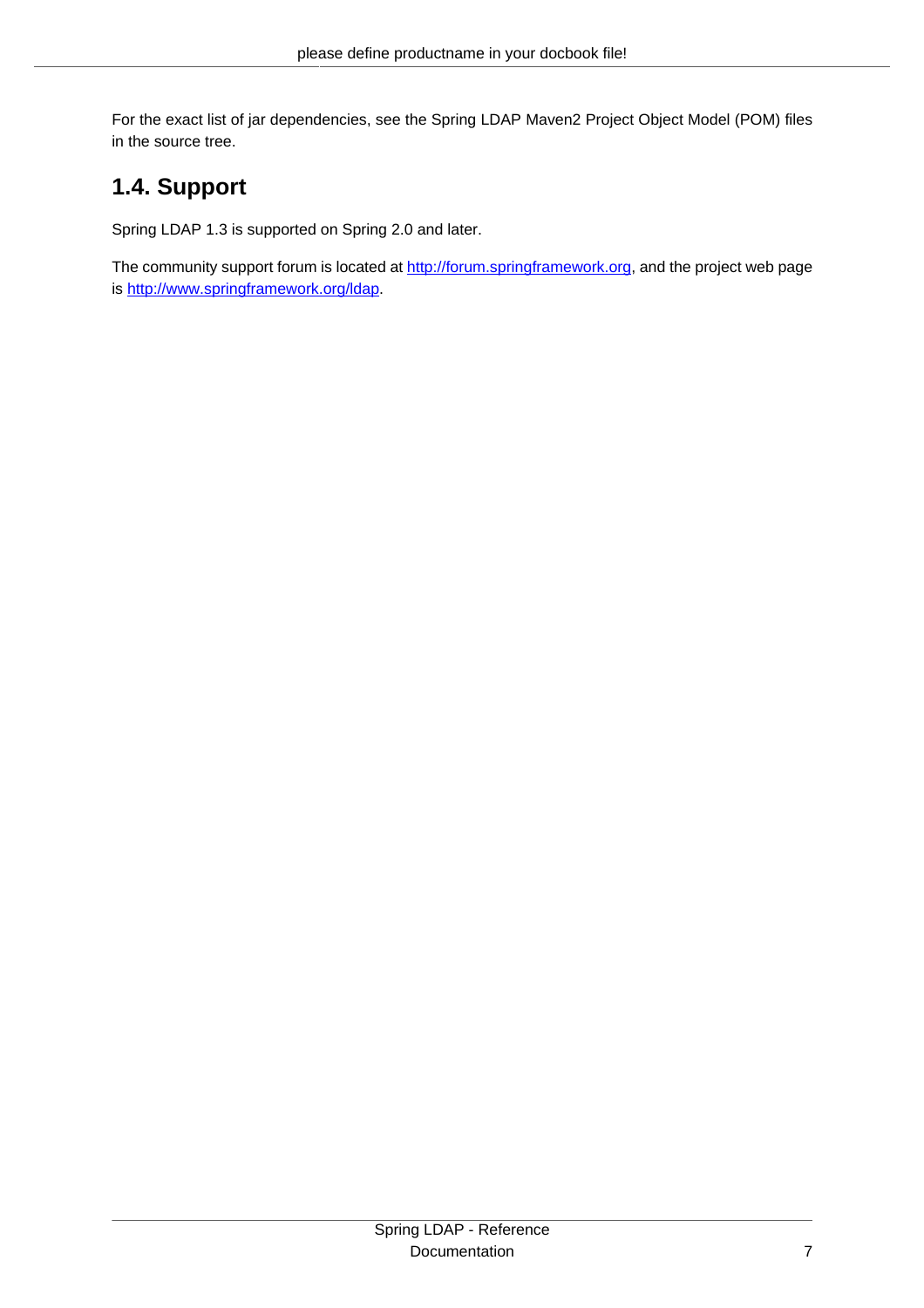# <span id="page-12-0"></span>**2. Basic Operations**

## <span id="page-12-1"></span>**2.1. Search and Lookup Using AttributesMapper**

In this example we will use an AttributesMapper to easily build a List of all common names of all person objects.

```
package com.example.dao;
public class PersonDaoImpl implements PersonDao {
   private LdapTemplate ldapTemplate;
   public void setLdapTemplate(LdapTemplate ldapTemplate) {
       this.ldapTemplate = ldapTemplate;
    }
   public List getAllPersonNames() {
      return ldapTemplate.search(
          "", "(objectclass=person)",
          new AttributesMapper() {
             public Object mapFromAttributes(Attributes attrs)
                throws NamingException {
                return attrs.get("cn").get();
             }
          });
    }
}
```
Example 2.1 AttributesMapper that returns a single attribute

The inline implementation of AttributesMapper just gets the desired attribute value from the Attributes and returns it. Internally, LdapTemplate iterates over all entries found, calling the given AttributesMapper for each entry, and collects the results in a list. The list is then returned by the search method.

Note that the AttributesMapper implementation could easily be modified to return a full Person object: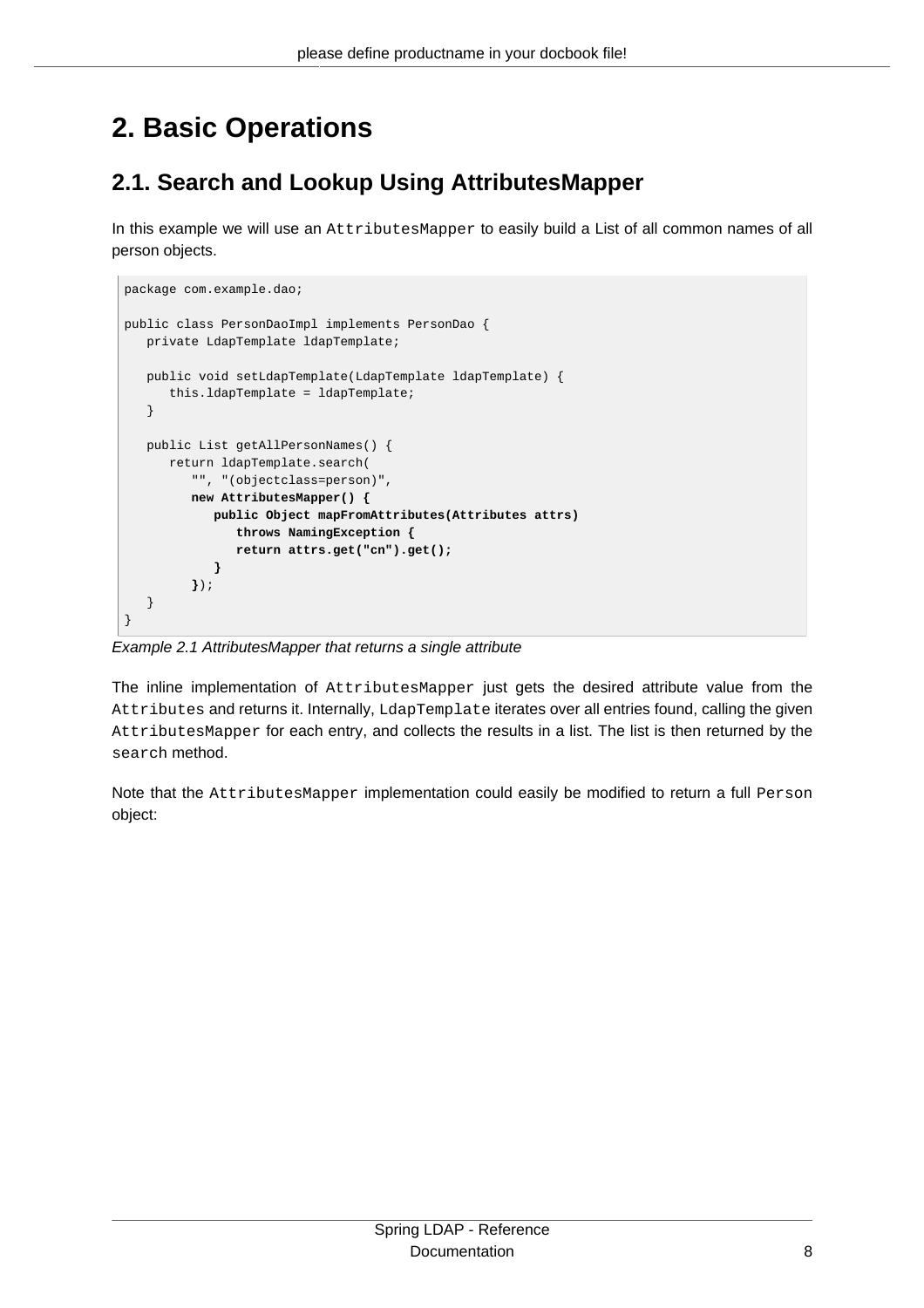```
package com.example.dao;
public class PersonDaoImpl implements PersonDao {
   private LdapTemplate ldapTemplate;
 ...
   private class PersonAttributesMapper implements AttributesMapper {
      public Object mapFromAttributes(Attributes attrs) throws NamingException {
         Person person = new Person();
         person.setFullName((String)attrs.get("cn").get());
          person.setLastName((String)attrs.get("sn").get());
          person.setDescription((String)attrs.get("description").get());
         return person;
      }
   }
   public List getAllPersons() {
      return ldapTemplate.search("", "(objectclass=person)", new
 PersonAttributesMapper());
   }
}
```
Example 2.2 AttributesMapper that returns a Person object

If you have the distinguished name (dn) that identifies an entry, you can retrieve the entry directly, without searching for it. This is called a *lookup* in Java LDAP. The following example shows how a lookup results in a Person object:

```
package com.example.dao;
public class PersonDaoImpl implements PersonDao {
   private LdapTemplate ldapTemplate;
    ...
   public Person findPerson(String dn) {
      return (Person) ldapTemplate.lookup(dn, new PersonAttributesMapper());
    }
}
```
Example 2.3 A lookup resulting in a Person object

This will look up the specified dn and pass the found attributes to the supplied AttributesMapper, in this case resulting in a Person object.

## <span id="page-13-0"></span>**2.2. Building Dynamic Filters**

We can build dynamic filters to use in searches, using the classes from the org.springframework.ldap.filter package. Let's say that we want the following filter:  $(\&(objectclass=person)(sn=?))$ , where we want the ? to be replaced with the value of the parameter lastName. This is how we do it using the filter support classes: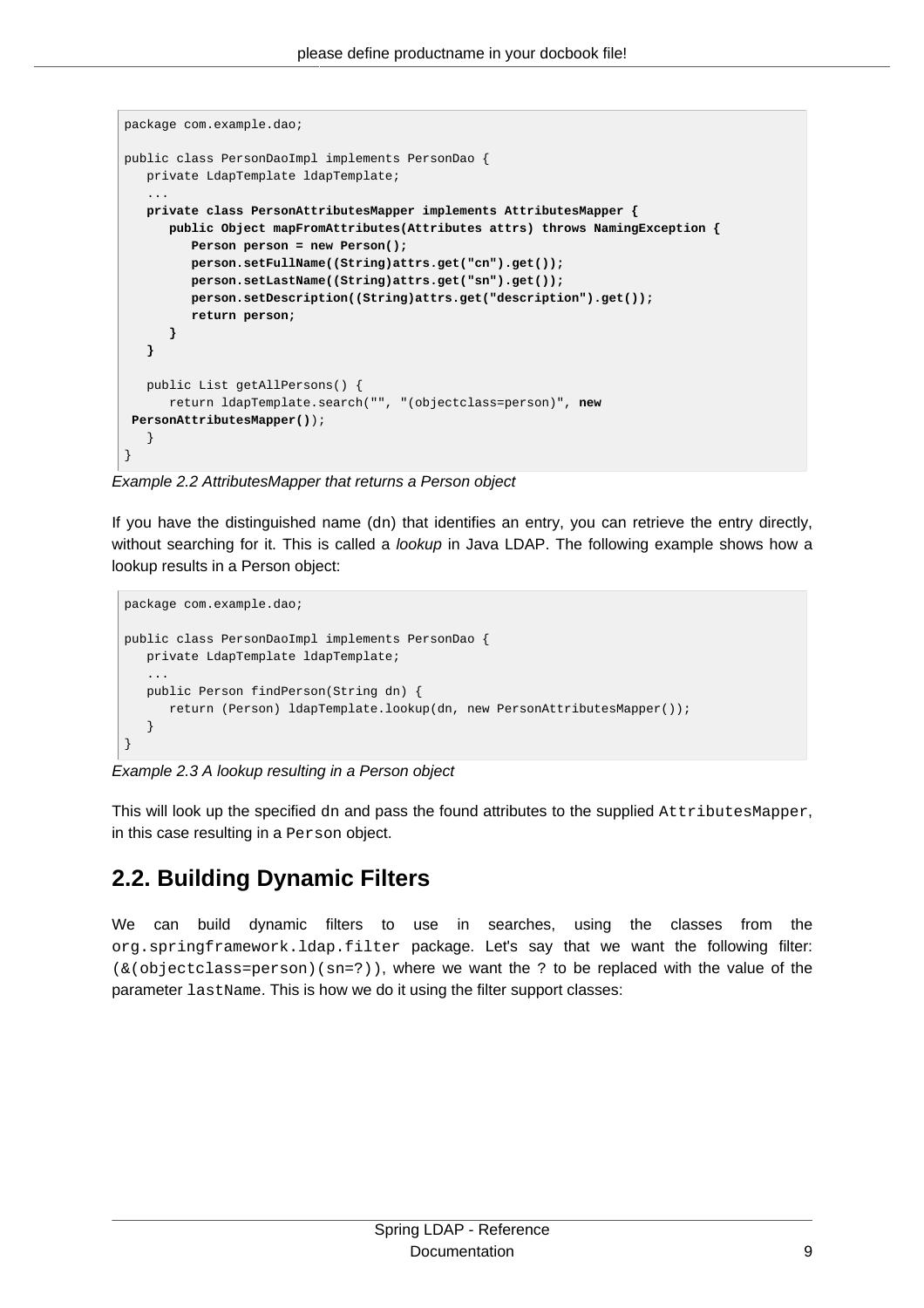```
package com.example.dao;
public class PersonDaoImpl implements PersonDao {
   private LdapTemplate ldapTemplate;
 ...
   public List getPersonNamesByLastName(String lastName) {
      AndFilter filter = new AndFilter();
      filter.and(new EqualsFilter("objectclass", "person"));
      filter.and(new EqualsFilter("sn", lastName));
      return ldapTemplate.search(
          "", filter.encode(),
         new AttributesMapper() {
            public Object mapFromAttributes(Attributes attrs)
               throws NamingException {
               return attrs.get("cn").get();
 }
         });
   }
}
```
Example 2.4 Building a search filter dynamically

To perform a wildcard search, it's possible to use the WhitespaceWildcardsFilter:

```
AndFilter filter = new AndFilter();
filter.and(new EqualsFilter("objectclass", "person"));
filter.and(new WhitespaceWildcardsFilter("cn", cn));
```
Example 2.5 Building a wildcard search filter



### **Note**

In addition to simplifying building of complex search filters, the Filter classes also provide proper escaping of any unsafe characters. This prevents "ldap injection", where a user might use such characters to inject unwanted operations into your LDAP operations.

## <span id="page-14-0"></span>**2.3. Building Dynamic Distinguished Names**

The standard [Name](http://download.oracle.com/javase/1.5.0/docs/api/javax/naming/Name.html) interface represents a generic name, which is basically an ordered sequence of components. The Name interface also provides operations on that sequence; e.g., add or remove. LdapTemplate provides an implementation of the Name interface: DistinguishedName. Using this class will greatly simplify building distinguished names, especially considering the sometimes complex rules regarding escapings and encodings. As with the Filter classes this helps preventing potentially malicious data being injected into your LDAP operations.

The following example illustrates how DistinguishedName can be used to dynamically construct a distinguished name: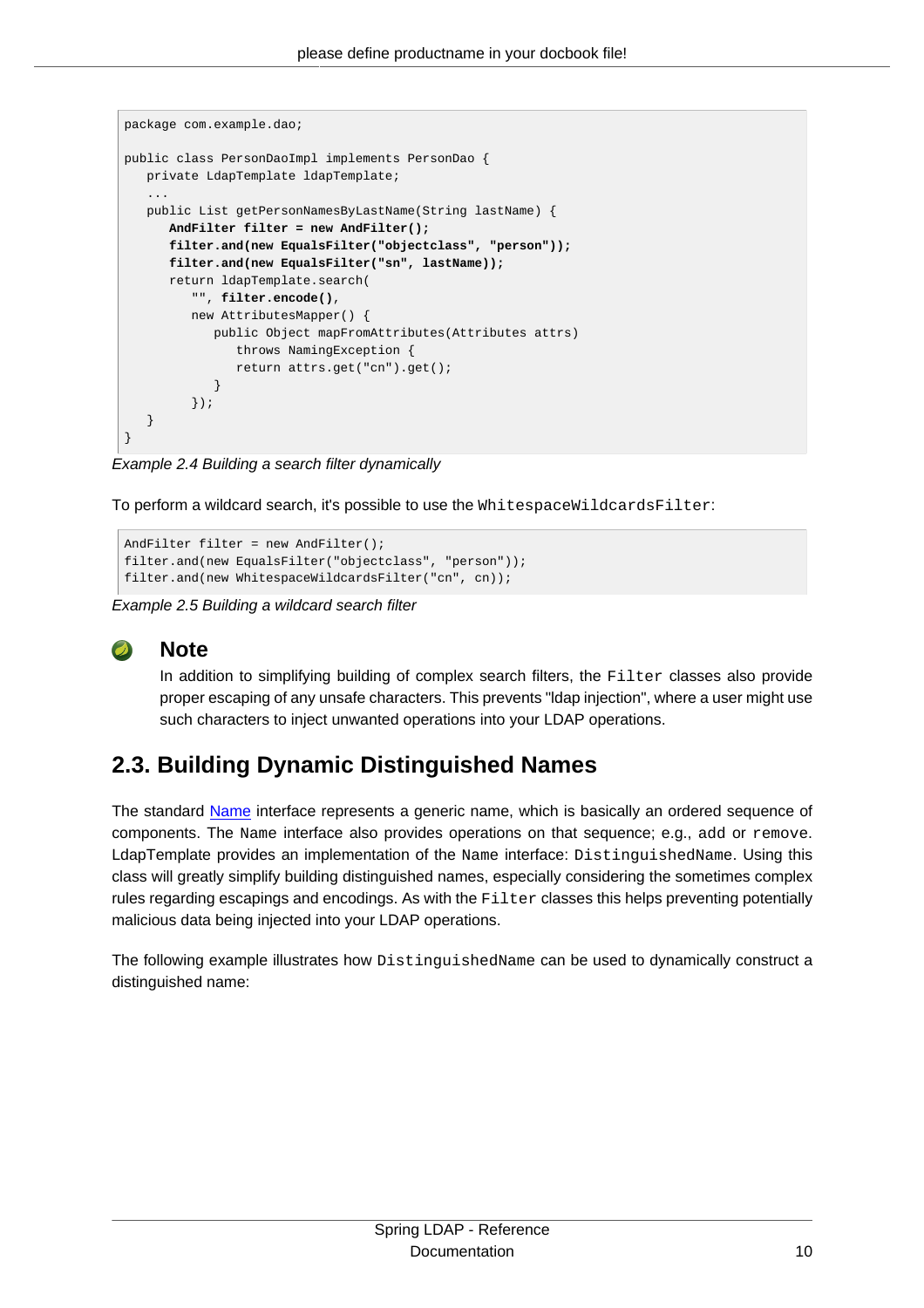```
package com.example.dao;
import org.springframework.ldap.core.support.DistinguishedName;
import javax.naming.Name;
public class PersonDaoImpl implements PersonDao {
   public static final String BASE_DN = "dc=example,dc=com";
 ...
   protected Name buildDn(Person p) {
      DistinguishedName dn = new DistinguishedName(BASE_DN);
      dn.add("c", p.getCountry());
      dn.add("ou", p.getCompany());
      dn.add("cn", p.getFullname());
      return dn;
   }
}
```
Example 2.6 Building a distinguished name dynamically

Assuming that a Person has the following attributes:

| country  | Sweden       |
|----------|--------------|
| company  | Some Company |
| fullname | Some Person  |

The code above would then result in the following distinguished name:

cn=Some Person, ou=Some Company, c=Sweden, dc=example, dc=com

In Java 5, there is an implementation of the Name interface: *LdapName*. If you are in the Java 5 world, you might as well use LdapName. However, you may still use DistinguishedName if you so wish.

## <span id="page-15-0"></span>**2.4. Binding and Unbinding**

### <span id="page-15-1"></span>**Binding Data**

Inserting data in Java LDAP is called binding. In order to do that, a distinguished name that uniquely identifies the new entry is required. The following example shows how data is bound using LdapTemplate: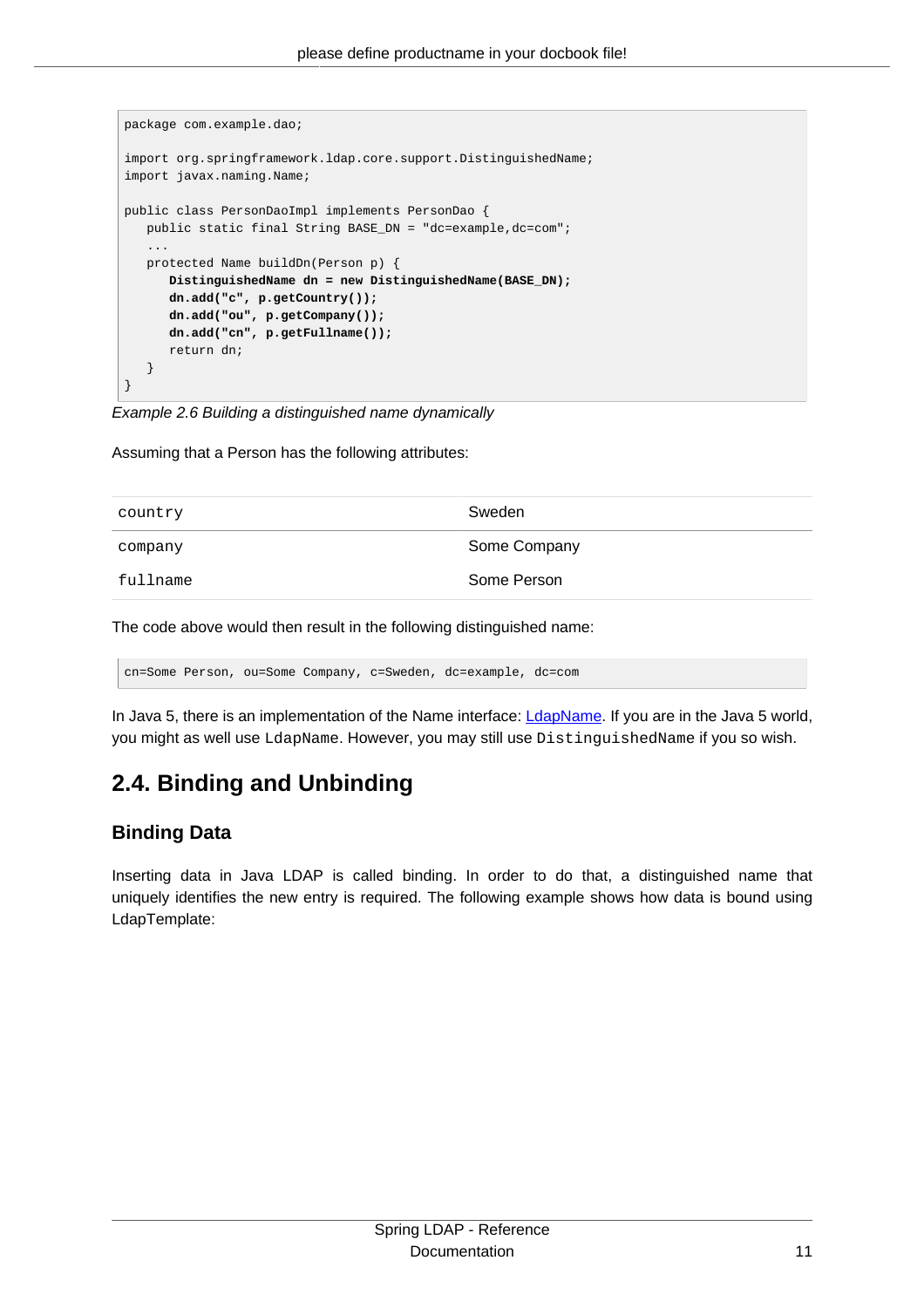```
package com.example.dao;
public class PersonDaoImpl implements PersonDao {
   private LdapTemplate ldapTemplate;
 ...
   public void create(Person p) {
     Name dn = \text{buildDn}(p);
      ldapTemplate.bind(dn, null, buildAttributes(p));
    }
   private Attributes buildAttributes(Person p) {
      Attributes attrs = new BasicAttributes();
      BasicAttribute ocattr = new BasicAttribute("objectclass");
      ocattr.add("top");
      ocattr.add("person");
      attrs.put(ocattr);
      attrs.put("cn", "Some Person");
      attrs.put("sn", "Person");
      return attrs;
   }
}
```
Example 2.7 Binding data using Attributes

The Attributes building is--while dull and verbose--sufficient for many purposes. It is, however, possible to simplify the binding operation further, which will be described in Chapter 3, [Simpler Attribute Access](#page-18-0) [and Manipulation with DirContextAdapter](#page-18-0).

### <span id="page-16-0"></span>**Unbinding Data**

Removing data in Java LDAP is called unbinding. A distinguished name (dn) is required to identify the entry, just as in the binding operation. The following example shows how data is unbound using LdapTemplate:

```
package com.example.dao;
public class PersonDaoImpl implements PersonDao {
   private LdapTemplate ldapTemplate;
 ...
    public void delete(Person p) {
     Name dn = \text{buildDn}(p);
      ldapTemplate.unbind(dn);
    }
}
```
Example 2.8 Unbinding data

## <span id="page-16-1"></span>**2.5. Modifying**

In Java LDAP, data can be modified in two ways: either using rebind or modifyAttributes.

### <span id="page-16-2"></span>**Modifying using rebind**

A rebind is a very crude way to modify data. It's basically an unbind followed by a bind. It looks like this: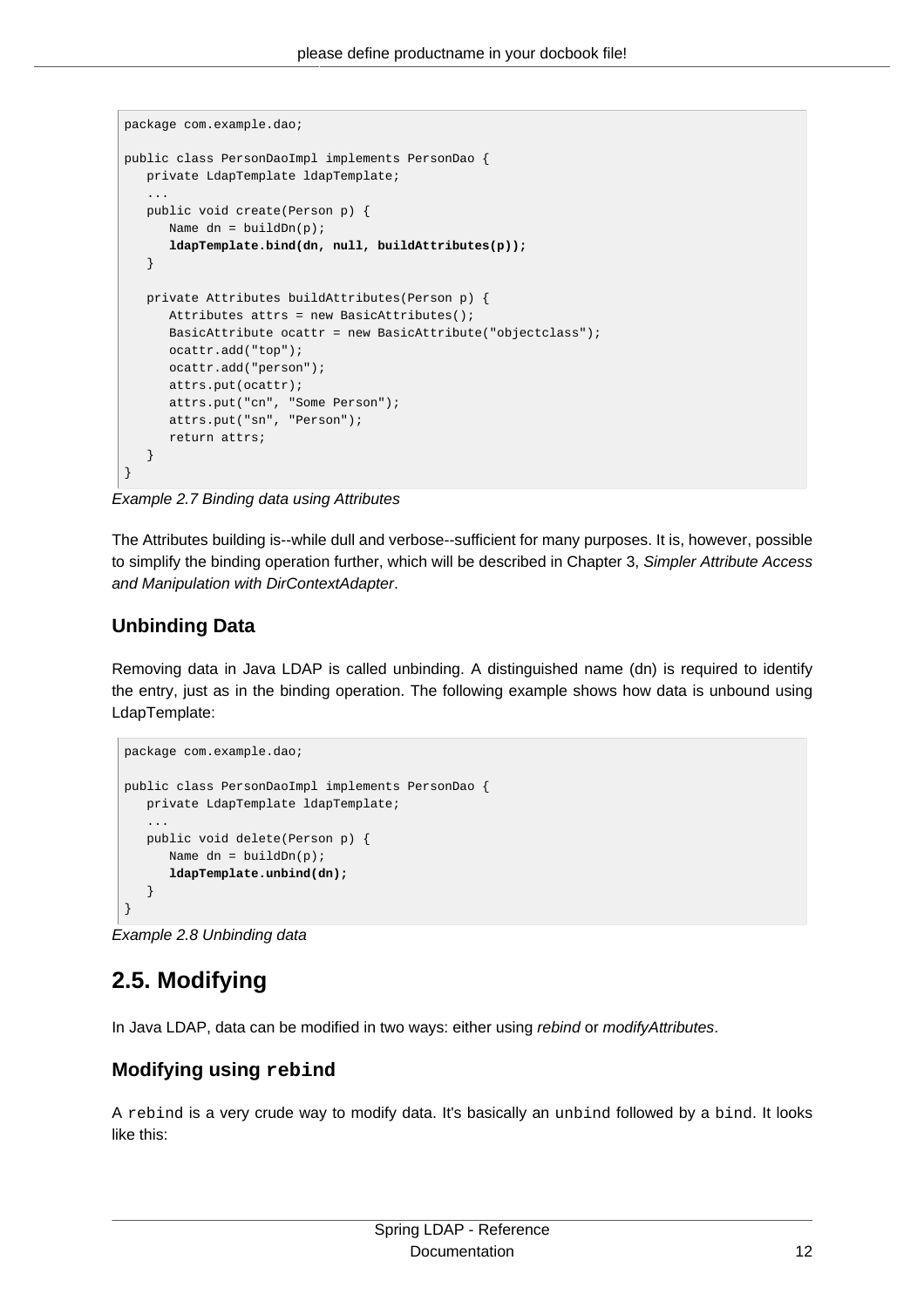```
package com.example.dao;
public class PersonDaoImpl implements PersonDao {
   private LdapTemplate ldapTemplate;
 ...
   public void update(Person p) {
     Name dn = \text{buildDn(p)};
      ldapTemplate.rebind(dn, null, buildAttributes(p));
   }
}
```
Example 2.9 Modifying using rebind

### <span id="page-17-0"></span>**Modifying using modifyAttributes**

If only the modified attributes should be replaced, there is a method called modifyAttributes that takes an array of modifications:

```
package com.example.dao;
public class PersonDaoImpl implements PersonDao {
   private LdapTemplate ldapTemplate;
    ...
   public void updateDescription(Person p) {
     Name dn = \text{buildDn}(p);
      Attribute attr = new BasicAttribute("description", p.getDescription())
      ModificationItem item = new ModificationItem(DirContext.REPLACE_ATTRIBUTE, attr);
      ldapTemplate.modifyAttributes(dn, new ModificationItem[] {item});
    }
}
```
Example 2.10 Modifying using modifyAttributes

Building Attributes and ModificationItem arrays is a lot of work, but as you will see in [Chapter 3,](#page-18-0) [Simpler Attribute Access and Manipulation with DirContextAdapter](#page-18-0), the update operations can be simplified.

### <span id="page-17-1"></span>**2.6. Sample applications**

It is recommended that you review the Spring LDAP sample applications included in the release distribution for best-practice illustrations of the features of this library. A description of each sample is provided below:

- 1. spring-ldap-person the sample demonstrating most features.
- 2. spring-Idap-article the sample application that was written to accompany a [java.net article](http://today.java.net/pub/a/today/2006/04/18/ldaptemplate-java-ldap-made-simple.html) about Spring LDAP.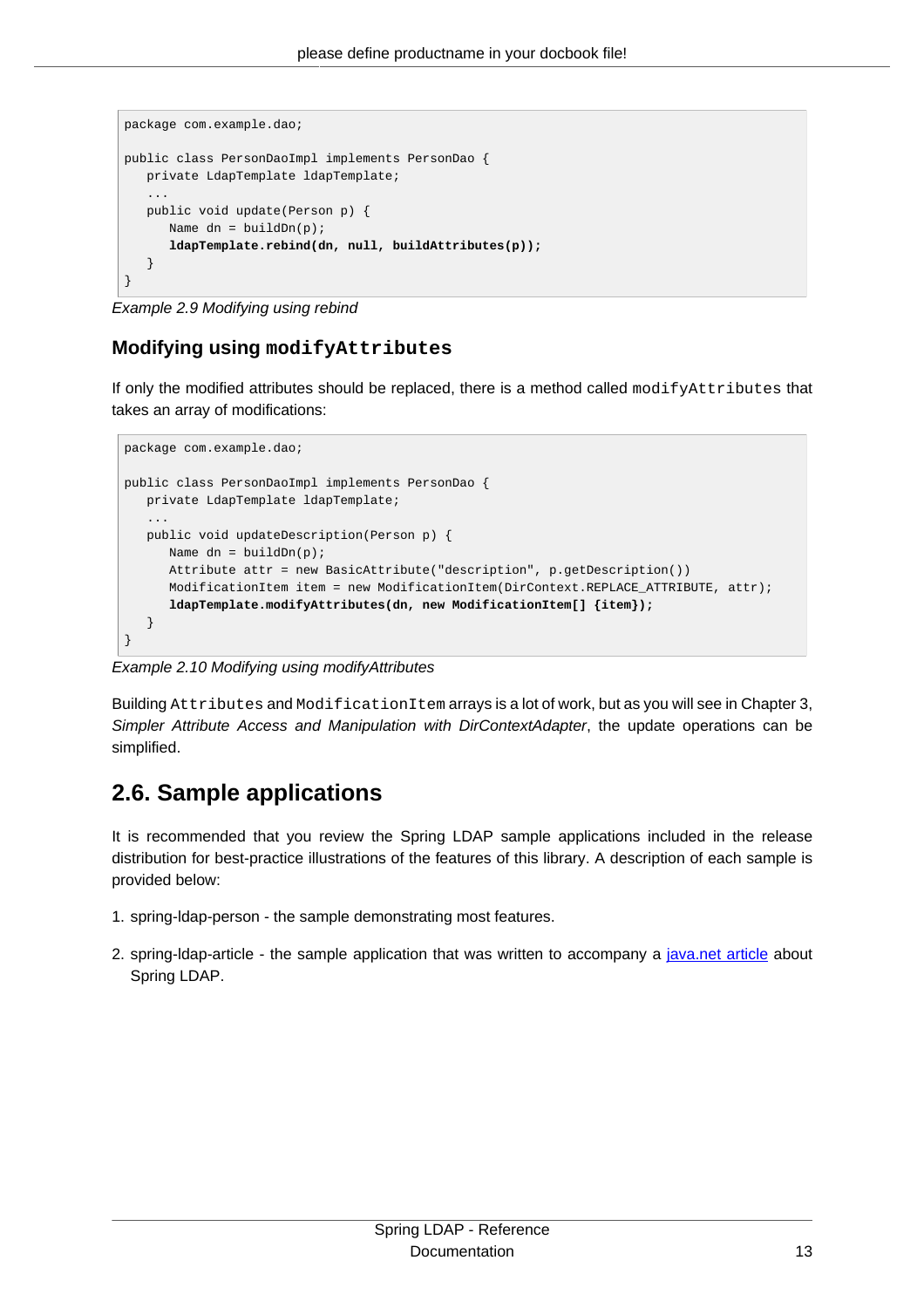# <span id="page-18-0"></span>**3. Simpler Attribute Access and Manipulation with DirContextAdapter**

## <span id="page-18-1"></span>**3.1. Introduction**

A little-known--and probably underestimated--feature of the Java LDAP API is the ability to register a DirObjectFactory to automatically create objects from found contexts. One of the reasons why it is seldom used is that you will need an implementation of  $DirObjectFactory$  that creates instances of a meaningful implementation of DirContext. The Spring LDAP library provides the missing pieces: a default implementation of DirContext called DirContextAdapter, and a corresponding implementation of DirObjectFactory called DefaultDirObjectFactory. Used together with DefaultDirObjectFactory, the DirContextAdapter can be a very powerful tool.

## <span id="page-18-2"></span>**3.2. Search and Lookup Using ContextMapper**

The DefaultDirObjectFactory is registered with the ContextSource by default, which means that whenever a context is found in the LDAP tree, its Attributes and Distinguished Name (DN) will be used to construct a DirContextAdapter. This enables us to use a ContextMapper instead of an AttributesMapper to transform found values:

```
package com.example.dao;
public class PersonDaoImpl implements PersonDao {
 ...
   private static class PersonContextMapper implements ContextMapper {
      public Object mapFromContext(Object ctx) {
         DirContextAdapter context = (DirContextAdapter)ctx;
         Person p = new Person();
         p.setFullName(context.getStringAttribute("cn"));
         p.setLastName(context.getStringAttribute("sn"));
          p.setDescription(context.getStringAttribute("description"));
          return p;
      }
   }
   public Person findByPrimaryKey(
      String name, String company, String country) {
      Name dn = buildDn(name, company, country);
      return ldapTemplate.lookup(dn, new PersonContextMapper());
   }
}
```
Example 3.1 Searching using a ContextMapper

The above code shows that it is possible to retrieve the attributes directly by name, without having to go through the Attributes and BasicAttribute classes. This is particularly useful when working with multi-value attributes. Extracting values from multi-value attributes normally requires looping through a NamingEnumeration of attribute values returned from the Attributes implementation. The DirContextAdapter can do this for you, using the getStringAttributes() or getObjectAttributes() methods: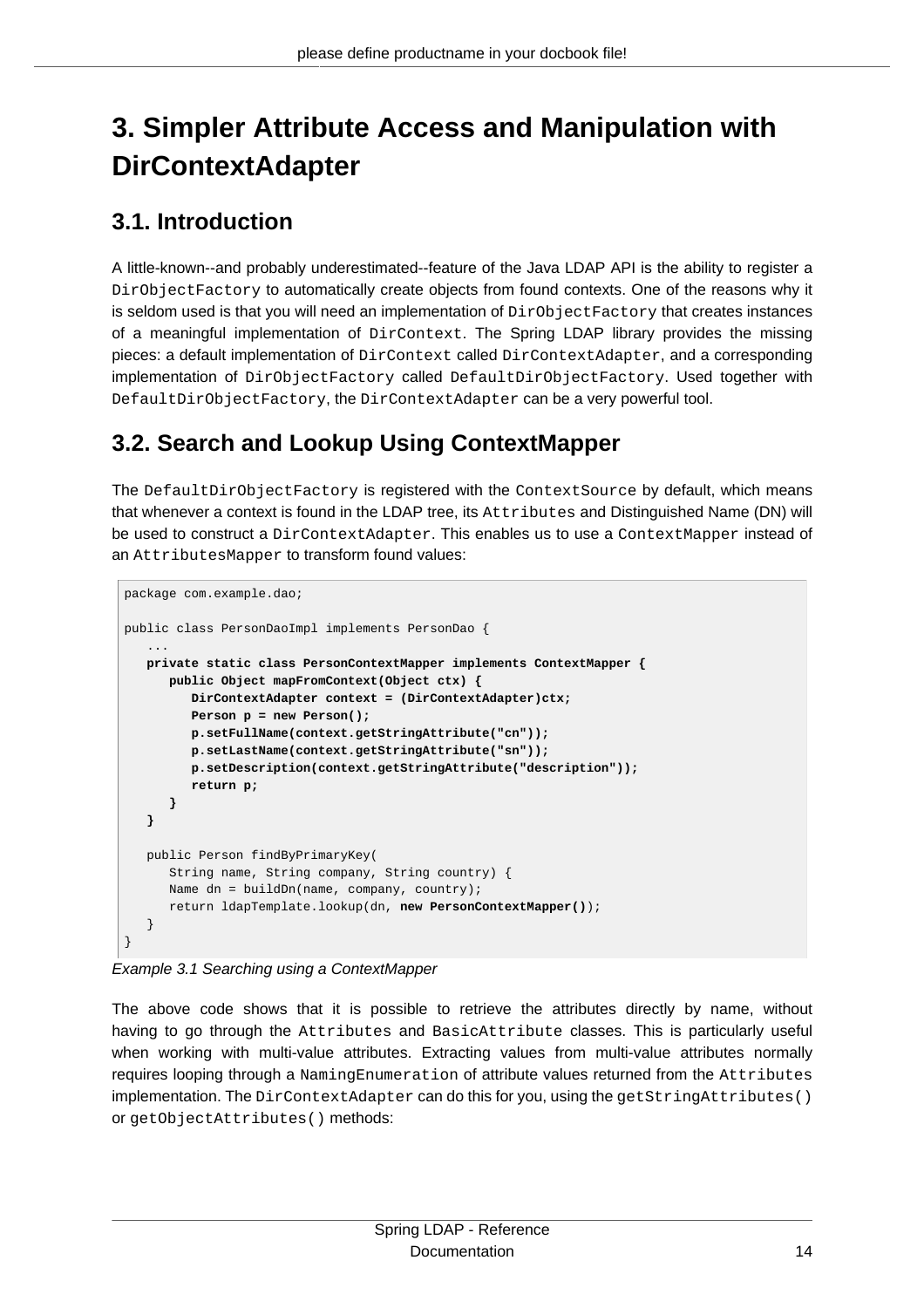```
private static class PersonContextMapper implements ContextMapper {
   public Object mapFromContext(Object ctx) {
     DirContextAdapter context = (DirContextAdapter)ctx;
      Person p = new Person();
      p.setFullName(context.getStringAttribute("cn"));
      p.setLastName(context.getStringAttribute("sn"));
      p.setDescription(context.getStringAttribute("description"));
       // The roleNames property of Person is an String array
      p.setRoleNames(context.getStringAttributes("roleNames"));
      return p;
   }
}
```
Example 3.2 Getting multi-value attribute values using getStringAttributes()

### <span id="page-19-0"></span>**The AbstractContextMapper**

Spring LDAP provides an abstract base implementation of ContextMapper, AbstractContextMapper. This automatically takes care of the casting of the supplied Object parameter to DirContexOperations. The PersonContextMapper above can thus be re-written as follows:

```
 private static class PersonContextMapper extends AbstractContextMapper {
    public Object doMapFromContext(DirContextOperations ctx) {
        Person p = new Person();
        p.setFullName(context.getStringAttribute("cn"));
        p.setLastName(context.getStringAttribute("sn"));
        p.setDescription(context.getStringAttribute("description"));
        return p;
     }
 }
```
<span id="page-19-1"></span>Example 3.3 Using an AbstractContextMapper

## **3.3. Binding and Modifying Using DirContextAdapter**

While very useful when extracting attribute values, DirContextAdapter is even more powerful for hiding attribute details when binding and modifying data.

### <span id="page-19-2"></span>**Binding**

This is an example of an improved implementation of the create DAO method. Compare it with the previous implementation in [the section called "Binding Data".](#page-15-1)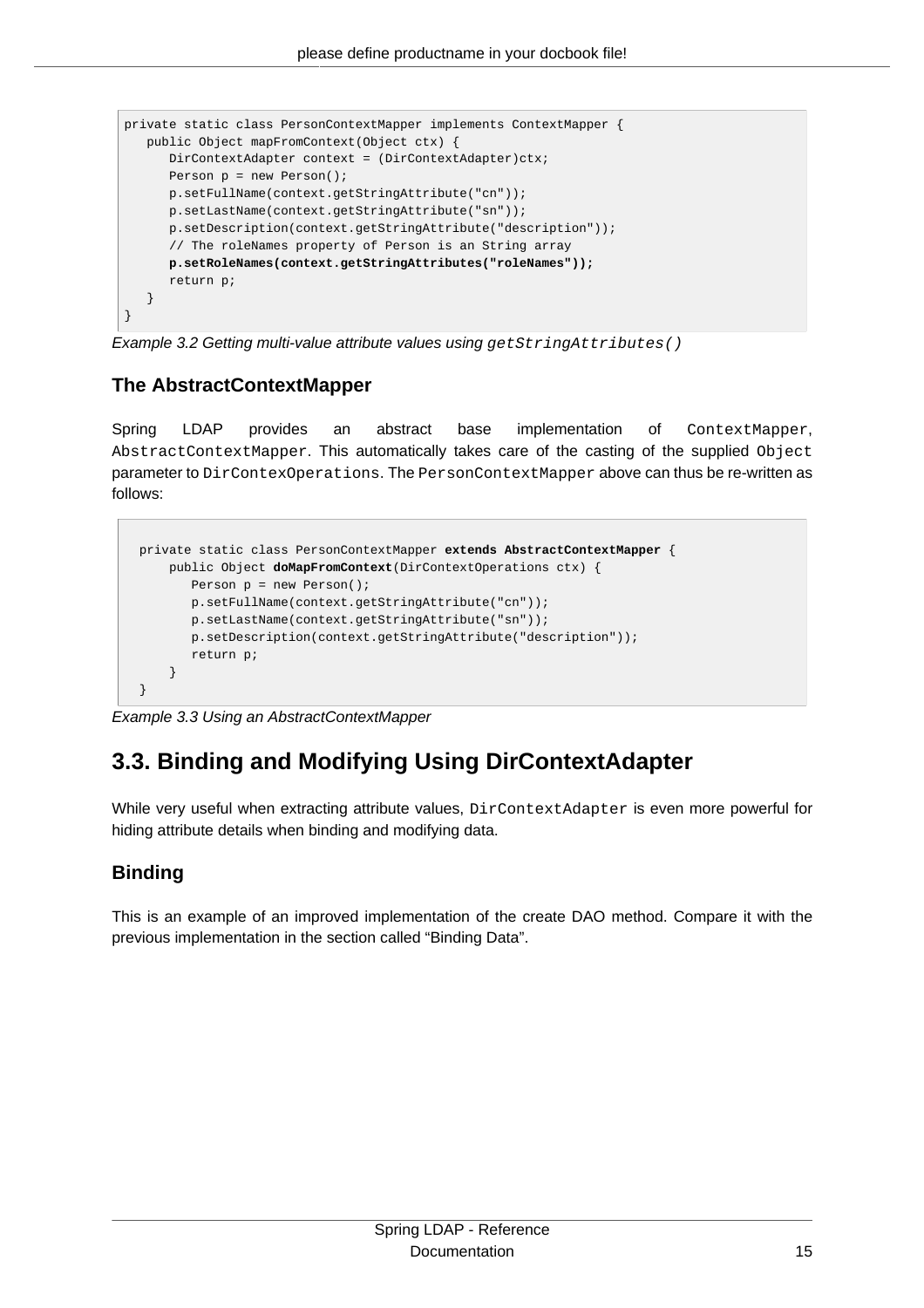```
package com.example.dao;
public class PersonDaoImpl implements PersonDao {
 ...
   public void create(Person p) {
     Name dn = \text{buildDn}(p);
     DirContextAdapter context = new DirContextAdapter(dn);
      context.setAttributeValues("objectclass", new String[] {"top", "person"});
       context.setAttributeValue("cn", p.getFullname());
       context.setAttributeValue("sn", p.getLastname());
       context.setAttributeValue("description", p.getDescription());
       ldapTemplate.bind(context);
   }
}
```
Example 3.4 Binding using DirContextAdapter

Note that we use the DirContextAdapter instance as the second parameter to bind, which should be a Context. The third parameter is null, since we're not using any Attributes.

Also note the use of the setAttributeValues() method when setting the objectclass attribute values. The objectclass attribute is multi-value, and similar to the troubles of extracting muti-value attribute data, building multi-value attributes is tedious and verbose work. Using the setAttributeValues() mehtod you can have DirContextAdapter handle that work for you.

### <span id="page-20-0"></span>**Modifying**

The code for a rebind would be pretty much identical to [Example 3.4, "Binding using](#page-20-1) [DirContextAdapter](#page-20-1)", except that the method called would be rebind. As we saw in [the](#page-17-0) [section called "Modifying using](#page-17-0) modifyAttributes" a more correct approach would be to build a ModificationItem array containing the actual modifications you want to do. This would require you to determine the actual modifications compared to the data present in the LDAP tree. Again, this is something that DirContextAdapter can help you with; the DirContextAdapter has the ability to keep track of its modified attributes. The following example takes advantage of this feature:

```
package com.example.dao;
public class PersonDaoImpl implements PersonDao {
 ...
   public void update(Person p) {
     Name dn = \text{buildDn}(p);
      DirContextOperations context = ldapTemplate.lookupContext(dn);
       context.setAttributeValues("objectclass", new String[] {"top", "person"});
       context.setAttributeValue("cn", p.getFullname());
       context.setAttributeValue("sn", p.getLastname());
       context.setAttributeValue("description", p.getDescription());
       ldapTemplate.modifyAttributes(context);
    }
}
```
Example 3.5 Modifying using DirContextAdapter

When no mapper is passed to a ldapTemplate.lookup() operation, the result will be a DirContextAdapter instance. While the lookup method returns an Object, the convenience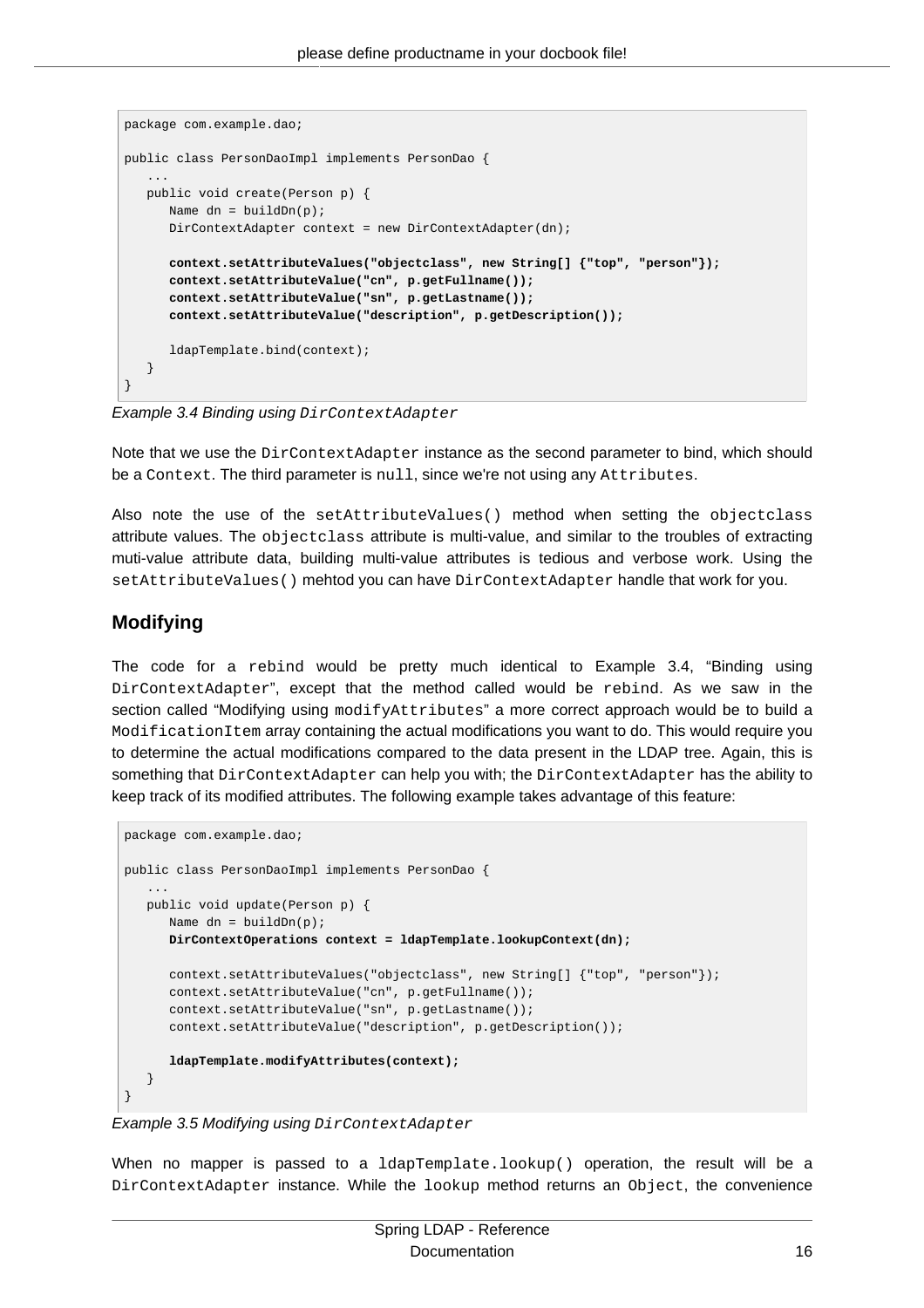method lookupContext method automatically casts the return value to a DirContextOperations (the interface that DirContextAdapter implements.

The observant reader will see that we have duplicated code in the create and update methods. This code maps from a domain object to a context. It can be extracted to a separate method:

```
package com.example.dao;
public class PersonDaoImpl implements PersonDao {
   private LdapTemplate ldapTemplate;
 ...
   public void create(Person p) {
     Name dn = \text{buildDn}(p);
     DirContextAdapter context = new DirContextAdapter(dn);
       mapToContext(p, context);
       ldapTemplate.bind(context);
    }
   public void update(Person p) {
     Name dn = \text{buildDn}(p);
     DirContextOperations context = ldapTemplate.lookupContext(dn);
       mapToContext(person, context);
       ldapTemplate.modifyAttributes(context);
    }
  protected void mapToContext (Person p, DirContextOperations context) {
      context.setAttributeValues("objectclass", new String[] {"top", "person"});
      context.setAttributeValue("cn", p.getFullName());
      context.setAttributeValue("sn", p.getLastName());
       context.setAttributeValue("description", p.getDescription());
    }
}
```
Example 3.6 Binding and modifying using DirContextAdapter

## <span id="page-21-0"></span>**3.4. A Complete PersonDao Class**

To illustrate the power of Spring LDAP, here is a complete Person DAO implementation for LDAP in just 68 lines: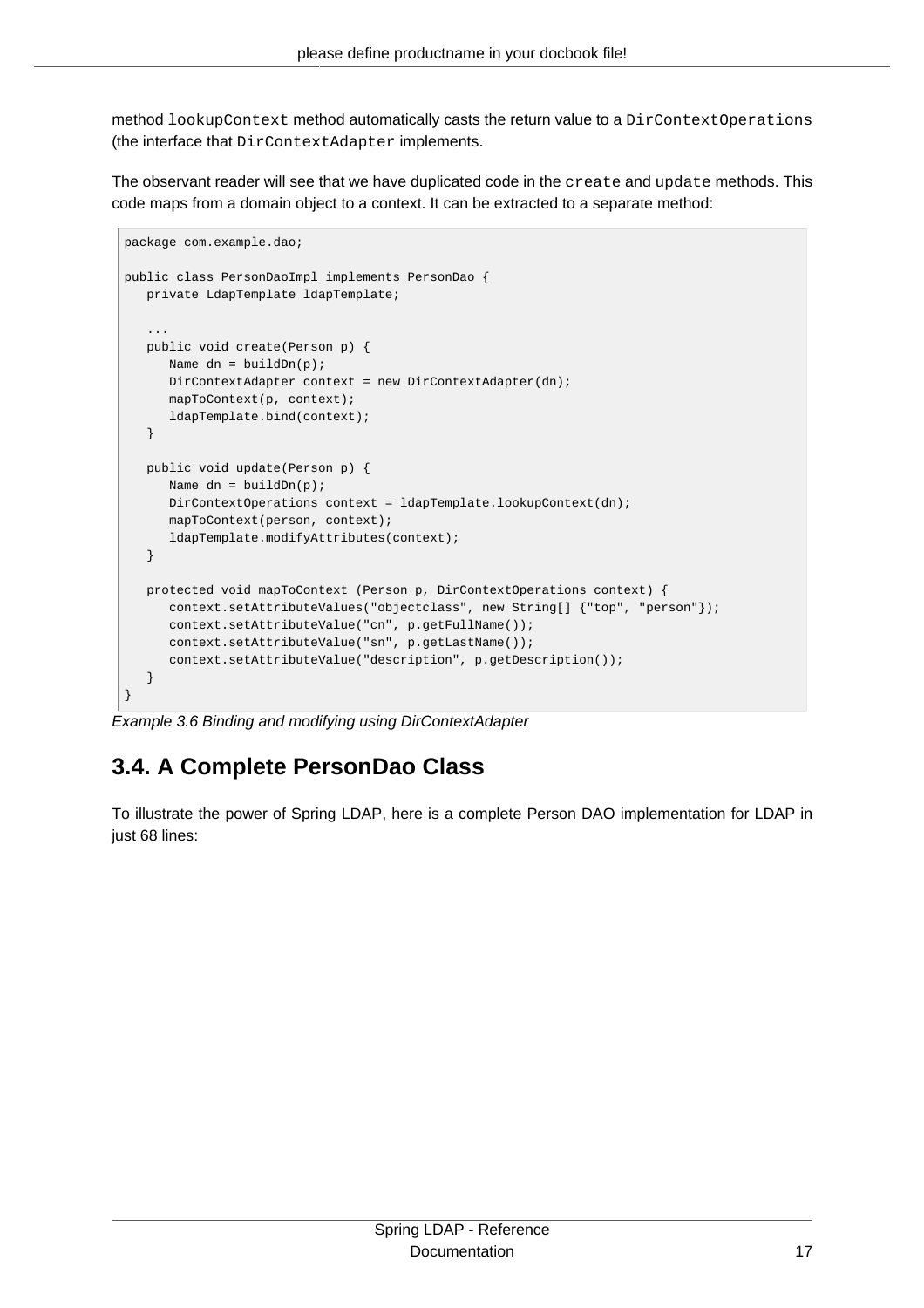```
protected Name buildDn(Person person) {
return buildDn(person.getFullname(), person.getCompany(), person.getCountry()); 3
package com.example.dao;
import java.util.List;
import javax.naming.Name;
import javax.naming.NamingException;
import javax.naming.directory.Attributes;
import org.springframework.ldap.core.AttributesMapper;
import org.springframework.ldap.core.ContextMapper;
import org.springframework.ldap.core.LdapTemplate;
import org.springframework.ldap.core.DirContextAdapter;
import org.springframework.ldap.core.support.DistinguishedName;
import org.springframework.ldap.filter.AndFilter;
import org.springframework.ldap.filter.EqualsFilter;
import org.springframework.ldap.filter.WhitespaceWildcardsFilter;
public class PersonDaoImpl implements PersonDao {
   private LdapTemplate ldapTemplate;
   public void setLdapTemplate(LdapTemplate ldapTemplate) {
      this.ldapTemplate = ldapTemplate;
    }
   public void create(Person person) {
      DirContextAdapter context = new DirContextAdapter(buildDn(person));
      mapToContext(person, context);
       ldapTemplate.bind(context);
    }
   public void update(Person person) {
      Name dn = buildDn(person);
     DirContextOperations context = ldapTemplate.lookupContext(dn);
      mapToContext(person, context);
      ldapTemplate.modifyAttributes(context);
    }
   public void delete(Person person) {
      ldapTemplate.unbind(buildDn(person));
    }
   public Person findByPrimaryKey(String name, String company, String country) {
     Name dn = buildDn(name, company, country);
       return (Person) ldapTemplate.lookup(dn, getContextMapper());
    }
   public List findByName(String name) {
      AndFilter filter = new AndFilter();
       filter.and(new EqualsFilter("objectclass", "person")).and(new
 WhitespaceWildcardsFilter("cn",name));
      return ldapTemplate.search(DistinguishedName.EMPTY_PATH, filter.encode(),
 getContextMapper());
   }
   public List findAll() {
      EqualsFilter filter = new EqualsFilter("objectclass", "person");
      return ldapTemplate.search(DistinguishedName.EMPTY_PATH, filter.encode(),
 getContextMapper());
    }
   protected ContextMapper getContextMapper() {
      return new PersonContextMapper();
    }
    }
```
protected Name buildDn(String fullname, String company, String country) {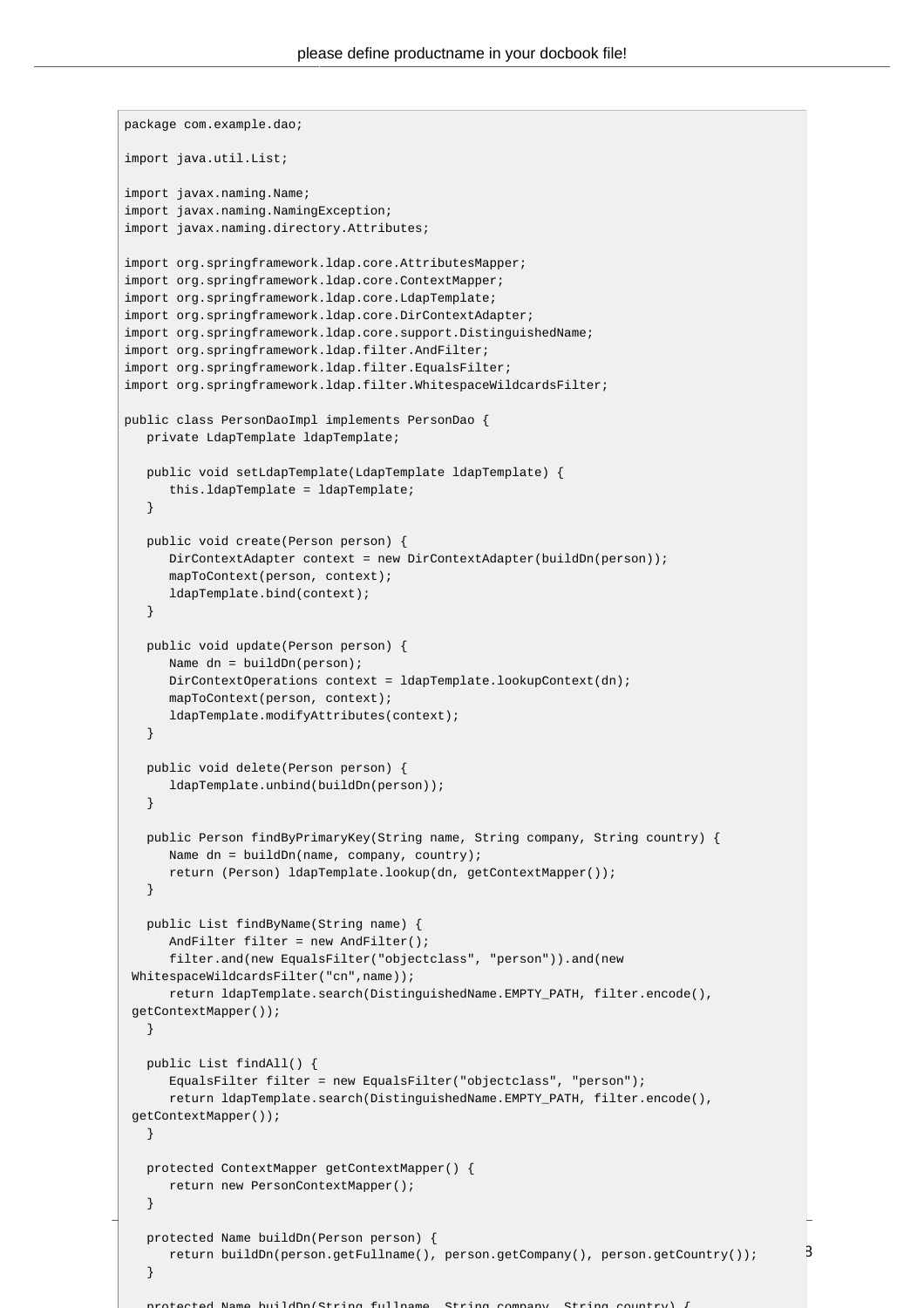#### $\bullet$ **Note**

In several cases the Distinguished Name (DN) of an object is constructed using properties of the object. E.g. in the above example, the country, company and full name of the Person are used in the DN, which means that updating any of these properties will actually require moving the entry in the LDAP tree using the rename() operation in addition to updating the Attribute values. Since this is highly implementation specific this is something you'll need to keep track of yourself - either by disallowing the user to change these properties or performing the rename() operation in your update() method if needed.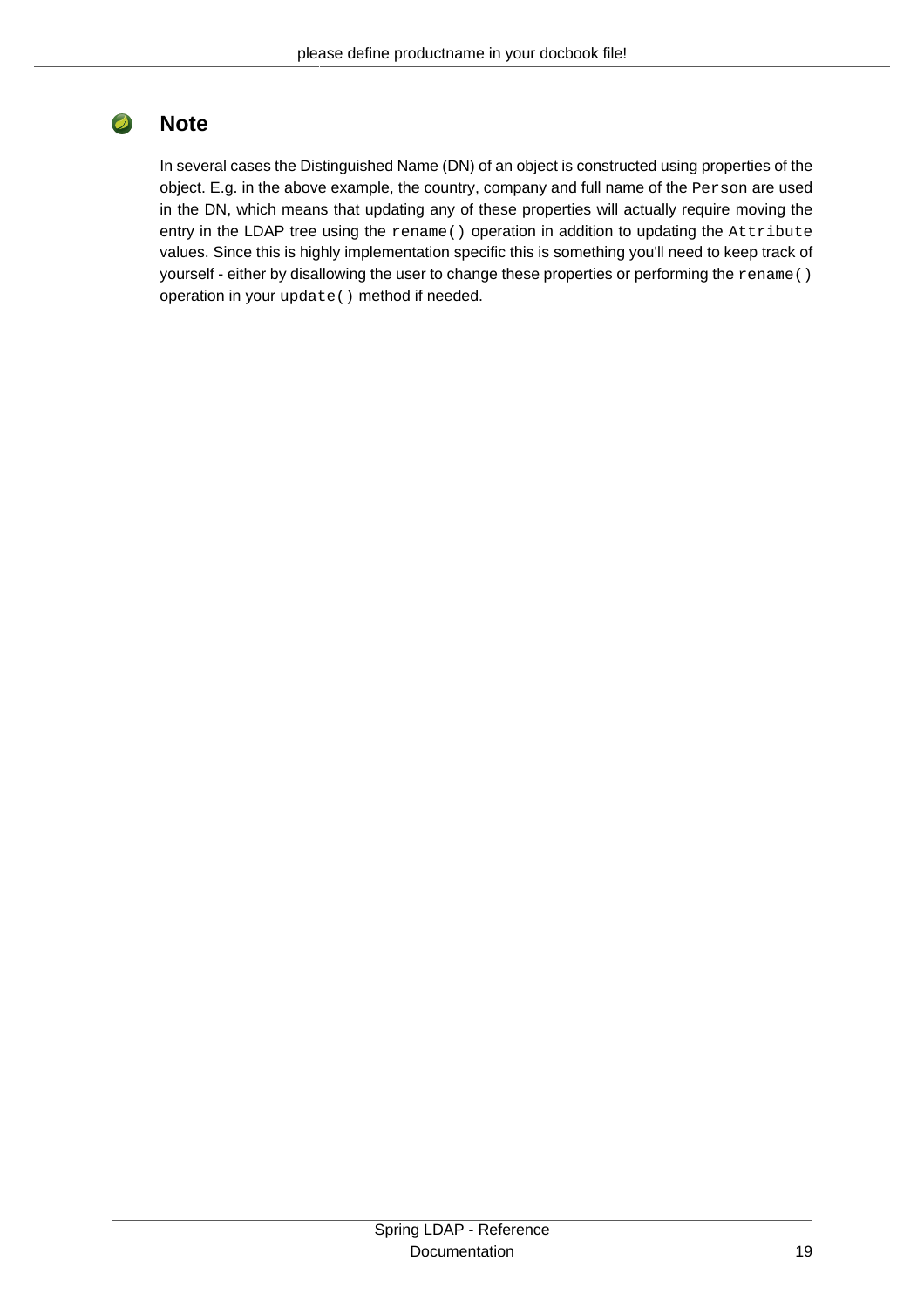## <span id="page-24-0"></span>**4. Adding Missing Overloaded API Methods**

### <span id="page-24-1"></span>**4.1. Implementing Custom Search Methods**

While LdapTemplate contains several overloaded versions of the most common operations in DirContext, we have not provided an alternative for each and every method signature, mostly because there are so many of them. We have, however, provided a means to call whichever  $DirContext$  method you want and still get the benefits that LdapTemplate provides.

Let's say that you want to call the following DirContext method:

```
NamingEnumeration search(Name name, String filterExpr, Object[] filterArgs, SearchControls
 ctls)
```
There is no corresponding overloaded method in LdapTemplate. The way to solve this is to use a custom SearchExecutor implementation:

```
public interface SearchExecutor {
   public NamingEnumeration executeSearch(DirContext ctx) throws NamingException;
}
```
In your custom executor, you have access to a DirContext object, which you use to call the method you want. You then provide a handler that is responsible for mapping attributes and collecting the results. You can for example use one of the available implementations of CollectingNameClassPairCallbackHandler, which will collect the mapped results in an internal list. In order to actually execute the search, you call the search method in LdapTemplate that takes an executor and a handler as arguments. Finally, you return whatever your handler has collected.

```
package com.example.dao;
public class PersonDaoImpl implements PersonDao {
 ...
   public List search(final Name base, final String filter, final String[] params,
          final SearchControls ctls) {
       SearchExecutor executor = new SearchExecutor() {
          public NamingEnumeration executeSearch(DirContext ctx) {
             return ctx.search(base, filter, params, ctls);
          }
       };
       CollectingNameClassPairCallbackHandler handler =
          new AttributesMapperCallbackHandler(new PersonAttributesMapper());
       ldapTemplate.search(executor, handler);
       return handler.getList();
    }
}
```
Example 4.1 A custom search method using SearchExecutor and AttributesMapper

If you prefer the ContextMapper to the AttributesMapper, this is what it would look like: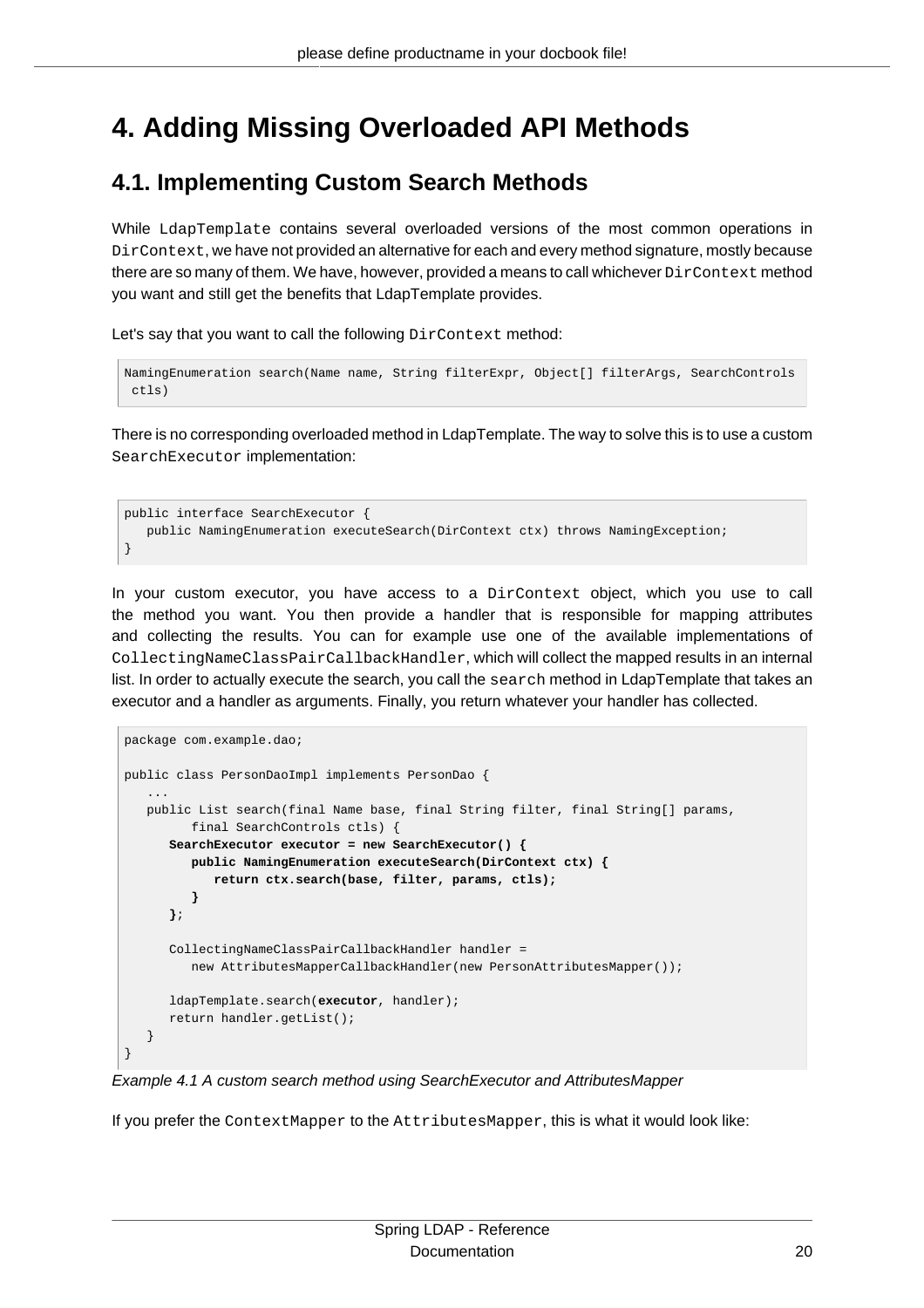```
package com.example.dao;
public class PersonDaoImpl implements PersonDao {
 ...
   public List search(final Name base, final String filter, final String[] params,
         final SearchControls ctls) {
      SearchExecutor executor = new SearchExecutor() {
         public NamingEnumeration executeSearch(DirContext ctx) {
             return ctx.search(base, filter, params, ctls);
          }
       };
      CollectingNameClassPairCallbackHandler handler =
         new ContextMapperCallbackHandler(new PersonContextMapper());
      ldapTemplate.search(executor, handler);
      return handler.getList();
   }
}
```
Example 4.2 A custom search method using SearchExecutor and ContextMapper

#### $\bullet$ **Note**

When using the ContextMapperCallbackHandler you must make sure that you have called setReturningObjFlag(true) on your SearchControls instance.

### <span id="page-25-0"></span>**4.2. Implementing Other Custom Context Methods**

In the same manner as for custom search methods, you can actually execute any method in DirContext by using a ContextExecutor.

```
public interface ContextExecutor {
    public Object executeWithContext(DirContext ctx) throws NamingException;
}
```
When implementing a custom ContextExecutor, you can choose between using the executeReadOnly() or the executeReadWrite() method. Let's say that we want to call this method:

```
Object lookupLink(Name name)
```
It's available in DirContext, but there is no matching method in LdapTemplate. It's a lookup method, so it should be read-only. We can implement it like this: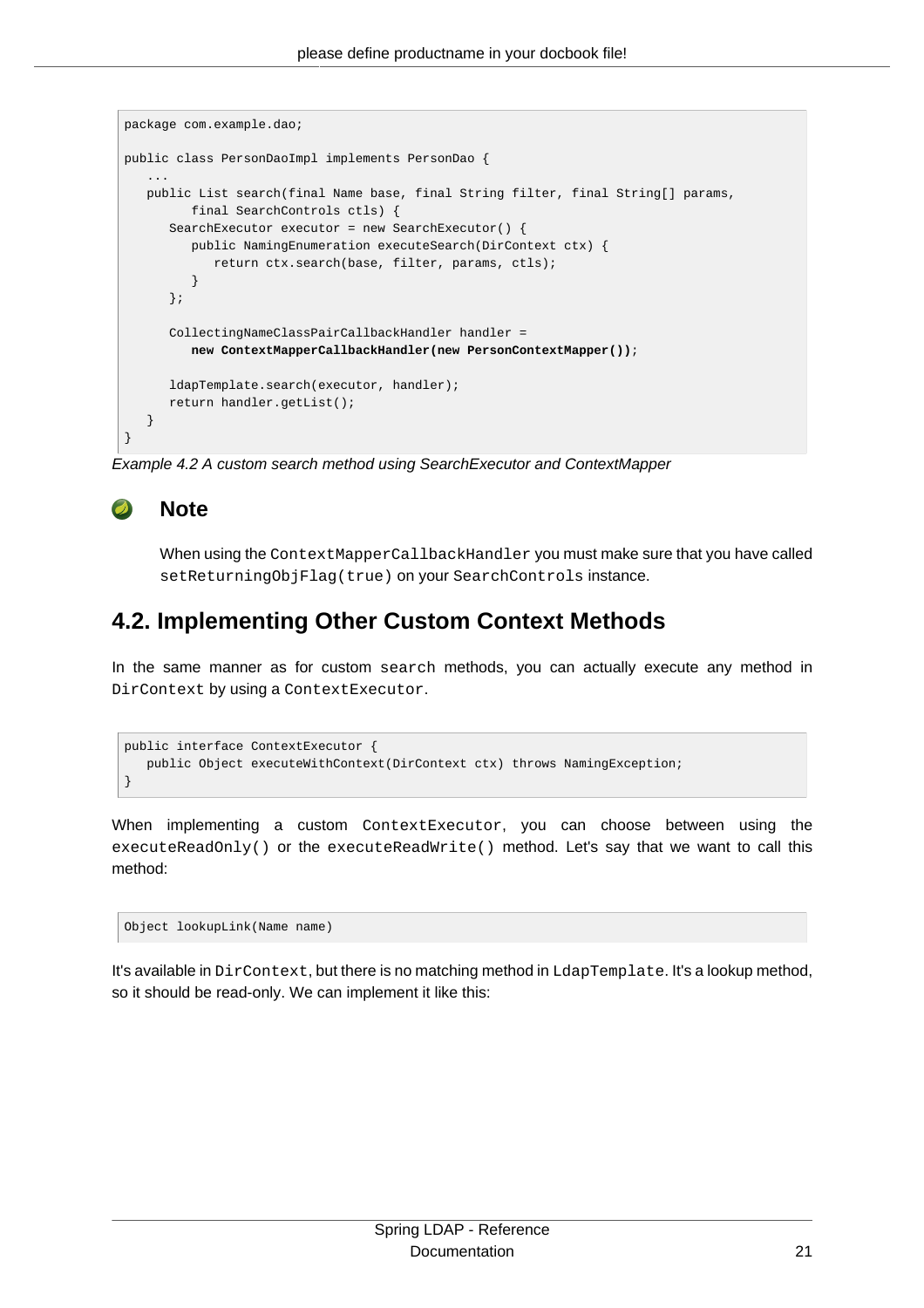```
package com.example.dao;
public class PersonDaoImpl implements PersonDao {
 ...
    public Object lookupLink(final Name name) {
      ContextExecutor executor = new ContextExecutor() {
        public Object executeWithContext(DirContext ctx) {
            return ctx.lookupLink(name);
         }
      };
     return ldapTemplate.executeReadOnly(executor);
    }
}
```
In the same manner you can execute a read-write operation using the executeReadWrite() method. Example 4.3 A custom DirContext method using ContextExecutor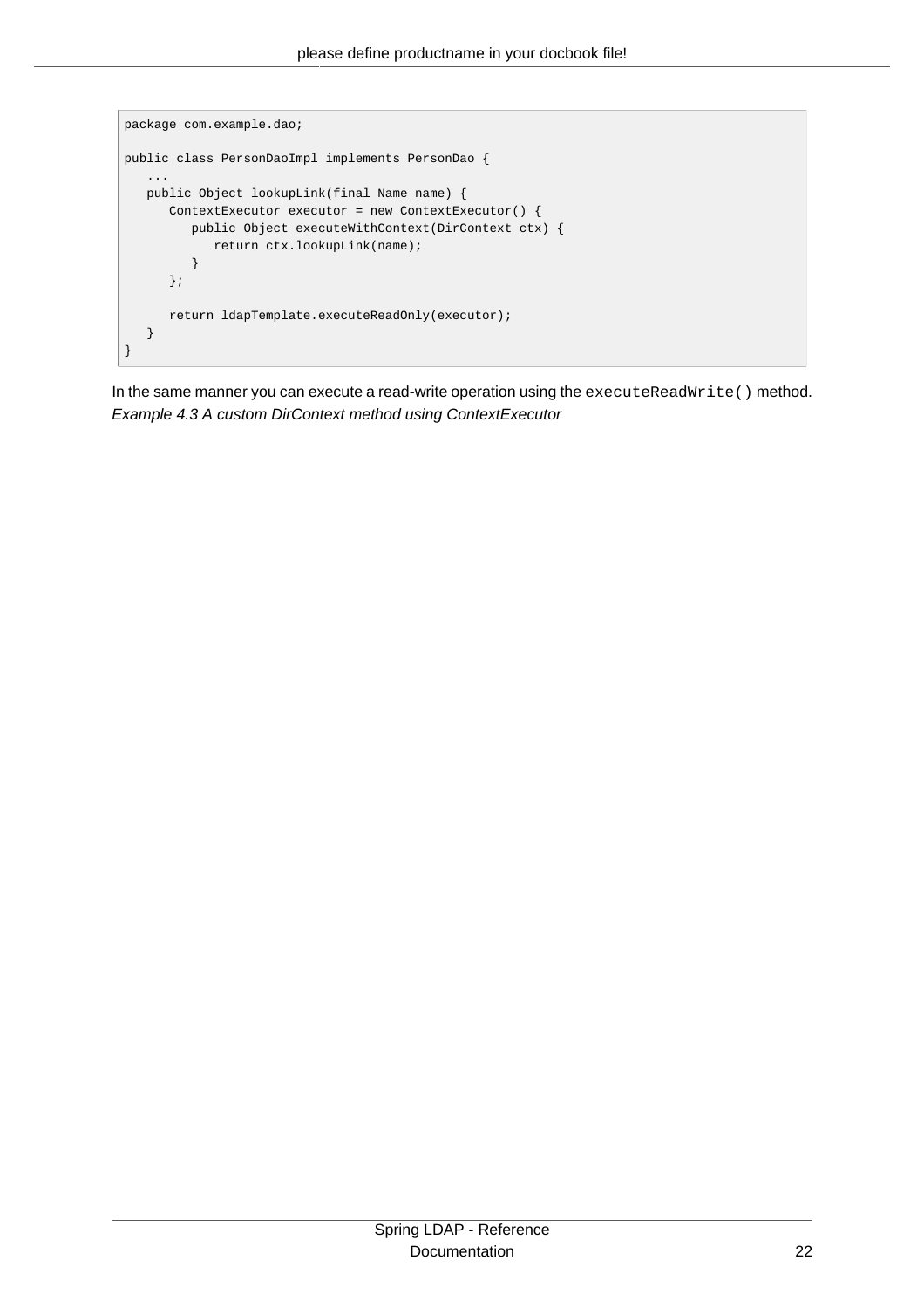## <span id="page-27-0"></span>**5. Processing the DirContext**

## <span id="page-27-1"></span>**5.1. Custom DirContext Pre/Postprocessing**

In some situations, one would like to perform operations on the DirContext before and after the search operation. The interface that is used for this is called DirContextProcessor:

```
public interface DirContextProcessor {
   public void preProcess(DirContext ctx) throws NamingException;
   public void postProcess(DirContext ctx) throws NamingException;
}
```
The LdapTemplate class has a search method that takes a DirContextProcessor:

```
public void search(SearchExecutor se, NameClassPairCallbackHandler handler,
   DirContextProcessor processor) throws DataAccessException;
```
Before the search operation, the  $preProcess$  method is called on the given  $DirContextProcessor$ instance. After the search has been executed and the resulting NamingEnumeration has been processed, the postProcess method is called. This enables a user to perform operations on the DirContext to be used in the search, and to check the DirContext when the search has been performed. This can be very useful for example when handling request and response controls.

There are also a few convenience methods for those that don't need a custom SearchExecutor:

```
public void search(Name base, String filter,
   SearchControls controls, NameClassPairCallbackHandler handler, DirContextProcessor
 processor)
public void search(String base, String filter,
   SearchControls controls, NameClassPairCallbackHandler handler, DirContextProcessor
 processor)
public void search(Name base, String filter,
    SearchControls controls, AttributesMapper mapper, DirContextProcessor processor)
public void search(String base, String filter,
   SearchControls controls, AttributesMapper mapper, DirContextProcessor processor)
public void search(Name base, String filter,
    SearchControls controls, ContextMapper mapper, DirContextProcessor processor)
public void search(String base, String filter,
    SearchControls controls, ContextMapper mapper, DirContextProcessor processor)
```
## <span id="page-27-2"></span>**5.2. Implementing a Request Control DirContextProcessor**

The LDAPv3 protocol uses Controls to send and receive additional data to affect the behavior of predefined operations. In order to simplify the implementation of a request control DirContextProcessor, Spring LDAP provides the base class AbstractRequestControlDirContextProcessor. This class handles the retrieval of the current request controls from the LdapContext, calls a template method for creating a request control, and adds it to the LdapContext. All you have to do in the subclass is to implement the template method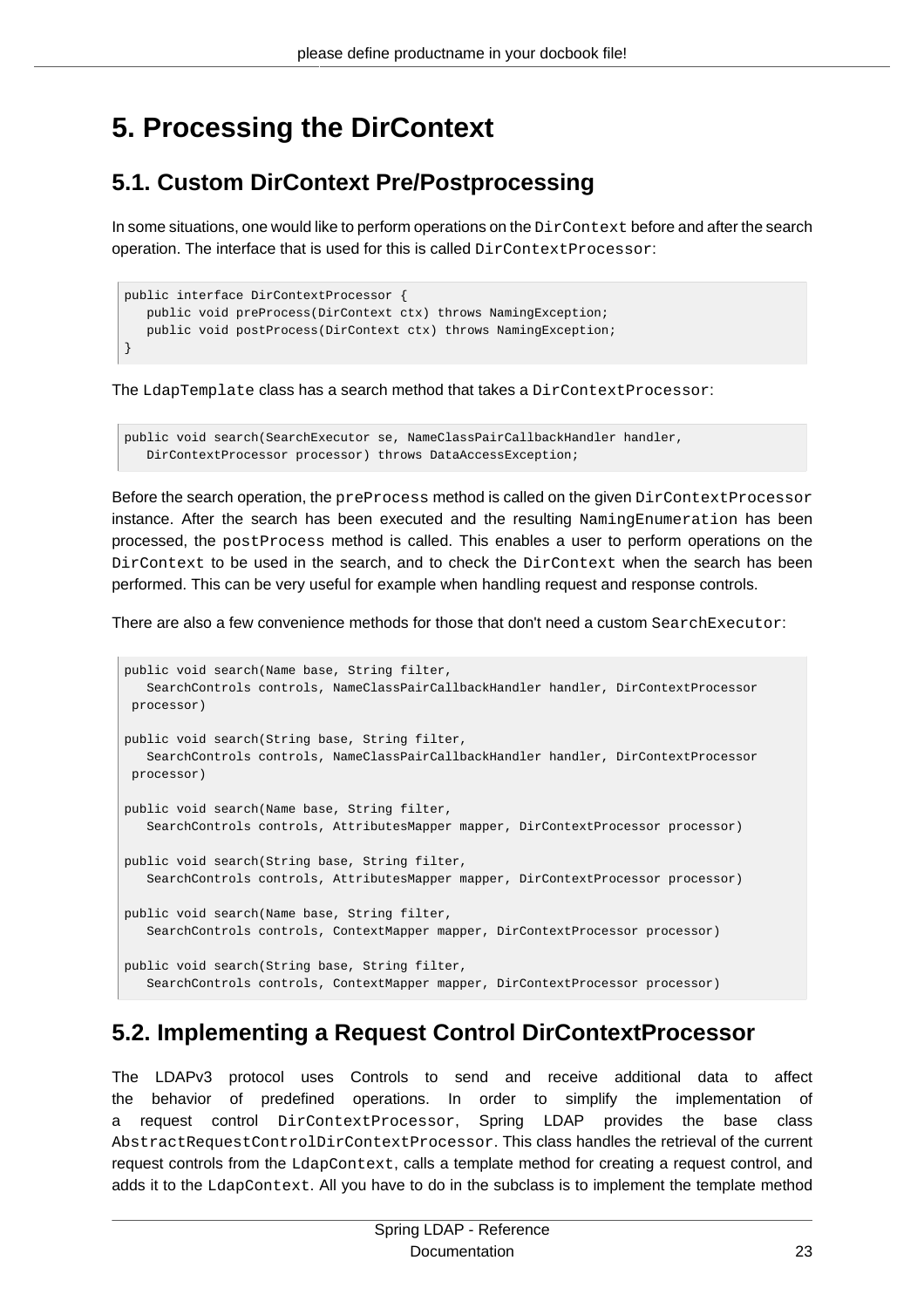createRequestControl, and of course the postProcess method for performing whatever you need to do after the search.

```
public abstract class AbstractRequestControlDirContextProcessor implements
       DirContextProcessor {
   public void preProcess(DirContext ctx) throws NamingException {
       ...
    }
   public abstract Control createRequestControl();
}
```
A typical DirContextProcessor will be similar to the following:

```
package com.example.control;
public class MyCoolRequestControl extends AbstractRequestControlDirContextProcessor {
   private static final boolean CRITICAL_CONTROL = true;
   private MyCoolCookie cookie;
 ...
   public MyCoolCookie getCookie() {
      return cookie;
    }
   public Control createRequestControl() {
      return new SomeCoolControl(cookie.getCookie(), CRITICAL_CONTROL);
    }
   public void postProcess(DirContext ctx) throws NamingException {
      LdapContext ldapContext = (LdapContext) ctx;
      Control[] responseControls = ldapContext.getResponseControls();
     for (int i = 0; i < responseControls.length; i++) {
         if (responseControls[i] instanceof SomeCoolResponseControl) {
             SomeCoolResponseControl control = (SomeCoolResponseControl)
 responseControls[i];
            this.cookie = new MyCoolCookie(control.getCookie());
          }
      }
   }
}
```
Example 5.1 A request control DirContextProcessor implementation

### **Note**

Make sure you use LdapContextSource when you use [Control](http://download.oracle.com/javase/1.5.0/docs/api/javax/naming/ldap/Control.html)s. The Control interface is specific for LDAPv3 and requires that LdapContext is used instead of DirContext. If an AbstractRequestControlDirContextProcessor subclass is called with an argument that is not an LdapContext, it will throw an IllegalArgumentException.

## <span id="page-28-0"></span>**5.3. Paged Search Results**

Some searches may return large numbers of results. When there is no easy way to filter out a smaller amount, it would be convenient to have the server return only a certain number of results each time it is called. This is known as *paged search results*. Each "page" of the result could then be displayed at the time, with links to the next and previous page. Without this functionality, the client must either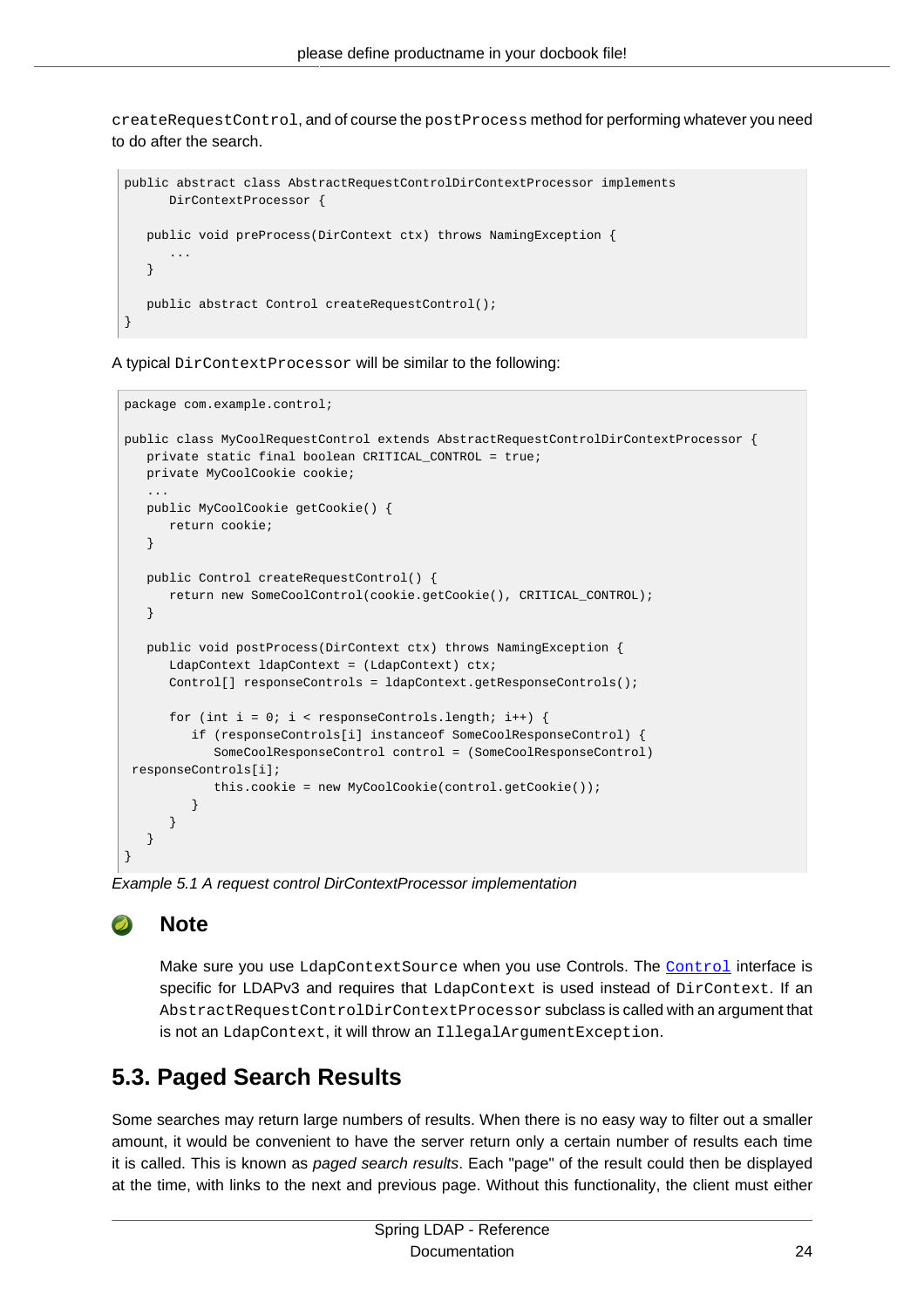manually limit the search result into pages, or retrieve the whole result and then chop it into pages of suitable size. The former would be rather complicated, and the latter would be consuming unnecessary amounts of memory.

Some LDAP servers have support for the PagedResultsControl, which requests that the results of a search operation are returned by the LDAP server in pages of a specified size. The user controls the rate at which the pages are returned, simply by the rate at which the searches are called. However, the user must keep track of a cookie between the calls. The server uses this cookie to keep track of where it left off the previous time it was called with a paged results request.

Spring LDAP provides support for paged results by leveraging the concept for pre- and postprocessing of an LdapContext that was discussed in the previous sections. It does so by providing two classes: PagedResultsRequestControl and PagedResultsCookie. The PagedResultsRequestControl class creates a PagedResultsControl with the requested page size and adds it to the LdapContext. After the search, it gets the PagedResultsResponseControl and retrieves two pieces of information from it: the estimated total result size and a cookie. This cookie is a byte array containing information that the server needs the next time it is called with a PagedResultsControl. In order to make it easy to store this cookie between searches, Spring LDAP provides the wrapper class PagedResultsCookie.

Below is an example of how the paged search results functionality may be used:

```
public PagedResult getAllPersons(PagedResultsCookie cookie) {
    PagedResultsRequestControl control = new PagedResultsRequestControl(PAGE_SIZE, cookie);
   SearchControls searchControls = new SearchControls();
    searchControls.setSearchScope(SearchControls.SUBTREE_SCOPE);
   List persons = ldapTemplate.search("", "objectclass=person", searchControls, control);
   return new PagedResult(persons, control.getCookie());
 }
```
Example 5.2 Paged results using PagedResultsRequestControl

In the first call to this method,  $null$  will be supplied as the cookie parameter. On subsequent calls the client will need to supply the cookie from the last search (returned wrapped in the PagedResult) each time the method is called. When the actual cookie is null (i.e. pagedResult.getCookie().getCookie() returns null), the last batch has been returned from the search.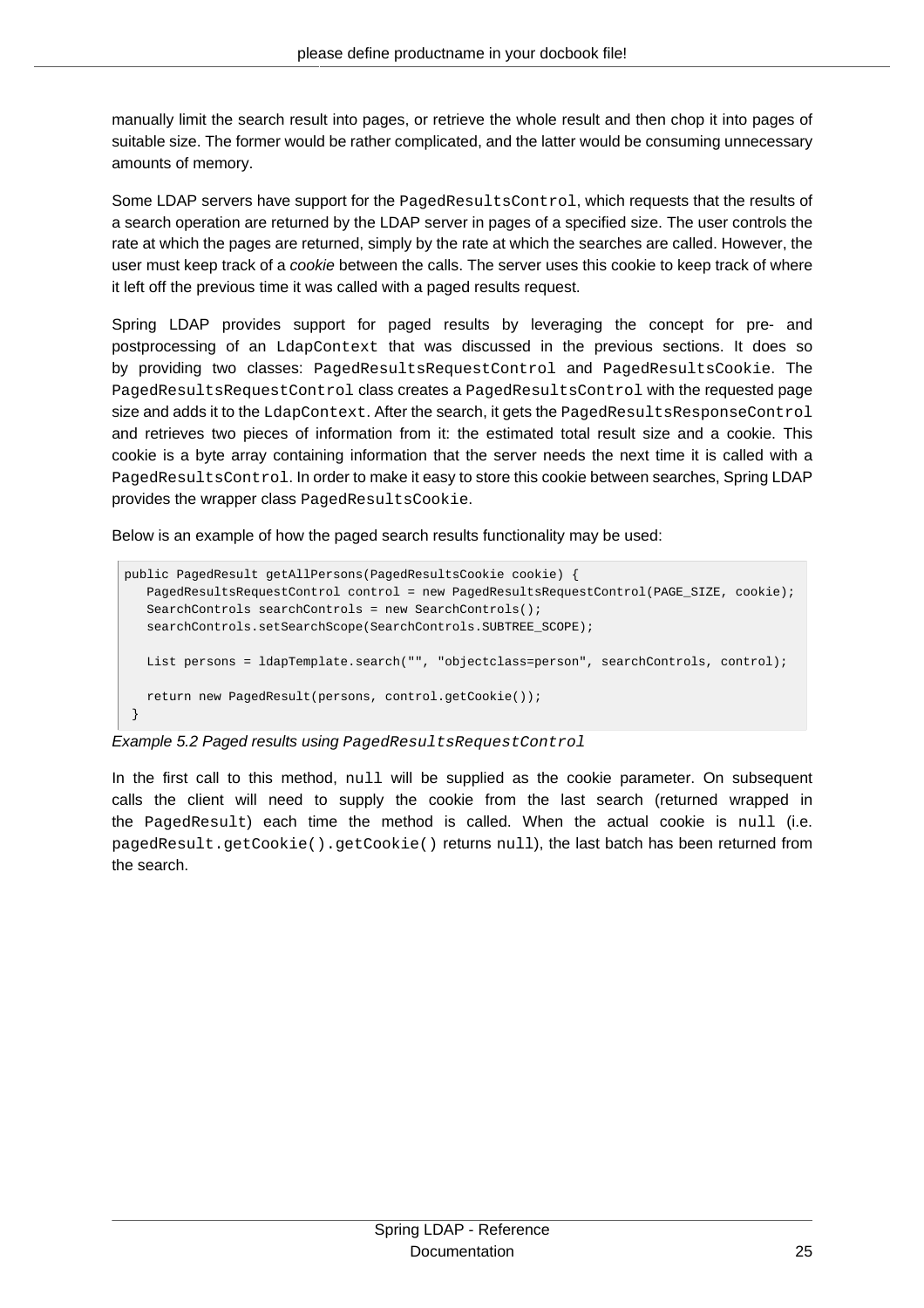# <span id="page-30-0"></span>**6. Transaction Support**

## <span id="page-30-1"></span>**6.1. Introduction**

Programmers used to working with relational databases coming to the LDAP world often express surprise to the fact that there is no notion of transactions. It is not specified in the protocol, and thus no servers support it. Recognizing that this may be a major problem, Spring LDAP provides support for client-side, compensating transactions on LDAP resources.

LDAP transaction support is provided by ContextSourceTransactionManager, a PlatformTransactionManager implementation that manages Spring transaction support for LDAP operations. Along with its collaborators it keeps track of the LDAP operations performed in a transaction, making record of the state before each operation and taking steps to restore the initial state should the transaction need to be rolled back.

In addition to the actual transaction management, Spring LDAP transaction support also makes sure that the same DirContext instance will be used throughout the same transaction, i.e. the DirContext will not actually be closed until the transaction is finished, allowing for more efficient resources usage.

#### $\bullet$ **Note**

It is important to note that while the approach used by Spring LDAP to provide transaction support is sufficient for many cases it is by no means "real" transactions in the traditional sense. The server is completely unaware of the transactions, so e.g. if the connection is broken there will be no hope to rollback the transaction. While this should be carefully considered it should also be noted that the alternative will be to operate without any transaction support whatsoever; this is pretty much as good as it gets.

### **Note**

The client side transaction support will add some overhead in addition to the work required by the original operations. While this overhead should not be something to worry about in most cases, if your application will not perform several LDAP operations within the same transaction (e.g. a modifyAttributes followed by a rebind), or if transaction synchronization with a JDBC data source is not required (see below) there will be nothing to gain by using the LDAP transaction support.

### **Note**

While the default setup will work fine for most simple use cases, some more complex scenarios will require additional configuration; more specifically if you will be creating or deleting subtrees within transactions, you will need to use an alternative TempEntryRenamingStrategy, as described in [the section called "Renaming Strategies"](#page-33-0) below

## <span id="page-30-2"></span>**6.2. Configuration**

Configuring Spring LDAP transactions should look very familiar if you're used to configuring Spring transactions. You will create a TransactionManager instance and wrap your target object using a TransactionProxyFactoryBean. In addition to this, you will also need to wrap your ContextSource in a TransactionAwareContextSourceProxy.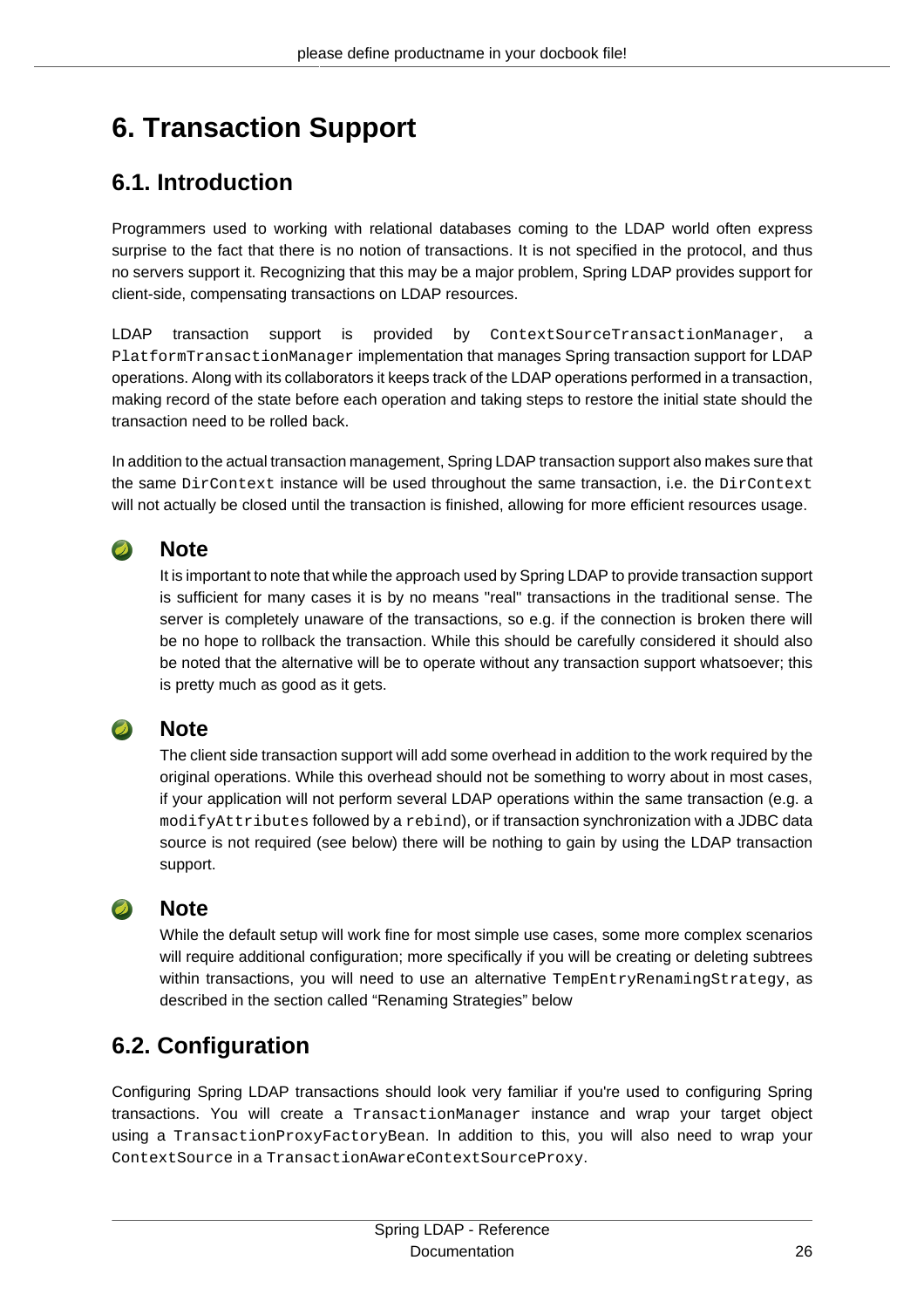| <beans></beans>                                                                                       |  |
|-------------------------------------------------------------------------------------------------------|--|
| .                                                                                                     |  |
| <bean <="" id="contextSourceTarget" td=""><td></td></bean>                                            |  |
| class="org.springframework.ldap.core.support.LdapContextSource">                                      |  |
| <property name="url" value="ldap://localhost:389"></property>                                         |  |
| <property name="base" value="dc=example,dc=com"></property>                                           |  |
| <property name="userDn" value="cn=Manager"></property>                                                |  |
| <property name="password" value="secret"></property>                                                  |  |
| $\langle$ bean>                                                                                       |  |
| <bean <="" id="contextSource" td=""><td></td></bean>                                                  |  |
| class="org.springframework.ldap.transaction.compensating.manager.TransactionAwareContextSourceProxy"> |  |
| <constructor-arg ref="contextSourceTarget"></constructor-arg>                                         |  |
| $\langle$ bean>                                                                                       |  |
| <bean class="org.springframework.ldap.core.LdapTemplate" id="ldapTemplate"></bean>                    |  |
| <constructor-arg ref="contextSource"></constructor-arg>                                               |  |
|                                                                                                       |  |
|                                                                                                       |  |
| <bean <="" id="transactionManager" td=""><td></td></bean>                                             |  |
| class="org.springframework.ldap.transaction.compensating.manager.ContextSourceTransactionManager">    |  |
| <property name="contextSource" ref="contextSource"></property>                                        |  |
|                                                                                                       |  |
|                                                                                                       |  |
| <bean class="com.example.MyDataAccessObject" id="myDataAccessObjectTarget"></bean>                    |  |
| <property name="ldapTemplate" ref="ldapTemplate"></property>                                          |  |
| $\langle$ /bean>                                                                                      |  |
| <bean <="" id="myDataAccessObject" td=""><td></td></bean>                                             |  |
| class="org.springframework.transaction.interceptor.TransactionProxyFactoryBean">                      |  |
| <property name="transactionManager" ref="transactionManager"></property>                              |  |
| <property name="target" ref="myDataAccessObjectTarget"></property>                                    |  |
| <property name="transactionAttributes"></property>                                                    |  |
| <props></props>                                                                                       |  |
| <prop key="*">PROPAGATION_REQUIRES_NEW</prop>                                                         |  |
|                                                                                                       |  |
|                                                                                                       |  |
| $\langle$ bean>                                                                                       |  |
| .                                                                                                     |  |
|                                                                                                       |  |

In a real world example you would probably apply the transactions on the service object level rather than the DAO level; the above serves as an example to demonstrate the general idea.

### $\overline{\phantom{a}}$

**Note**

You'll notice that the actual ContextSource and DAO instances get ids with a "Target" suffix. The beans you will actually refer to are the Proxies that are created around the targets; contextSource and myDataAccessObject

## <span id="page-31-0"></span>**6.3. JDBC Transaction Integration**

A common use case when working against LDAP is that some of the data is stored in the LDAP tree, but other data is stored in a relational database. In this case, transaction support becomes even more important, since the update of the different resources should be synchronized.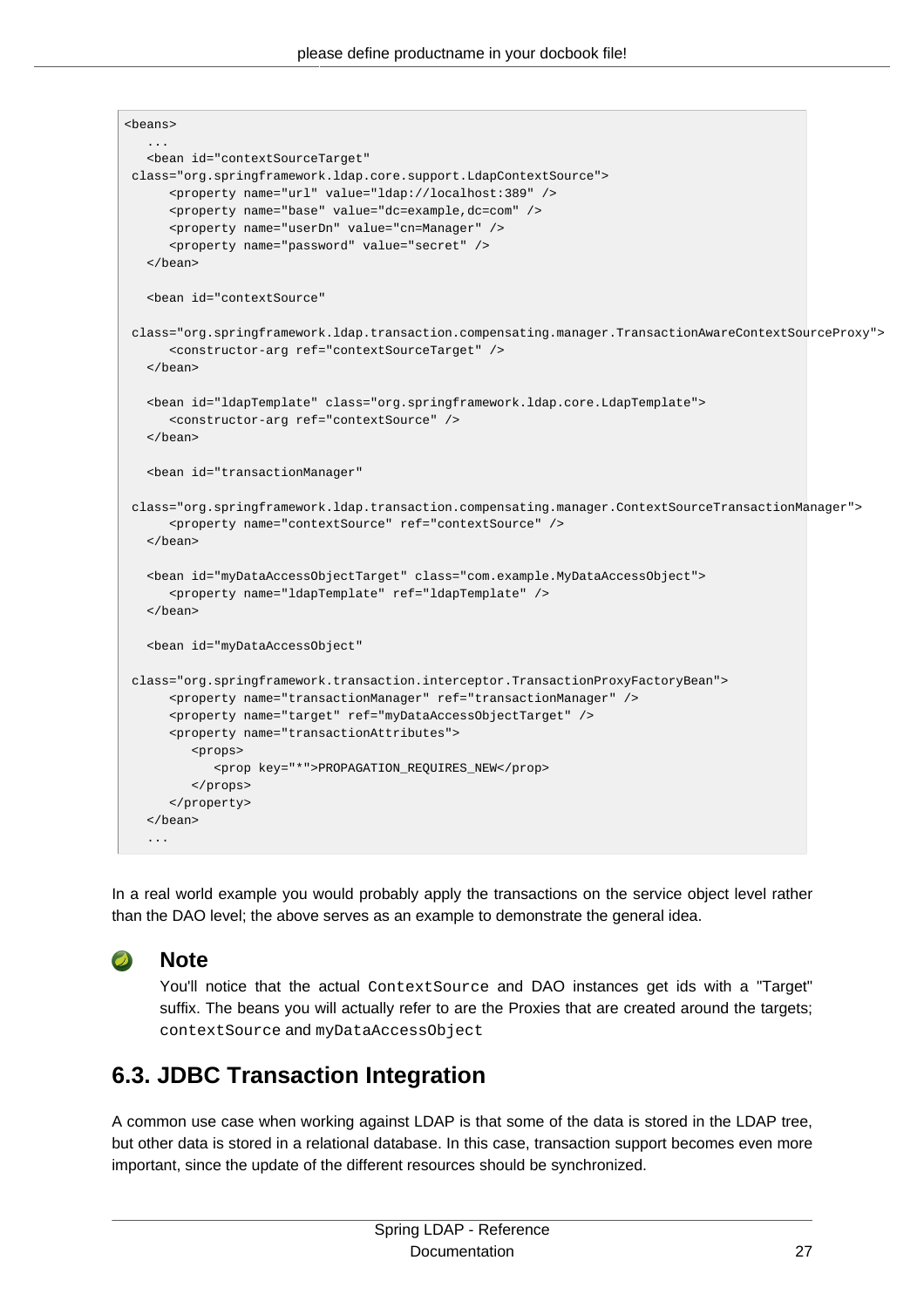While actual XA transactions is not supported, support is provided to conceptually wrap JDBC and LDAP access within the same transaction using the ContextSourceAndDataSourceTransactionManager. A DataSource and a ContextSource is supplied to the ContextSourceAndDataSourceTransactionManager, which will then manage the two transactions, virtually as if they were one. When performing a commit, the LDAP part of the operation will always be performed first, allowing both transactions to be rolled back should the LDAP commit fail. The JDBC part of the transaction is managed exactly as in DataSourceTransactionManager, except that nested transactions is not supported.

### $\bullet$

**Note**

Once again it should be noted that the provided support is all client side. The wrapped transaction is not an XA transaction. No two-phase as such commit is performed, as the LDAP server will be unable to vote on its outcome. Once again, however, for the majority of cases the supplied support will be sufficient.

## <span id="page-32-0"></span>**6.4. LDAP Compensating Transactions Explained**

Spring LDAP manages compensating transactions by making record of the state in the LDAP tree before each modifying operation (bind, unbind, rebind, modifyAttributes, and rename).

This enables the system to perform compensating operations should the transaction need to be rolled back. In many cases the compensating operation is pretty straightforward. E.g. the compensating rollback operation for a bind operation will quite obviously be to unbind the entry. Other operations however require a different, more complicated approach because of some particular characteristics of LDAP databases. Specifically, it is not always possible to get the values of all Attributes of an entry, making the above strategy insufficient for e.g. an unbind operation.

This is why each modifying operation performed within a Spring LDAP managed transaction is internally split up in four distinct operations - a recording operation, a preparation operation, a commit operation, and a rollback operation. The specifics for each LDAP operation is described in the table below:

| <b>LDAP Operation</b> | Recording                                                             | <b>Preparation</b>                                | Commit                                                              | <b>Rollback</b>                                                                   |
|-----------------------|-----------------------------------------------------------------------|---------------------------------------------------|---------------------------------------------------------------------|-----------------------------------------------------------------------------------|
| bind                  | Make record of<br>the DN of the<br>entry to bind.                     | Bind the entry.                                   | No operation.                                                       | Unbind the<br>entry using the<br>recorded DN.                                     |
| rename                | Make record of<br>the original and<br>target DN.                      | Rename the<br>entry.                              | No operation.                                                       | Rename the entry<br>back to its original<br>DN.                                   |
| unbind                | Make record of<br>the original DN<br>and calculate a<br>temporary DN. | Rename the entry<br>to the temporary<br>location. | Unbind the<br>temporary entry.                                      | Rename the<br>entry from the<br>temporary<br>location back to<br>its original DN. |
| rebind                | Make record<br>of the original<br>DN and the new<br>Attributes,       | Rename the entry<br>to a temporary<br>location.   | Bind the new<br>Attributes at<br>the original DN,<br>and unbind the | Rename the<br>entry from the<br>temporary                                         |

Table 6.1.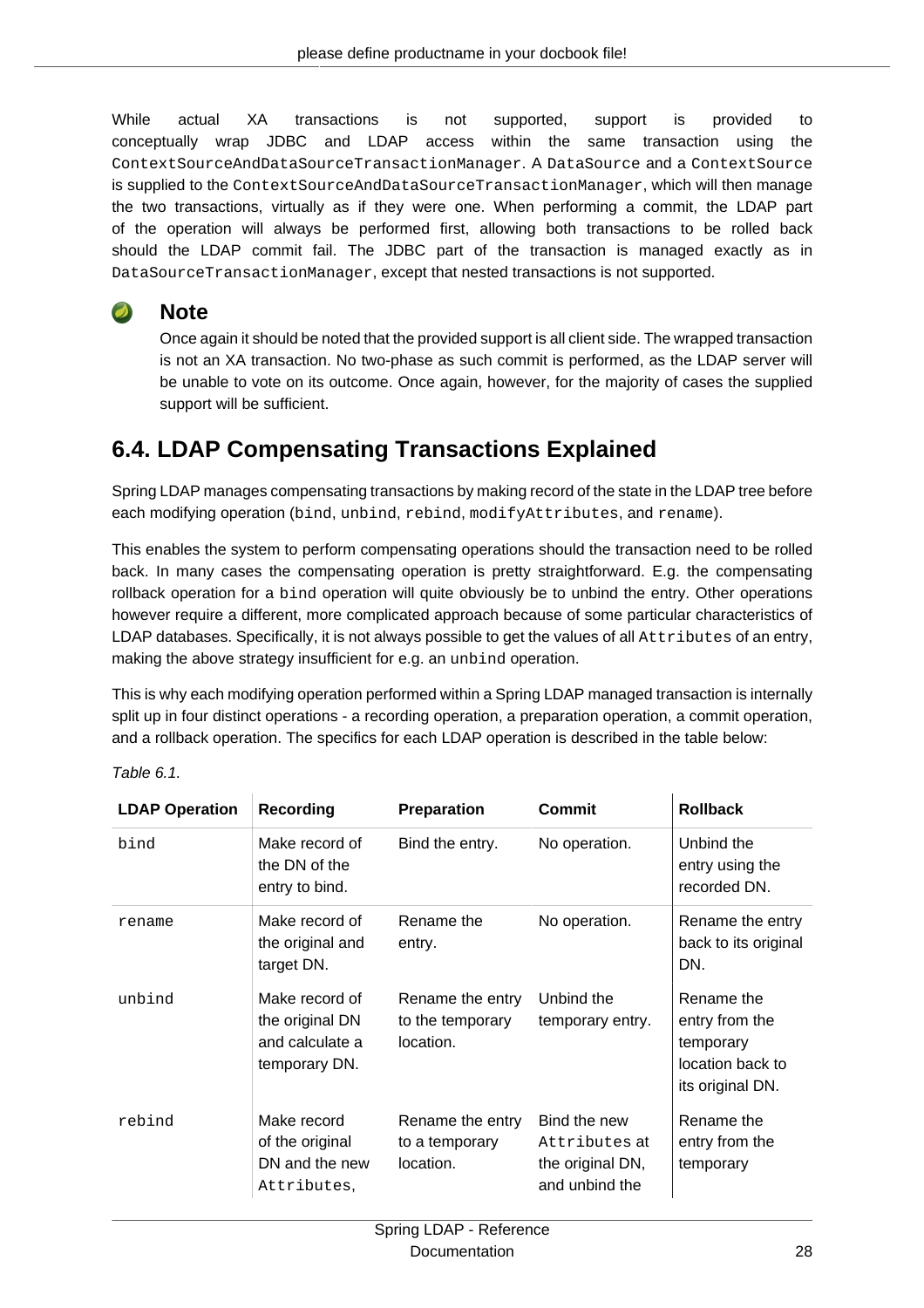| <b>LDAP Operation</b>         | Recording                                                                                                                         | Preparation                                   | <b>Commit</b>                                     | <b>Rollback</b>                                                                                          |
|-------------------------------|-----------------------------------------------------------------------------------------------------------------------------------|-----------------------------------------------|---------------------------------------------------|----------------------------------------------------------------------------------------------------------|
|                               | and calculate a<br>temporary DN.                                                                                                  |                                               | original entry from<br>its temporary<br>location. | location back to<br>its original DN.                                                                     |
| modifyAttributeMake record of | the DN of the<br>entry to modify<br>and calculate<br>compensating<br>ModificationItemS<br>for the<br>modifications to<br>be done. | Perform the<br>modifyAttributes<br>operation. | No operation.                                     | Perform a<br>modifyAttributes<br>operation using<br>the calculated<br>compensating<br>ModificationItemS. |

A more detailed description of the internal workings of the Spring LDAP transaction support is available in the javadocs.

### <span id="page-33-0"></span>**Renaming Strategies**

As described in the table above, the transaction management of some operations require the original entry affected by the operation to be temporarily renamed before the actual modification can be made in the commit. The manner in which the temporary DN of the entry is calculated is managed by a TempEntryRenamingStrategy supplied to the ContextSourceTransactionManager. Two implementations are supplied with Spring LDAP, but if specific behaviour is required a custom implementation can easily be implemented by the user. The provided TempEntryRenamingStrategy implementations are:

- DefaultTempEntryRenamingStrategy (the default). Adds a suffix to the least significant part of the entry DN. E.g. for the DN  $cn=$  john doe, ou=users, this strategy would return the temporary DN cn=john doe\_temp, ou=users. The suffix is configurable using the tempSuffix property
- DifferentSubtreeTempEntryRenamingStrategy. Takes the least significant part of the DN and appends a subtree DN to this. This makes all temporary entries be placed at a specific location in the LDAP tree. The temporary subtree DN is configured using the subtreeNode property. E.g., if subtreeNode is ou=tempEntries and the original DN of the entry is cn=john doe, ou=users, the temporary DN will be cn=john doe, ou=tempEntries. Note that the configured subtree node needs to be present in the LDAP tree.

### **Note**

There are some situations where the DefaultTempEntryRenamingStrategy will not work. E.g. if your are planning to do recursive deletes you'll need to use DifferentSubtreeTempEntryRenamingStrategy. This is because the recursive delete operation actually consists of a depth-first delete of each node in the sub tree individually. Since it is not allowed to rename an entry that has any children, and DefaultTempEntryRenamingStrategy would leave each node in the same subtree (with a different name) in stead of actually removing it, this operation would fail. When in doubt, use DifferentSubtreeTempEntryRenamingStrategy.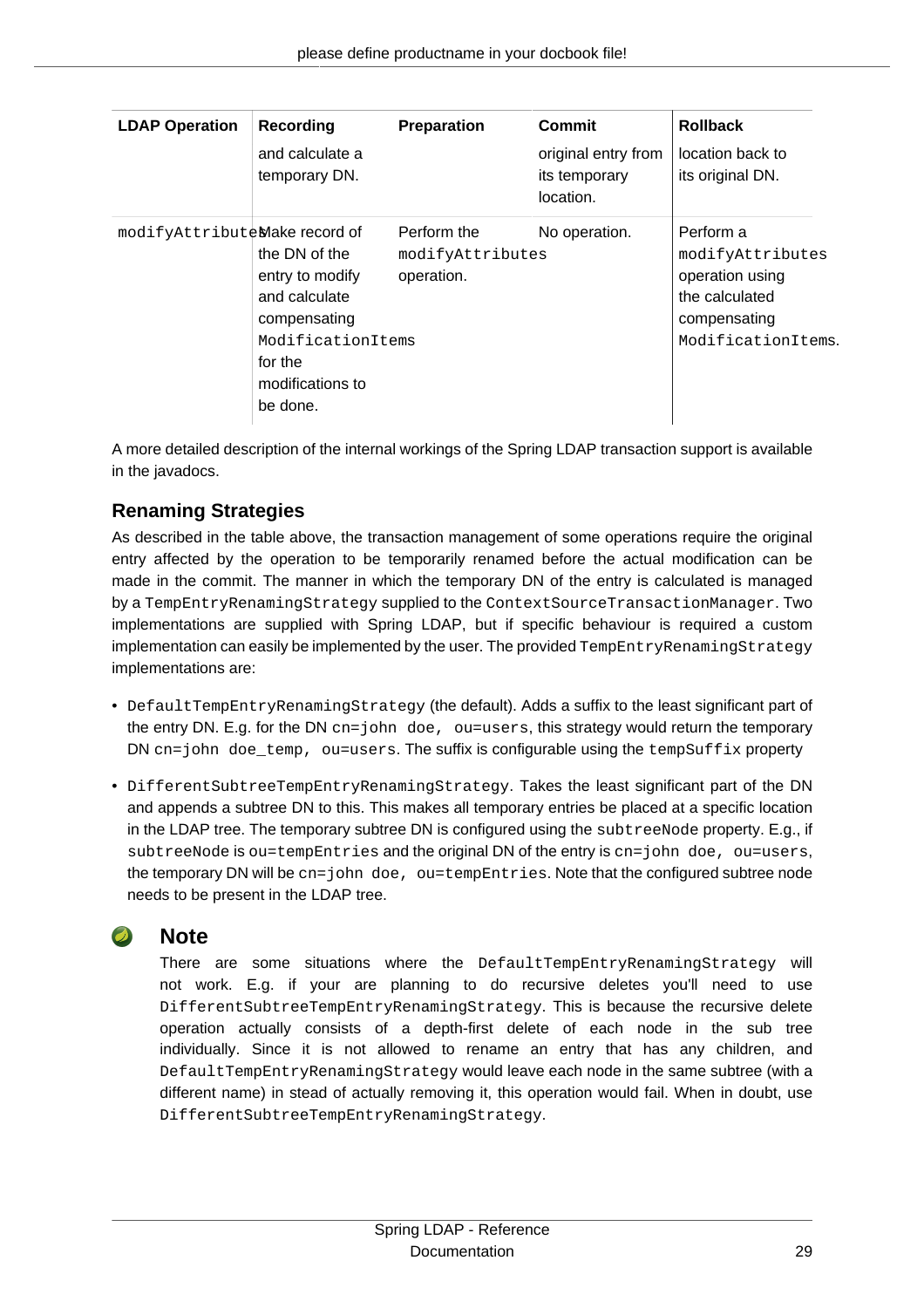# <span id="page-34-0"></span>**7. Java 5 Support**

## <span id="page-34-1"></span>**7.1. SimpleLdapTemplate**

As of version 1.3 Spring LDAP includes the spring-ldap-core-tiger.jar distributable, which adds a thin layer of Java 5 functionality on top of Spring LDAP.

The SimpleLdapTemplate class adds search and lookup methods that take a ParameterizedContextMapper, adding generics support to these methods.

ParametrizedContextMapper is a typed version of ContextMapper, which simplifies working with searches and lookups:



Example 7.1 Using ParameterizedContextMapper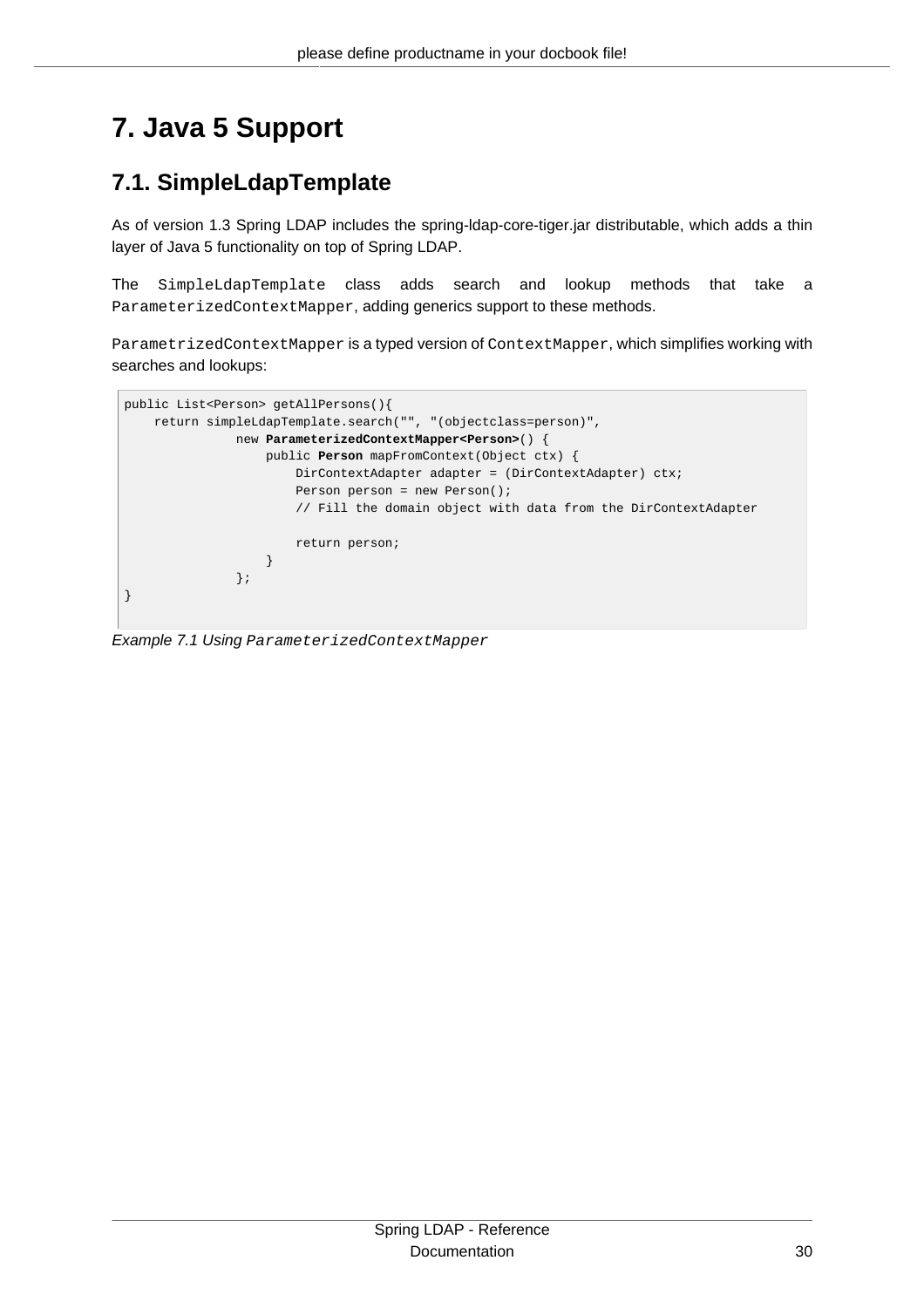# <span id="page-35-0"></span>**8. Configuration**

## <span id="page-35-1"></span>**8.1. ContextSource Configuration**

There are several properties in AbstractContextSource (superclass of DirContextSource and LdapContextSource) that can be used to modify its behaviour.

### <span id="page-35-2"></span>**LDAP Server URLs**

The URL of the LDAP server is specified using the url property. The URL should be in the format ldap://myserver.example.com:389. For SSL access, use the ldaps protocol and the appropriate port, e.g. ldaps://myserver.example.com:636

It is possible to configure multiple alternate LDAP servers using the  $urls$  property. In this case, supply all server urls in a String array to the urls property.

### <span id="page-35-3"></span>**Base LDAP path**

It is possible to specify the root context for all LDAP operations using the base property of AbstractContextSource. When a value has been specified to this property, all Distinguished Names supplied to and received from LDAP operations will be relative to the LDAP path supplied. This can significantly simplify working against the LDAP tree; however there are several occations when you will need to have access to the base path. For more information on this, please refer to [Section 8.3,](#page-39-3) ["Obtaining a reference to the base LDAP path"](#page-39-3)

### <span id="page-35-4"></span>**DirContext Authentication**

When  $DirContext$  instances are created to be used for performing operations on an LDAP server these contexts often need to be authenticated. There are different options for configuring this using Spring LDAP, described in this chapter.

### **Note**

This section refers to authenticating contexts in the core functionality of the ContextSource - to construct DirContext instances for use by LdapTemplate. LDAP is commonly used for the sole purpose of user authentication, and the ContextSource may be used for that as well. This process is discussed in Chapter 10, [User Authentication using Spring LDAP](#page-46-0).

Authenticated contexts are created for both read-only and read-write operations by default. You specify userDn and password of the LDAP user to be used for authentication on the ContextSource.

### $\bullet$

**Note**

The userDn needs to be the full Distinguished Name (DN) of the user from the root of the LDAP tree, regardless of whether a base LDAP path has been supplied to the ContextSource.

Some LDAP server setups allow anonymous read-only access. If you want to use anonymous Contexts for read-only operations, set the anonymousReadOnly property to true.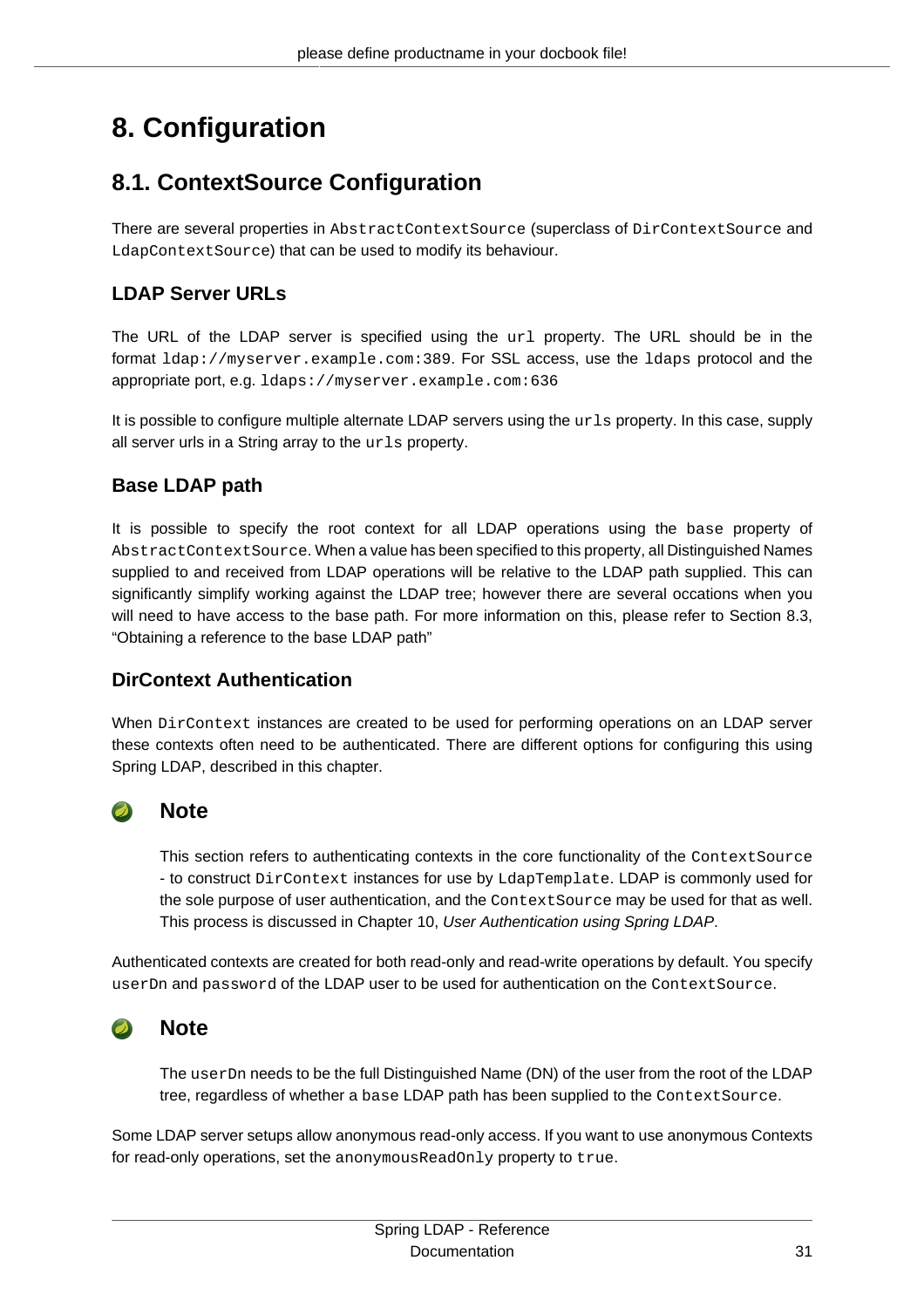#### <span id="page-36-0"></span>**Custom DirContext Authentication Processing**

The default authentication mechanism used in Spring LDAP is SIMPLE authentication. This means that in the user DN (as specified to the userDn property) and the credentials (as specified to the password) are set in the Hashtable sent to the DirContext implementation constructor.

There are many occasions when this processing is not sufficient. For instance, LDAP Servers are commonly set up to only accept communication on a secure TLS channel; there might be a need to use the particular LDAP Proxy Auth mechanism, etc.

It is possible to specify an alternative authentication mechanism by supplying a DirContextAuthenticationStrategy implementation to the ContextSource in the configuration.

### **TLS**

Spring LDAP provides two different configuration options for LDAP servers requiring TLS secure channel communication: DefaultTlsDirContextAuthenticationStrategy and ExternalTlsDirContextAuthenticationStrategy. Both these implementations will negotiate a TLS channel on the target connection, but they differ in the actual authentication mechanism. Whereas the DefaultTlsDirContextAuthenticationStrategy will apply SIMPLE authentication on the secure channel (using the specified userDn and password), the ExternalDirContextAuthenticationStrategy will use EXTERNAL SASL authentication, applying a client certificate configured using system properties for authentication.

Since different LDAP server implementations respond differently to explicit shutdown of the TLS channel (some servers require the connection be shutdown gracefully; others do not support it), the TLS DirContextAuthenticationStrategy implementations support specifying the shutdown behavior using the shutdownTlsGracefully parameter. If this property is set to false (the default), no explicit TLS shutdown will happen; if it is true, Spring LDAP will try to shutdown the TLS channel gracefully before closing the target context.

### **Note**

When working with TLS connections you need to make sure that the native LDAP Pooling functionality is turned off. As of release 1.3, the default setting is off. For earlier versions, simply set the pooled property to false. This is particularly important if shutdownTlsGracefully is set to false. However, since the TLS channel negotiation process is quite expensive, great performance benefits will be gained by using the Spring LDAP Pooling Support, described in Chapter 9, [Pooling Support](#page-41-0).

### <span id="page-36-1"></span>**Custom Principal and Credentials Management**

While the user name (i.e. user DN) and password used for creating an authenticated Context are static by default - the ones set on the ContextSource on startup will be used throughout the lifetime of the ContextSource - there are however several cases in which this is not the desired behaviour. A common scenario is that the principal and credentials of the current user should be used when executing LDAP operations for that user. The default behaviour can be modified by supplying a custom AuthenticationSource implementation to the ContextSource on startup, instead of explicitly specifying the userDn and password. The AuthenticationSource will be queried by the ContextSource for principal and credentials each time an authenticated Context is to be created.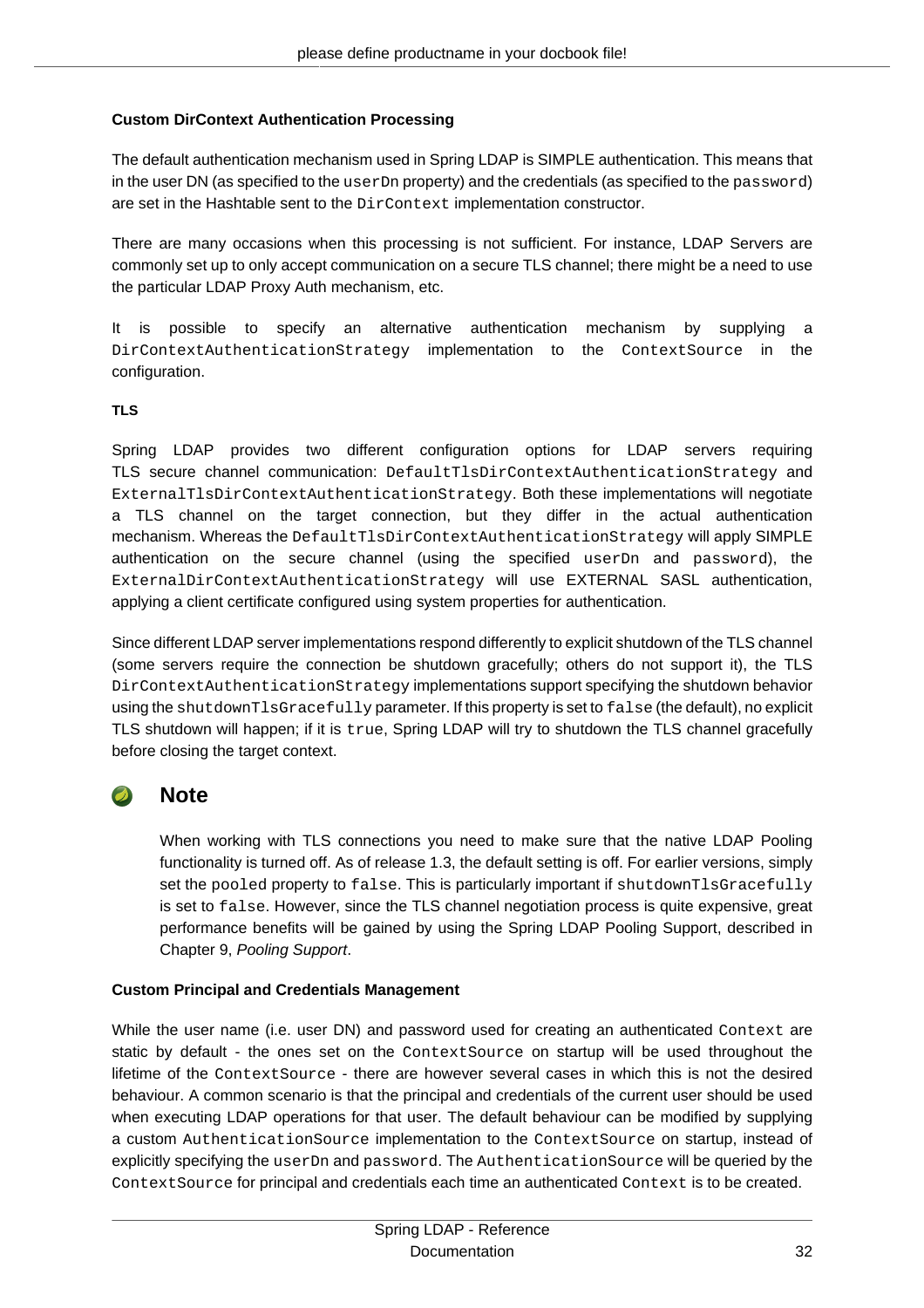If you are using [Spring Security](http://springsecurity.org) you can make sure the principal and credentials of the currently logged in user is used at all times by configuring your ContextSource with an instance of the SpringSecurityAuthenticationSource shipped with Spring Security.

```
<beans>
    ...
    <bean id="contextSource"
 class="org.springframework.ldap.core.support.LdapContextSource">
      <property name="url" value="ldap://localhost:389" />
       <property name="base" value="dc=example,dc=com" />
       <property name="authenticationSource" ref="springSecurityAuthenticationSource" />
   </bean>
    <bean id="springSecurityAuthenticationSource"
      class="org.springframework.security.ldap.SpringSecurityAuthenticationSource" />
    ...
</beans>
```
Example 8.1 The Spring bean definition for a SpringSecurityAuthenticationSource

#### $\bullet$ **Note**

We don't specify any userDn or password to our ContextSource when using an AuthenticationSource - these properties are needed only when the default behaviour is used.

### **Note**

When using the SpringSecurityAuthenticationSource you need to use Spring Security's LdapAuthenticationProvider to authenticate the users against LDAP.

#### <span id="page-37-0"></span>**Default Authentication**

When using SpringSecurityAuthenticationSource, authenticated contexts will only be possible to create once the user is logged in using Spring Security. To use default authentication information when no user is logged in, use the DefaultValuesAuthenticationSourceDecorator: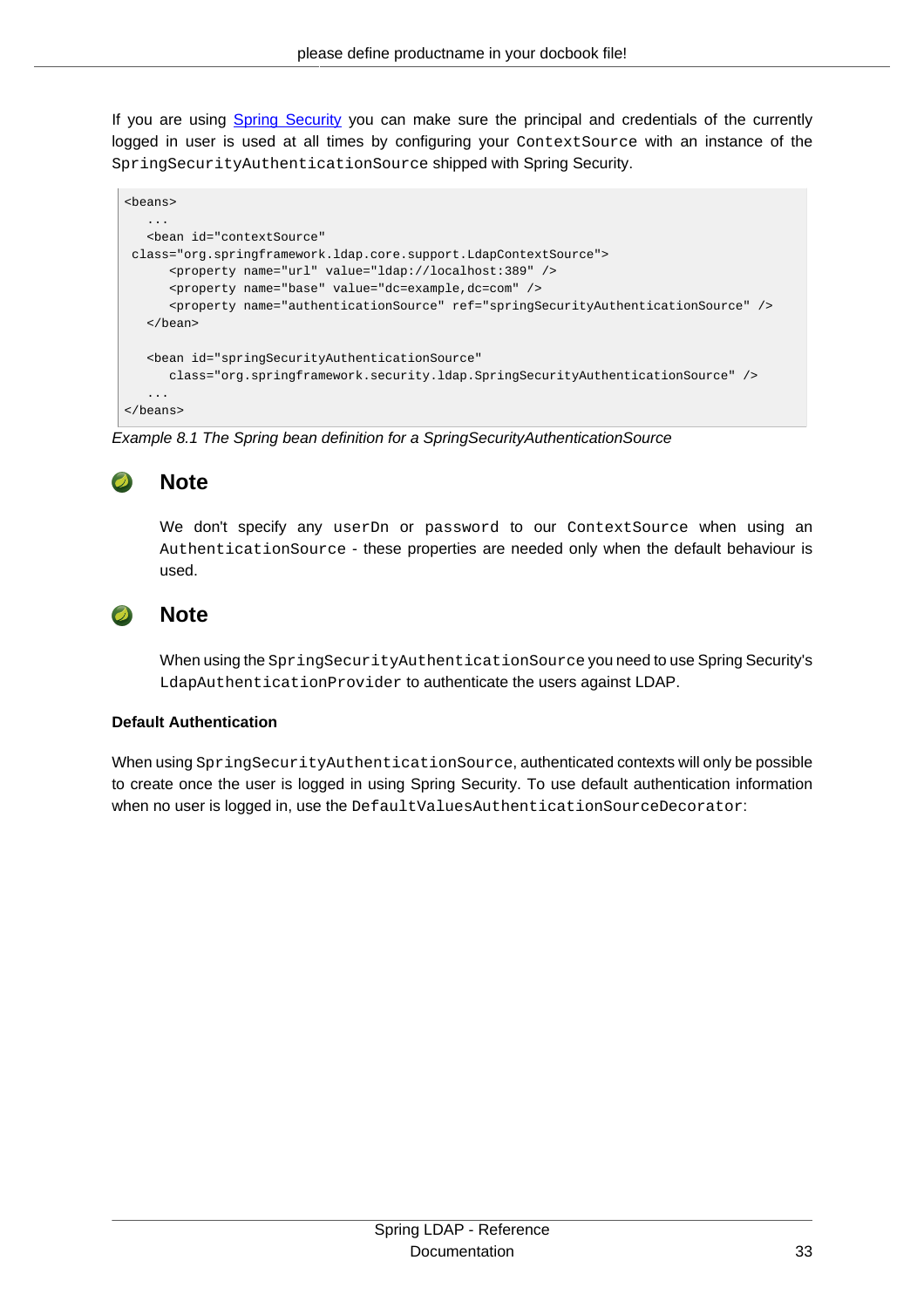```
<beans>
 ...
    <bean id="contextSource"
 class="org.springframework.ldap.core.support.LdapContextSource">
      <property name="url" value="ldap://localhost:389" />
      <property name="base" value="dc=example,dc=com" />
      <property name="authenticationSource" ref="authenticationSource" />
    </bean>
    <bean id="authenticationSource"
 class="org.springframework.ldap.authentication.DefaultValuesAuthenticationSourceDecorator">
      <property name="target" ref="springSecurityAuthenticationSource" />
      <property name="defaultUser" value="cn=myDefaultUser" />
       <property name="defaultPassword" value="pass" />
   </bean>
    <bean id="springSecurityAuthenticationSource"
      class="org.springframework.security.ldap.SpringSecurityAuthenticationSource" />
</beans>
```
Example 8.2 Configuring a DefaultValuesAuthenticationSourceDecorator

### <span id="page-38-0"></span>**Native Java LDAP Pooling**

The internal Java LDAP provider provides some very basic pooling capabilities. This LDAP connection pooling can be turned on/off using the pooled flag on AbstractContextSource. The default value is false (since release 1.3), i.e. the native Java LDAP pooling will be turned on. The configuration of LDAP connection pooling is managed using System properties, so this needs to be handled manually, outside of the Spring Context configuration. Details of the native pooling configuration can be found [here](http://java.sun.com/products/jndi/tutorial/ldap/connect/config.html).

### $\bullet$

### **Note**

There are several serious deficiencies in the built-in LDAP connection pooling, which is why Spring LDAP provides a more sophisticated approach to LDAP connection pooling, described in Chapter 9, [Pooling Support](#page-41-0). If pooling functionality is required, this is the recommended approach.

#### $\overline{\phantom{a}}$ **Note**

Regardless of the pooling configuration, the ContextSource#getContext(String principal, String credentials) method will always explicitly not use native Java LDAP Pooling, in order for reset passwords to take effect as soon as possible.

### <span id="page-38-1"></span>**Advanced ContextSource Configuration**

### <span id="page-38-2"></span>**Alternate ContextFactory**

It is possible to configure the ContextFactory that the ContextSource is to use when creating Contexts using the contextFactory property. The default value is com.sun.jndi.ldap.LdapCtxFactory.

### <span id="page-38-3"></span>**Custom DirObjectFactory**

As described in Chapter 3, [Simpler Attribute Access and Manipulation with DirContextAdapter](#page-18-0), a DirObjectFactory can be used to translate the Attributes of found Contexts to a more useful DirContext implementation. This can be configured using the dirObjectFactory property. You can use this property if you have your own, custom DirObjectFactory implementation.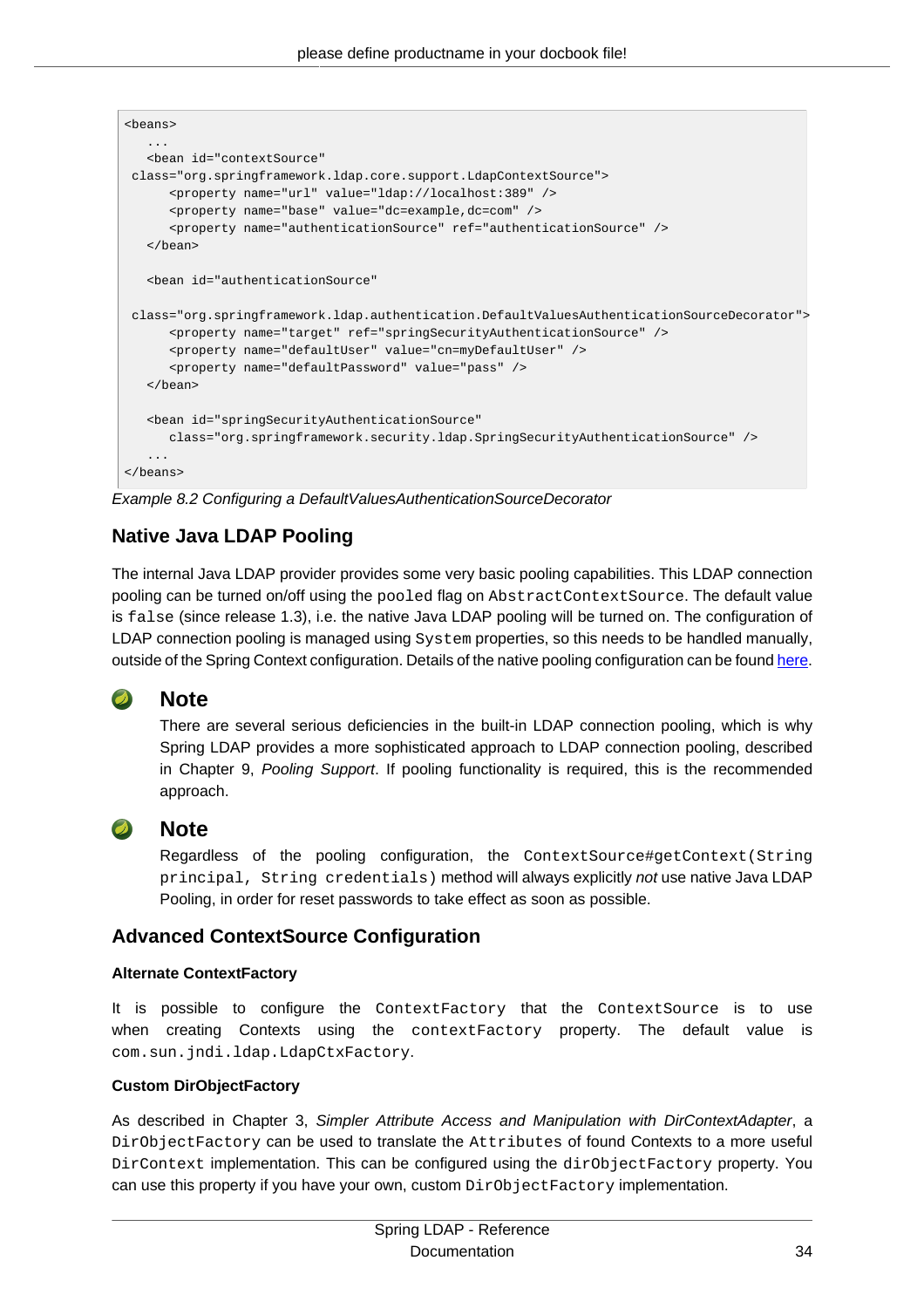The default value is DefaultDirObjectFactory.

#### <span id="page-39-0"></span>**Custom DirContext Environment Properties**

In some cases the user might want to specify additional environment setup properties in addition to the ones directly configurable from AbstractContextSource. Such properties should be set in a Map and supplied to the baseEnvironmentProperties property.

### <span id="page-39-1"></span>**8.2. LdapTemplate Configuration**

### <span id="page-39-2"></span>**Ignoring PartialResultExceptions**

Some Active Directory (AD) servers are unable to automatically following referrals, which often leads to a PartialResultException being thrown in searches. You can specify that PartialResultException is to be ignored by setting the ignorePartialResultException property to true.



#### **Note**

This causes all referrals to be ignored, and no notice will be given that a PartialResultException has been encountered. There is currently no way of manually following referrals using LdapTemplate.

### <span id="page-39-3"></span>**8.3. Obtaining a reference to the base LDAP path**

As described above, a base LDAP path may be supplied to the Context Source, specifying the root in the LDAP tree to which all operations will be relative. This means that you will only be working with relative distinguished names throughout your system, which is typically rather handy. There are however some cases in which you will need to have access to the base path in order to be able to construct full DNs, relative to the actual root of the LDAP tree. One example would be when working with LDAP groups (e.g. groupOfNames objectclass), in which case each group member attribute value will need to be the full DN of the referenced member.

For that reason, Spring LDAP has a mechanism by which any Spring controlled bean may be supplied the base path on startup. For beans to be notified of the base path, two things need to be in place: First of all, the bean that wants the base path reference needs to implement the BaseLdapPathAware interface. Secondly, a BaseLdapPathBeanPostProcessor needs to be defined in the application context

```
package com.example.service;
public class PersonService implements PersonService, BaseLdapPathAware {
 ...
   private DistinguishedName basePath;
   public void setBaseLdapPath(DistinguishedName basePath) {
       this.basePath = basePath;
    }
 ...
   private DistinguishedName getFullPersonDn(Person person) {
       return new DistinguishedName(basePath).append(person.getDn());
    }
 ...
}
```
Example 8.3 Implementing BaseLdapPathAware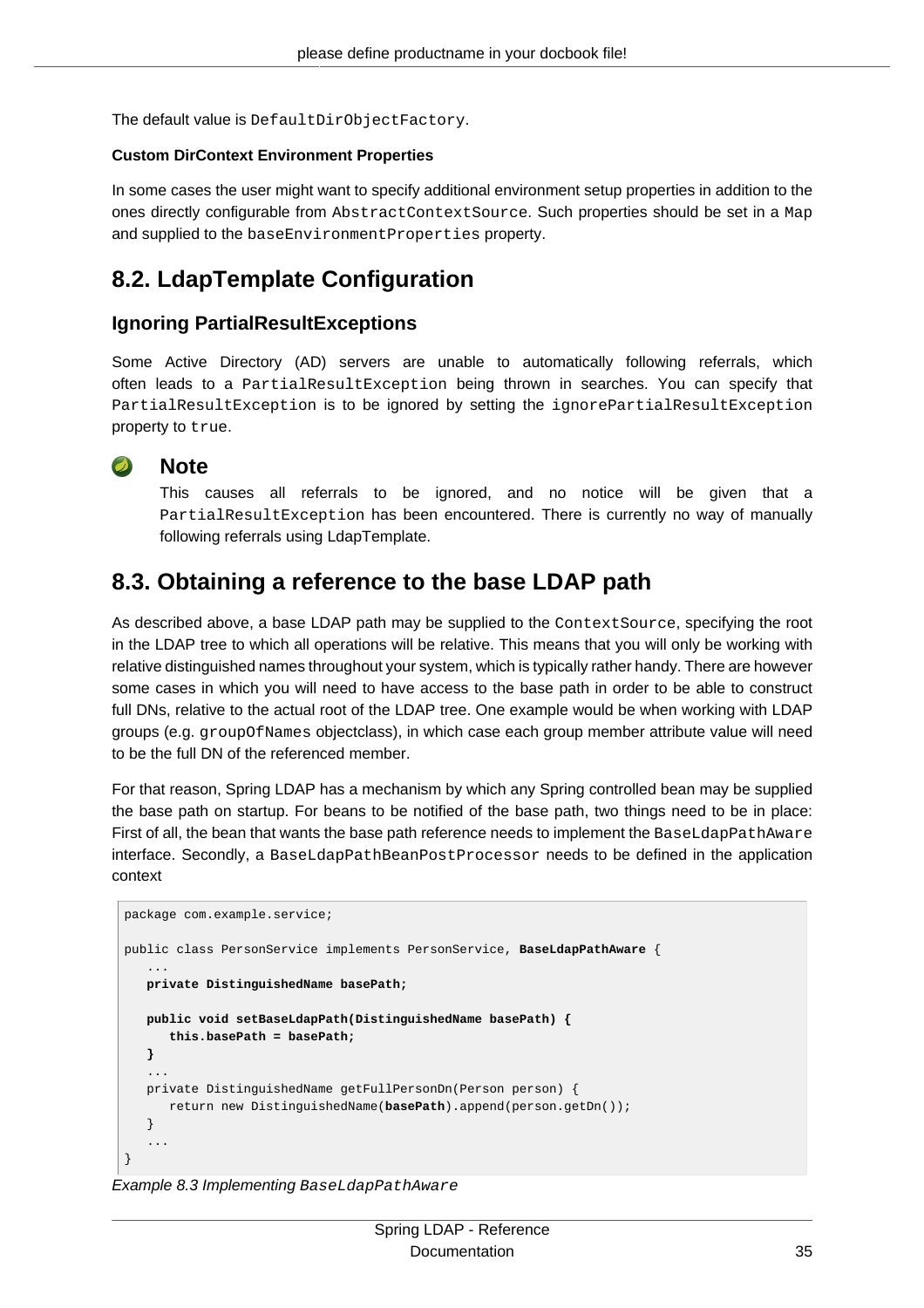

Example 8.4 Specifying a BaseLdapPathBeanPostProcessor in your ApplicationContext

The default behaviour of the BaseLdapPathBeanPostProcessor is to use the base path of the single defined BaseLdapPathSource (AbstractContextSource ) in the ApplicationContext. If more than one BaseLdapPathSource is defined, you will need to specify which one to use with the baseLdapPathSourceName property.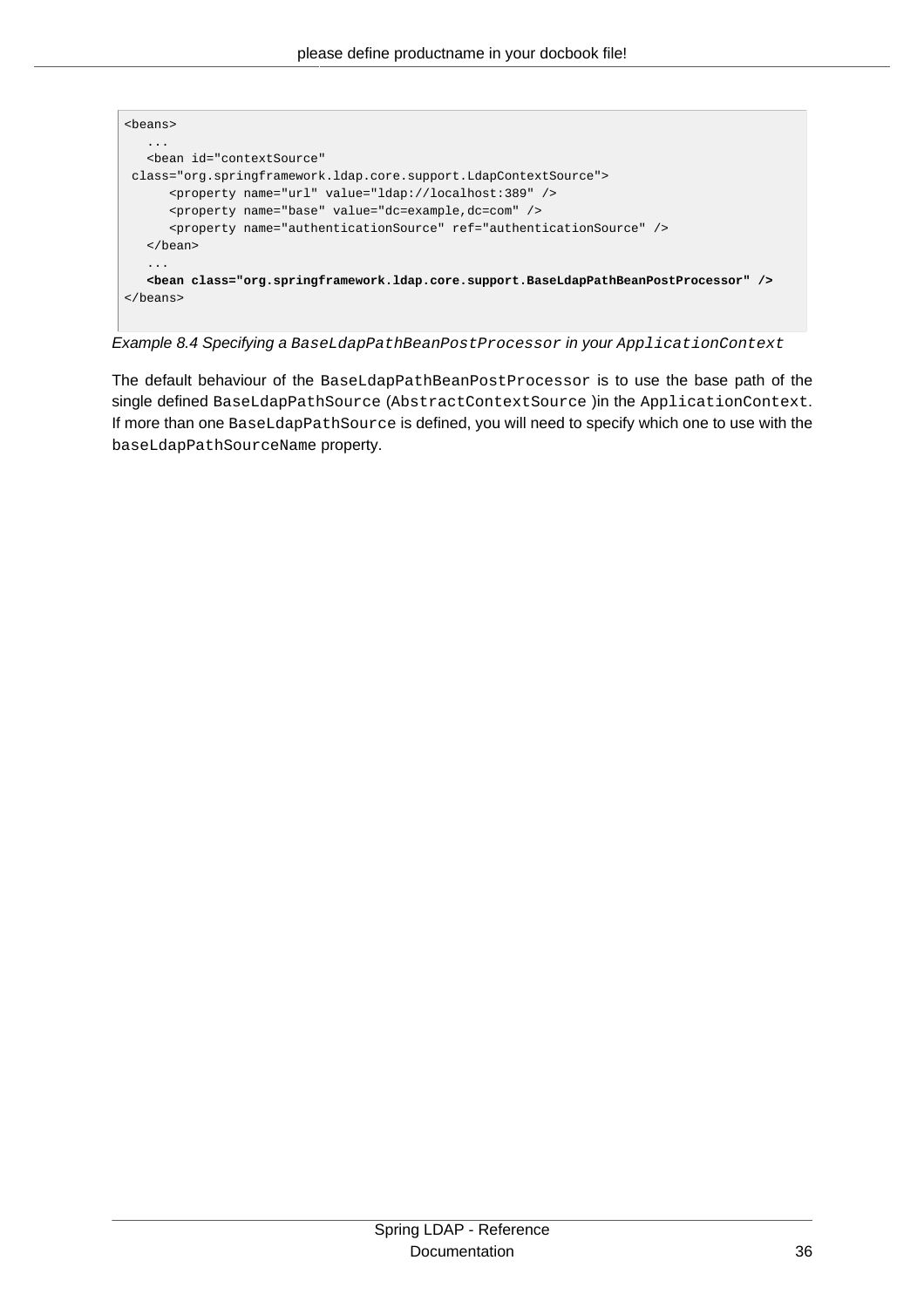# <span id="page-41-0"></span>**9. Pooling Support**

## <span id="page-41-1"></span>**9.1. Introduction**

Pooling LDAP connections helps mitigate the overhead of creating a new LDAP connection for each LDAP interaction. While [Java LDAP pooling support](http://java.sun.com/products/jndi/tutorial/ldap/connect/pool.html) exists it is limited in its configuration options and features, such as connection validation and pool maintenance. Spring LDAP provides support for detailed pool configuration on a per- ContextSource basis.

Pooling support is provided by PoolingContextSource which can wrap any ContextSource and pool both read-only and read-write DirContext objects. [Jakarta Commons-Pool](http://commons.apache.org/pool/index.html) is used to provide the underlying pool implementation.

## <span id="page-41-2"></span>**9.2. DirContext Validation**

Validation of pooled connections is the primary motivation for using a custom pooling library versus the JDK provided LDAP pooling functionality. Validation allows pooled DirContext connections to be checked to ensure they are still properly connected and configured when checking them out of the pool, in to the pool or while idle in the pool

The DirContextValidator interface is used by the PoolingContextSource for validation and DefaultDirContextValidator is provided as the default validation implementation. DefaultDirContextValidator does a DirContext.search(String, String, SearchControls) , with an empty name, a filter of "objectclass=\*" and SearchControls set to limit a single result with the only the objectclass attribute and a 500ms timeout. If the returned NamingEnumeration has results the DirContext passes validation, if no results are returned or an exception is thrown the DirContext fails validation. The DefaultDirContextValidator should work with no configuration changes on most LDAP servers and provide the fastest way to validate the DirContext .

## <span id="page-41-3"></span>**9.3. Pool Properties**

The following properties are available on the PoolingContextSource for configuration of the DirContext pool. The contextSource property must be set and the dirContextValidator property must be set if validation is enabled, all other properties are optional.

| <b>Parameter</b>    | <b>Default</b> | <b>Description</b>                                                                                                                         |
|---------------------|----------------|--------------------------------------------------------------------------------------------------------------------------------------------|
| contextSource       | null           | The Context Source<br>implementation to get<br>DirContext <b>s</b> from to<br>populate the pool.                                           |
| dirContextValidator | null           | The DirContextValidator<br>implementation to use when<br>validating connections. This<br>is required if testOnBorrow<br>, testOnReturn, or |

Table 9.1. Pooling Configuration Properties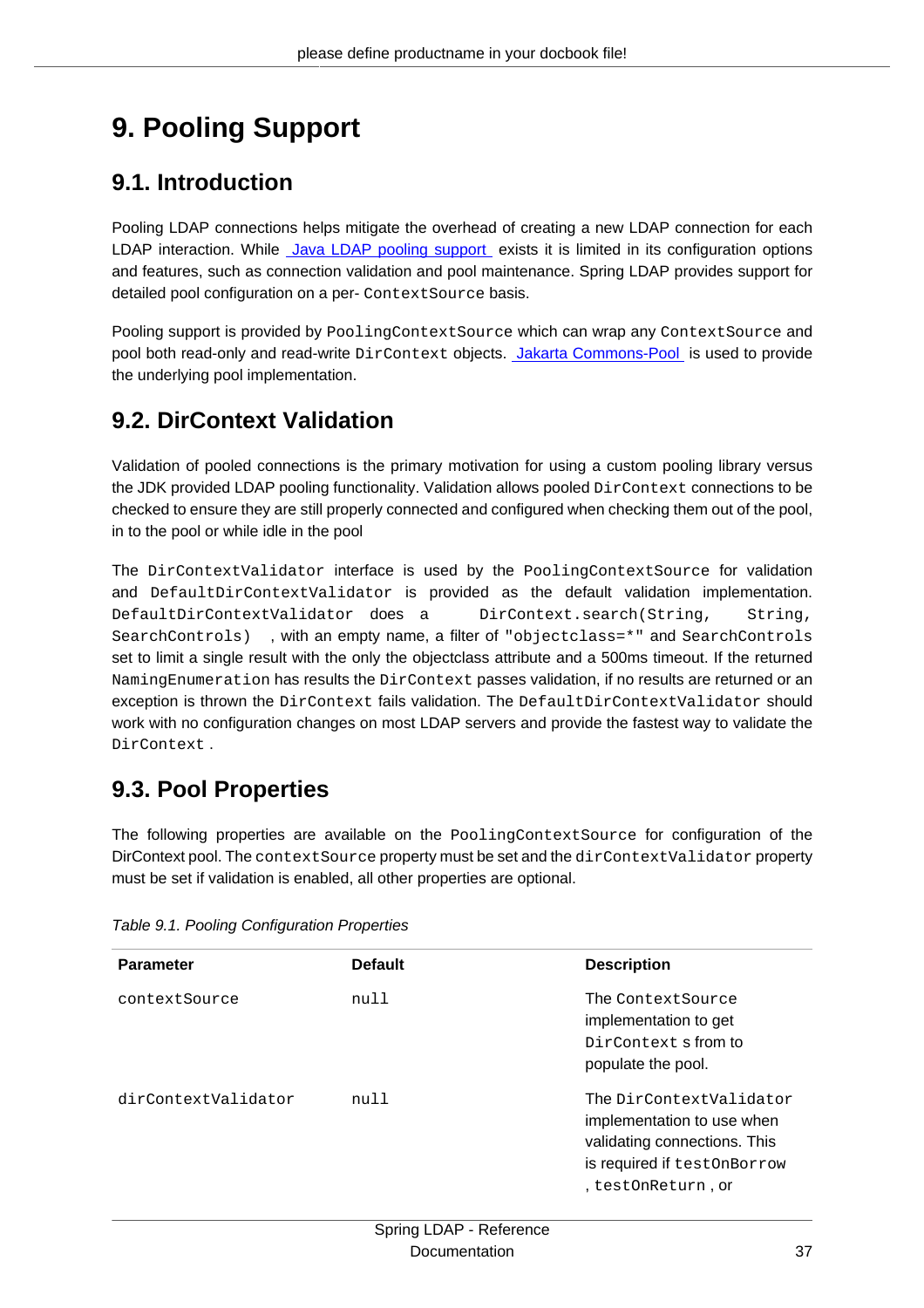| Parameter           | <b>Default</b> | <b>Description</b><br>testWhileIdle options are<br>set to true.                                                                                                                                                                                                         |
|---------------------|----------------|-------------------------------------------------------------------------------------------------------------------------------------------------------------------------------------------------------------------------------------------------------------------------|
| maxActive           | 8              | The maximum number of active<br>connections of each type (read-<br>only read-write) that can be<br>allocated from this pool at the<br>same time, or non-positive for<br>no limit.                                                                                       |
| maxTotal            | $-1$           | The overall maximum number<br>of active connections (for all<br>types) that can be allocated<br>from this pool at the same time,<br>or non-positive for no limit.                                                                                                       |
| maxIdle             | 8              | The maximum number of active<br>connections of each type (read-<br>only read-write) that can remain<br>idle in the pool, without extra<br>ones being released, or non-<br>positive for no limit.                                                                        |
| minIdle             | 0              | The minimum number of active<br>connections of each type (read-<br>only read-write) that can remain<br>idle in the pool, without extra<br>ones being created, or zero to<br>create none.                                                                                |
| maxWait             | $-1$           | The maximum number of<br>milliseconds that the pool<br>will wait (when there are no<br>available connections) for a<br>connection to be returned<br>before throwing an exception,<br>or non-positive to wait<br>indefinitely.                                           |
| whenExhaustedAction | 1 (BLOCK)      | Specifies the behaviour when<br>the pool is exhausted.<br>$\bullet$ The FAIL (0)<br>option will throw a<br>NoSuchElementException<br>when the pool is exhausted.<br>• The BLOCK (1) option<br>will wait until a new<br>object is available. If<br>maxWait is positive a |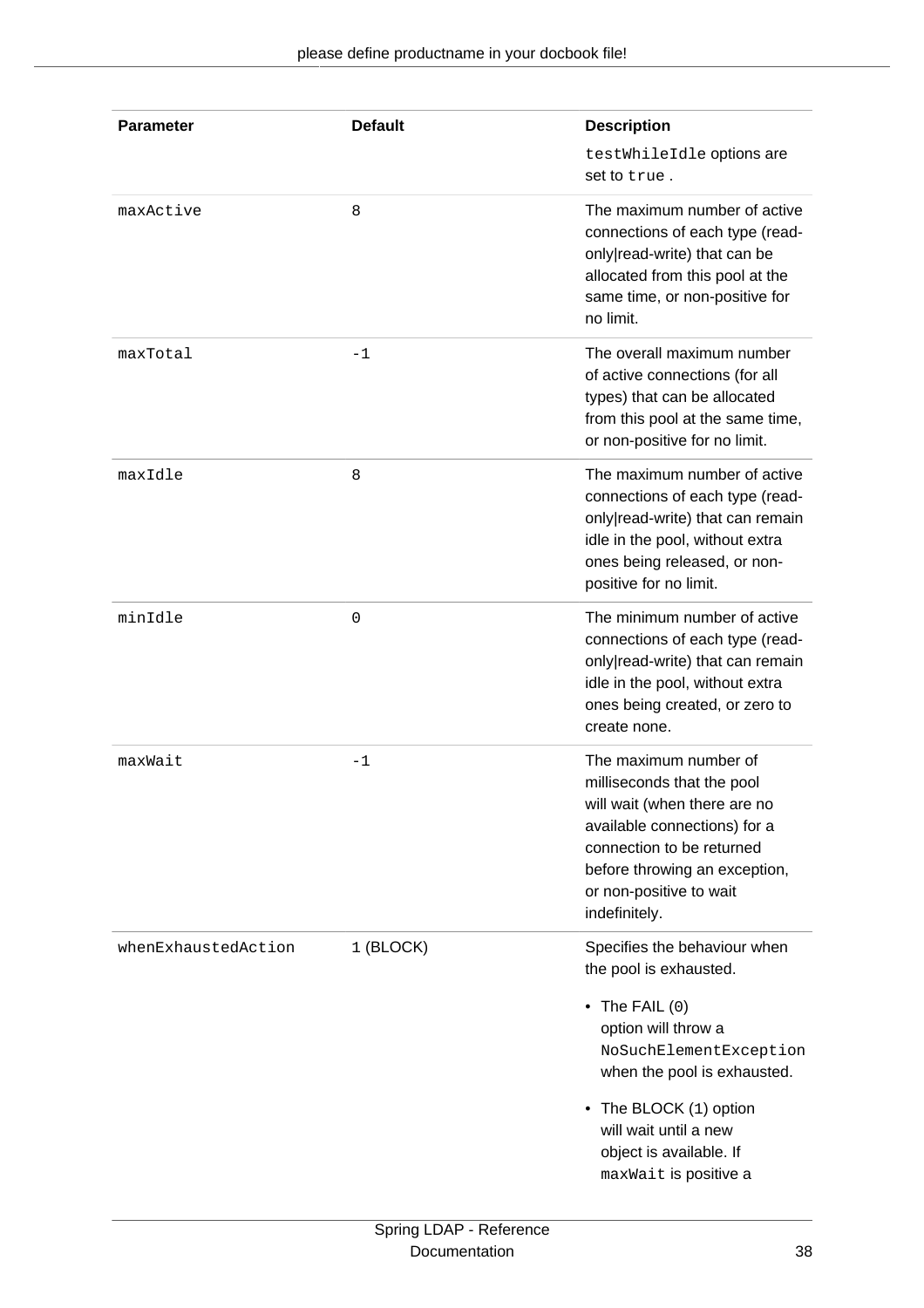| <b>Parameter</b>                         | <b>Default</b> | <b>Description</b>                                                                                                                                                                                                           |
|------------------------------------------|----------------|------------------------------------------------------------------------------------------------------------------------------------------------------------------------------------------------------------------------------|
|                                          |                | NoSuchElementException<br>is thrown if no new object is<br>available after the maxWait<br>time expires.                                                                                                                      |
|                                          |                | The GROW (2) option will<br>$\bullet$<br>create and return a new<br>object (essentially making<br>maxActive meaningless).                                                                                                    |
| testOnBorrow                             | false          | The indication of whether<br>objects will be validated before<br>being borrowed from the pool. If<br>the object fails to validate, it will<br>be dropped from the pool, and<br>an attempt to borrow another<br>will be made. |
| testOnReturn                             | false          | The indication of whether<br>objects will be validated before<br>being returned to the pool.                                                                                                                                 |
| testWhileIdle                            | false          | The indication of whether<br>objects will be validated by the<br>idle object evictor (if any). If an<br>object fails to validate, it will be<br>dropped from the pool.                                                       |
| timeBetweenEvictionRunsMillis            |                | The number of milliseconds to<br>sleep between runs of the idle<br>object evictor thread. When<br>non-positive, no idle object<br>evictor thread will be run                                                                 |
| numTestsPerEvictionRun                   | 3              | The number of objects to<br>examine during each run of<br>the idle object evictor thread (if<br>any).                                                                                                                        |
| minEvictableIdleTimeMilli\$000 * 60 * 30 |                | The minimum amount of time<br>an object may sit idle in the pool<br>before it is eligible for eviction<br>by the idle object evictor (if<br>any).                                                                            |

## <span id="page-43-0"></span>**9.4. Configuration**

Configuring pooling should look very familiar if you're used to Jakarta Commons-Pool or Commons-DBCP. You will first create a normal ContextSource then wrap it in a PoolingContextSource.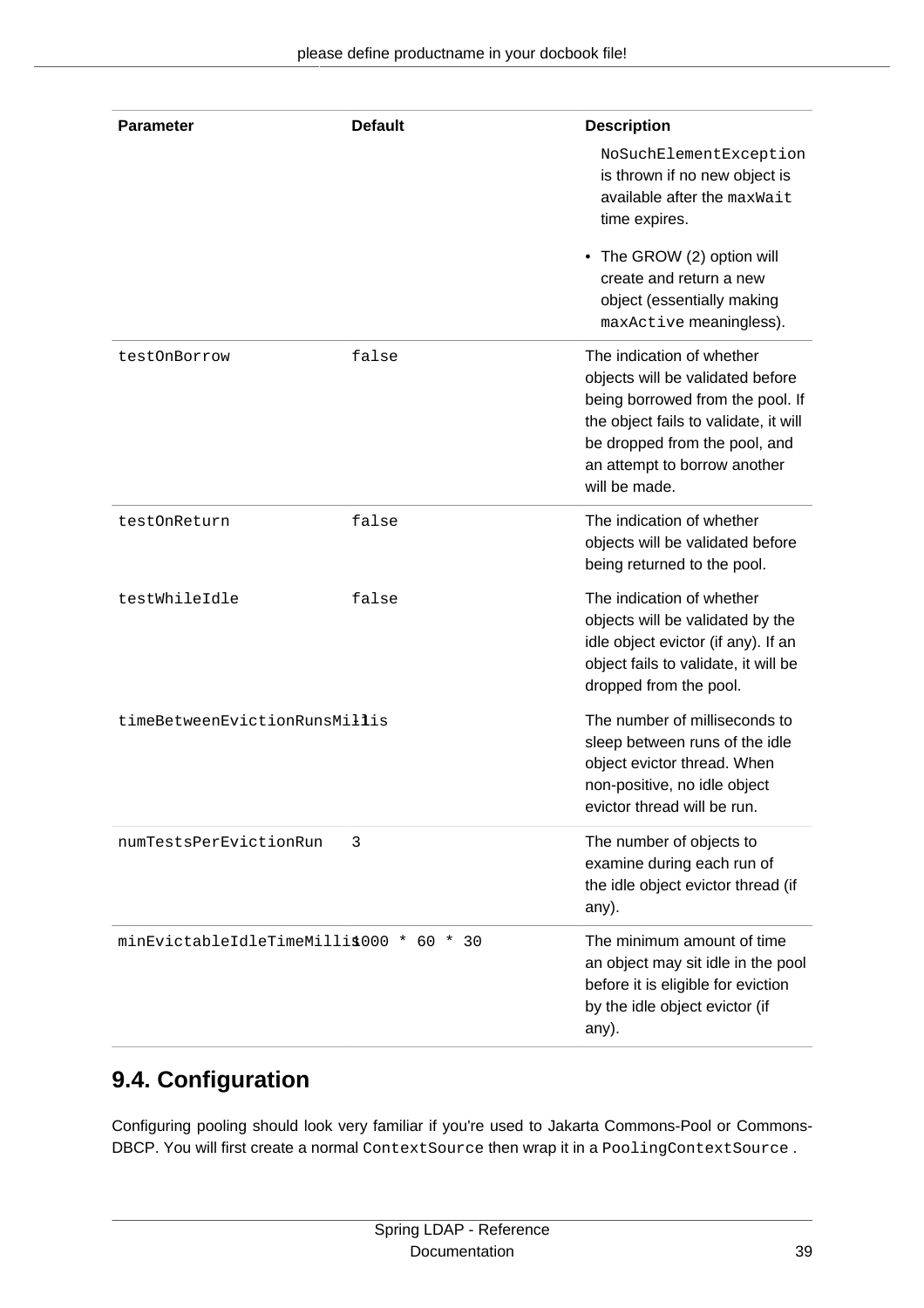| <beans></beans>                                                                                                                                                                                                              |
|------------------------------------------------------------------------------------------------------------------------------------------------------------------------------------------------------------------------------|
| .<br><bean <br="" id="contextSource">class="org.springframework.ldap.pool.factory.PoolingContextSource"&gt;<br/><property name="contextSource" ref="contextSourceTarget"></property><br/><math>\langle</math>bean&gt;</bean> |
| <bean <br="" id="contextSourceTarget">class="org.springframework.ldap.core.support.LdapContextSource"&gt;</bean>                                                                                                             |
| <property name="url" value="ldap://localhost:389"></property>                                                                                                                                                                |
| <property name="base" value="dc=example,dc=com"></property>                                                                                                                                                                  |
| <property name="userDn" value="cn=Manager"></property>                                                                                                                                                                       |
| <property name="password" value="secret"></property>                                                                                                                                                                         |
| <property name="pooled" value="false"></property>                                                                                                                                                                            |
| $\langle$ bean>                                                                                                                                                                                                              |
| $\cdots$                                                                                                                                                                                                                     |
|                                                                                                                                                                                                                              |

In a real world example you would probably configure the pool options and enable connection validation; the above serves as an example to demonstrate the general idea.

#### **Note**  $\bullet$

Ensure that the pooled property is set to false on any ContextSource that will be wrapped in a PoolingContextSource . The PoolingContextSource must be able to create new connections when needed and if pooled is set to true that may not be possible.

#### **Note**  $\bullet$

You'll notice that the actual ContextSource gets an id with a "Target" suffix. The bean you will actually refer to is the PoolingContextSource that wraps the target contextSource

### <span id="page-44-0"></span>**Validation Configuration**

Adding validation and a few pool configuration tweaks to the above example is straight forward. Inject a DirContextValidator and set when validation should occur and the pool is ready to go.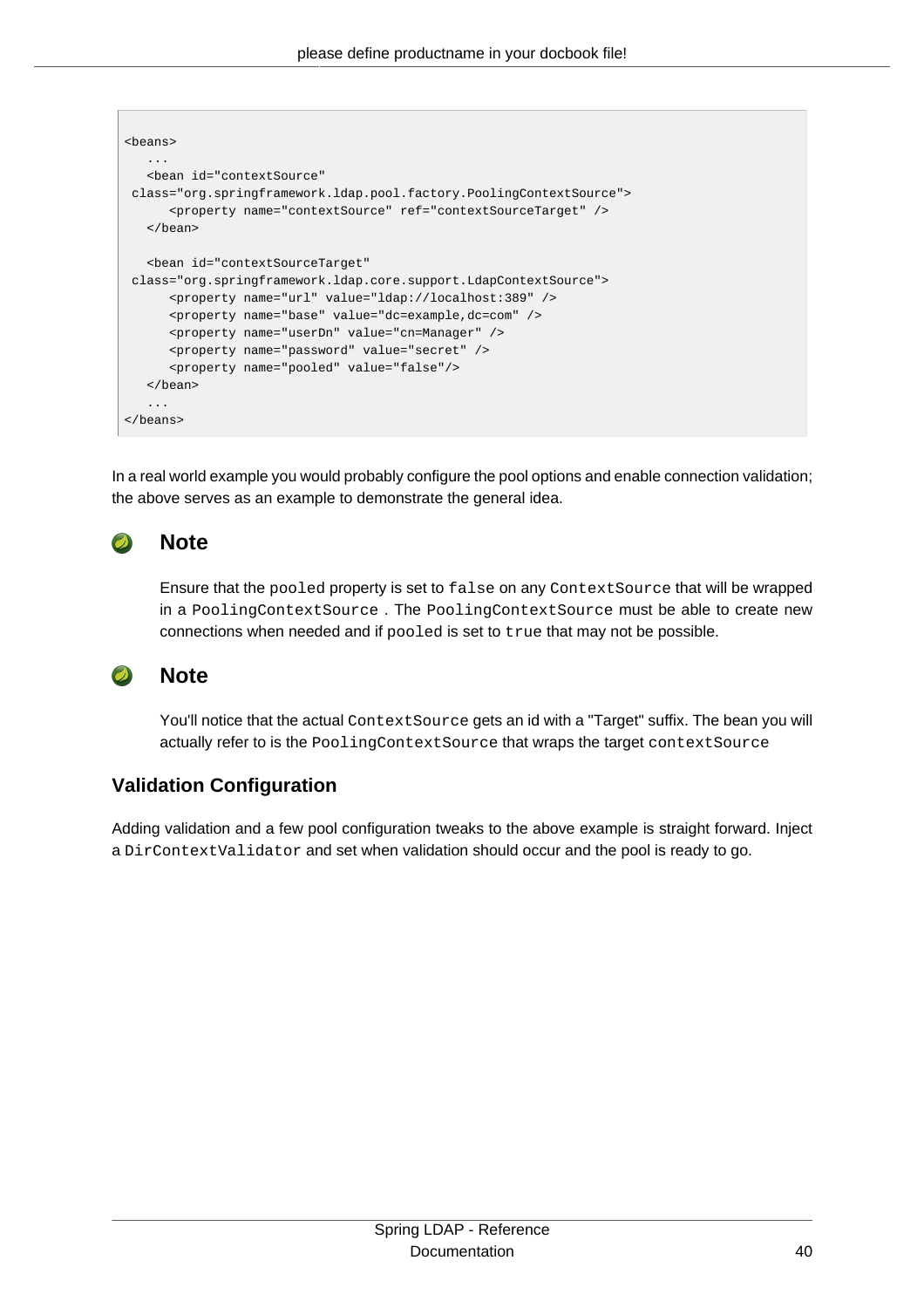```
<beans>
 ...
   <bean id="contextSource"
 class="org.springframework.ldap.pool.factory.PoolingContextSource">
      <property name="contextSource" ref="contextSourceTarget" />
      <property name="dirContextValidator" ref="dirContextValidator" />
      <property name="testOnBorrow" value="true" />
      <property name="testWhileIdle" value="true" />
    </bean>
    <bean id="dirContextValidator"
         class="org.springframework.ldap.pool.validation.DefaultDirContextValidator" />
    <bean id="contextSourceTarget"
 class="org.springframework.ldap.core.support.LdapContextSource">
      <property name="url" value="ldap://localhost:389" />
      <property name="base" value="dc=example,dc=com" />
      <property name="userDn" value="cn=Manager" />
      <property name="password" value="secret" />
      <property name="pooled" value="false"/>
   </bean>
    ...
</beans>
```
The above example will test each DirContext before it is passed to the client application and test DirContext s that have been sitting idle in the pool.

### <span id="page-45-0"></span>**9.5. Known Issues**

### <span id="page-45-1"></span>**Custom Authentication**

The PoolingContextSource assumes that all DirContext objects retrieved from ContextSource.getReadOnlyContext() will have the same environment and likewise that all DirContext objects retrieved from ContextSource.getReadWriteContext() will have the same environment. This means that wrapping a LdapContextSource configured with an AuthenticationSource in a PoolingContextSource will not function as expected. The pool would be populated using the credentials of the first user and unless new connections were needed subsequent context requests would not be filled for the user specified by the AuthenticationSource for the requesting thread.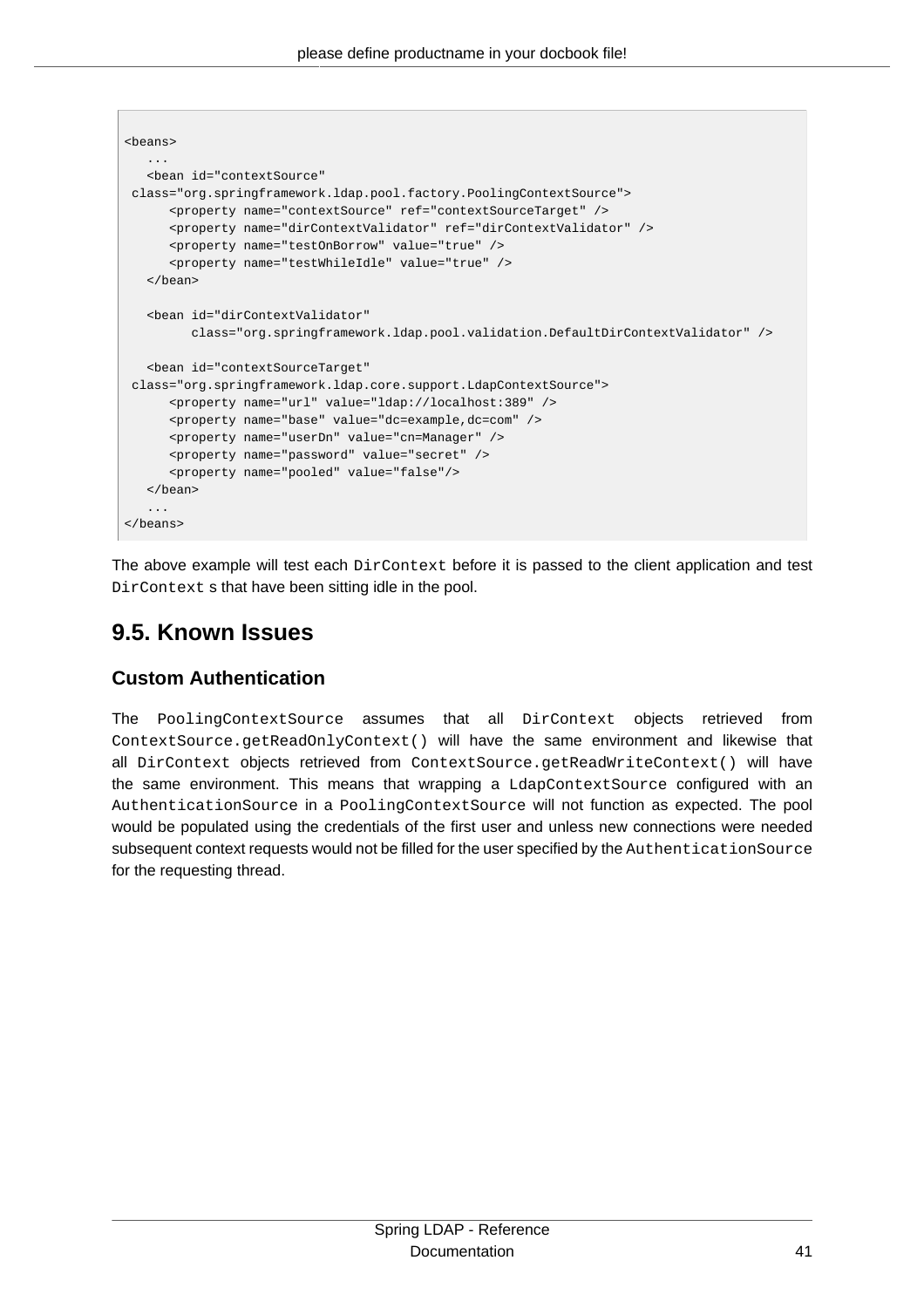## <span id="page-46-0"></span>**10. User Authentication using Spring LDAP**

## <span id="page-46-1"></span>**10.1. Basic Authentication**

While the core functionality of the ContextSource is to provide DirContext instances for use by LdapTemplate, it may also be used for authenticating users against an LDAP server. The getContext(principal, credentials) method of ContextSource will do exactly that; construct a DirContext instance according to the ContextSource configuration, authenticating the context using the supplied principal and credentials. A custom authenticate method could look like this:

```
public boolean authenticate(String userDn, String credentials) {
  DirContext ctx = null;
  try {
    ctx = contextSource.getContext(userDn, credentials);
    return true;
   } catch (Exception e) {
    // Context creation failed - authentication did not succeed
    logger.error("Login failed", e);
    return false;
  } finally {
    // It is imperative that the created DirContext instance is always closed
    LdapUtils.closeContext(ctx);
   }
}
```
The userDn supplied to the authenticate method needs to be the full DN of the user to authenticate (regardless of the base setting on the ContextSource). You will typically need to perform an LDAP search based on e.g. the user name to get this DN:

```
private String getDnForUser(String uid) {
 Filter f = new EqualsFilter("uid",uid); List result = ldapTemplate.search(DistinguishedName.EMPTY_PATH, f.toString(),
      new AbstractContextMapper() {
    protected Object doMapFromContext(DirContextOperations ctx) {
      return ctx.getNameInNamespace();
    }
  });
 if(result.size() != 1) throw new RuntimeException("User not found or not unique");
   }
   return (String)result.get(0);
}
```
There are some drawbacks to this approach. The user is forced to concern herself with the DN of the user, she can only search for the user's uid, and the search always starts at the root of the tree (the empty path). A more flexible method would let the user specify the search base, the search filter, and the credentials. Spring LDAP 1.3.0 introduced new authenticate methods in LdapTemplate that provide this functionality:

- boolean authenticate(Name base, String filter, String password);
- boolean authenticate(String base, String filter, String password);

Using one of these methods, authentication becomes as simple as this: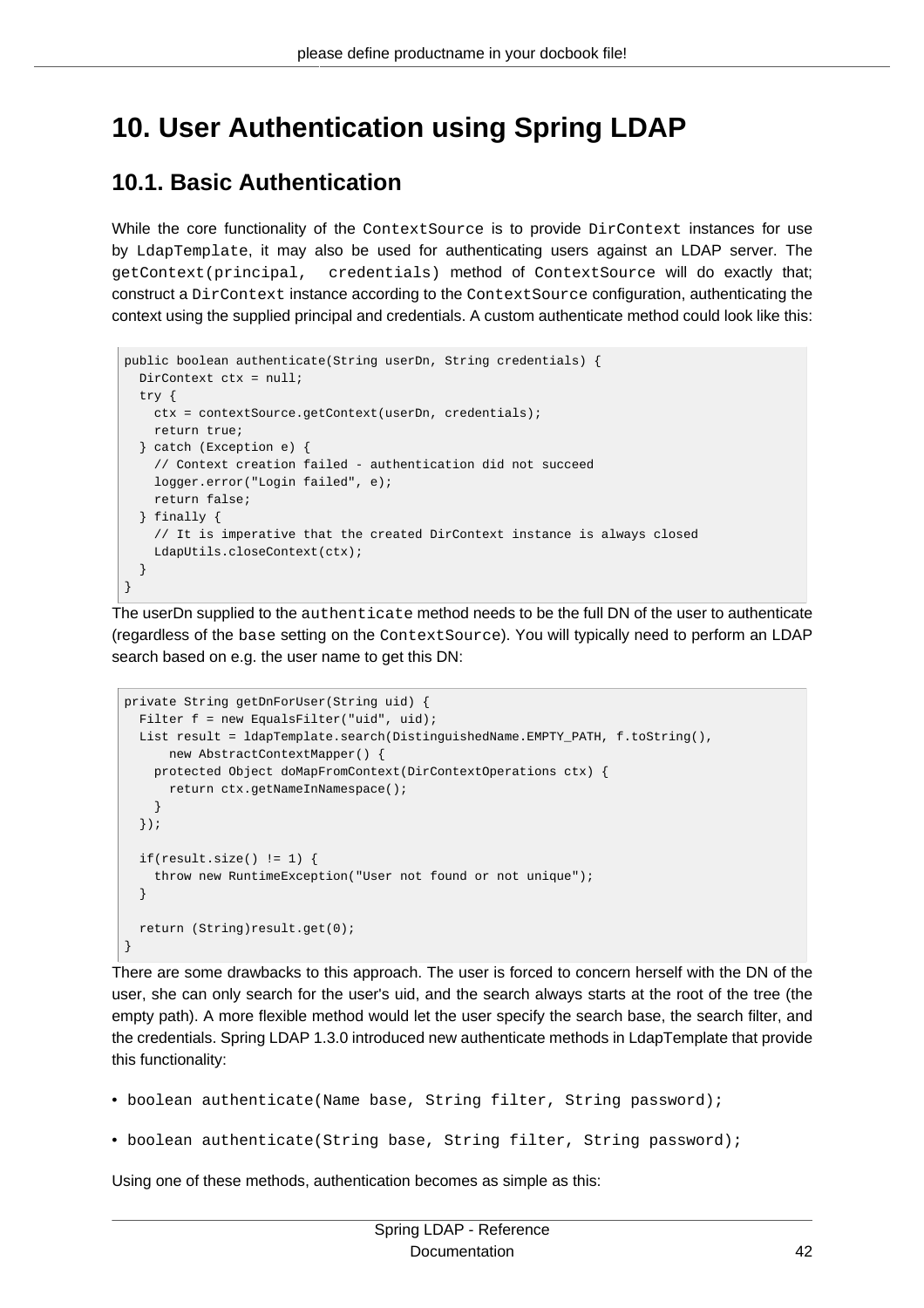boolean authenticated = ldapTemplate.authenticate("", "(uid=john.doe)", "secret");

Example 10.1 Authenticating a user using Spring LDAP.



### **Note**

**Tip**

As described in below, some setups may require additional operations to be performed in order for actual authentication to occur. See [Section 10.2, "Performing Operations on the Authenticated](#page-47-0) [Context"](#page-47-0) for details.



Don't write your own custom authenticate methods. Use the ones provided in Spring LDAP 1.3.x.

## <span id="page-47-0"></span>**10.2. Performing Operations on the Authenticated Context**

Some authentication schemes and LDAP servers require some operation to be performed on the created DirContext instance for the actual authentication to occur. You should test and make sure how your server setup and authentication schemes behave; failure to do so might result in that users will be admitted into your system regardless of the DN/credentials supplied. This is a naïve implementation of an authenticate method where a hard-coded lookup operation is performed on the authenticated context:

```
public boolean authenticate(String userDn, String credentials) {
  DirContext ctx = null;
  try {
    ctx = contextSource.getContext(userDn, credentials);
     // Take care here - if a base was specified on the ContextSource
     // that needs to be removed from the user DN for the lookup to succeed.
    ctx.lookup(userDn); 
    return true;
   } catch (Exception e) {
     // Context creation failed - authentication did not succeed
    logger.error("Login failed", e);
    return false;
   } finally {
     // It is imperative that the created DirContext instance is always closed
    LdapUtils.closeContext(ctx);
   }
}
```
It would be better if the operation could be provided as an implementation of a callback interface, thus not limiting the operation to always be a lookup. Spring LDAP 1.3.0 introduced the callback interface AuthenticatedLdapEntryContextCallback and a few corresponding authenticate methods:

- boolean authenticate(Name base, String filter, String password, AuthenticatedLdapEntryContextCallback callback);
- boolean authenticate(String base, String filter, String password, AuthenticatedLdapEntryContextCallback callback);

This opens up for any operation to be performed on the authenticated context: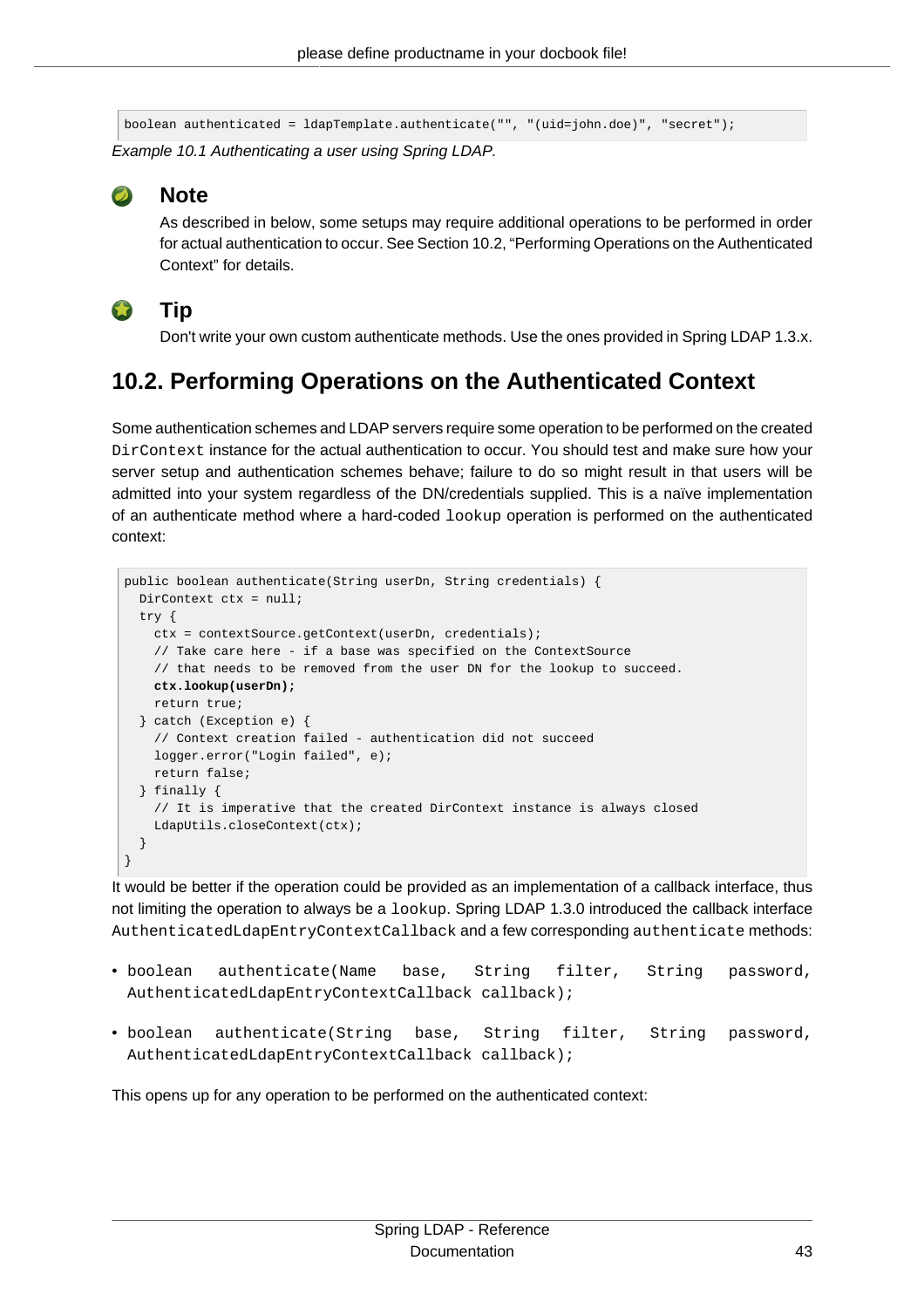```
AuthenticatedLdapEntryContextCallback contextCallback = new
 AuthenticatedLdapEntryContextCallback() {
  public void executeWithContext(DirContext ctx, LdapEntryIdentification
 ldapEntryIdentification) {
    try {
      ctx.lookup(ldapEntryIdentification.getRelativeDn());
     }
    catch (NamingException e) {
      throw new RuntimeException("Failed to lookup " +
 ldapEntryIdentification.getRelativeDn(), e);
    }
  }
};
ldapTemplate.authenticate("", "(uid=john.doe)", "secret", contextCallback));
```
Example 10.2 Performing an LDAP operation on the authenticated context using Spring LDAP.

## <span id="page-48-0"></span>**10.3. Retrieving the Authentication Exception**

So far, the methods have only been able to tell the user whether or not the authentication succeeded. There has been no way of retrieving the actual exception. Spring LDAP 1.3.1 introduced the AuthenticationErrorCallback and a few more authenticate methods:

- boolean authenticate(Name base, String filter, String password, AuthenticationErrorCallback errorCallback);
- boolean authenticate(String base, String filter, String password, AuthenticationErrorCallback errorCallback);
- boolean authenticate(Name base, String filter, String password, AuthenticatedLdapEntryContextCallback callback, AuthenticationErrorCallback errorCallback);
- boolean authenticate(String base, String filter, String password, AuthenticatedLdapEntryContextCallback callback, AuthenticationErrorCallback errorCallback);

A convenient collecting implementation of the error callback interface is also provided:

```
public final class CollectingAuthenticationErrorCallback implements
 AuthenticationErrorCallback {
  private Exception error;
  public void execute(Exception e) {
    this.error = e;
  }
  public Exception getError() {
    return error;
   }
}
```
The code needed for authenticating a user and retrieving the authentication exception in case of an error boils down to this: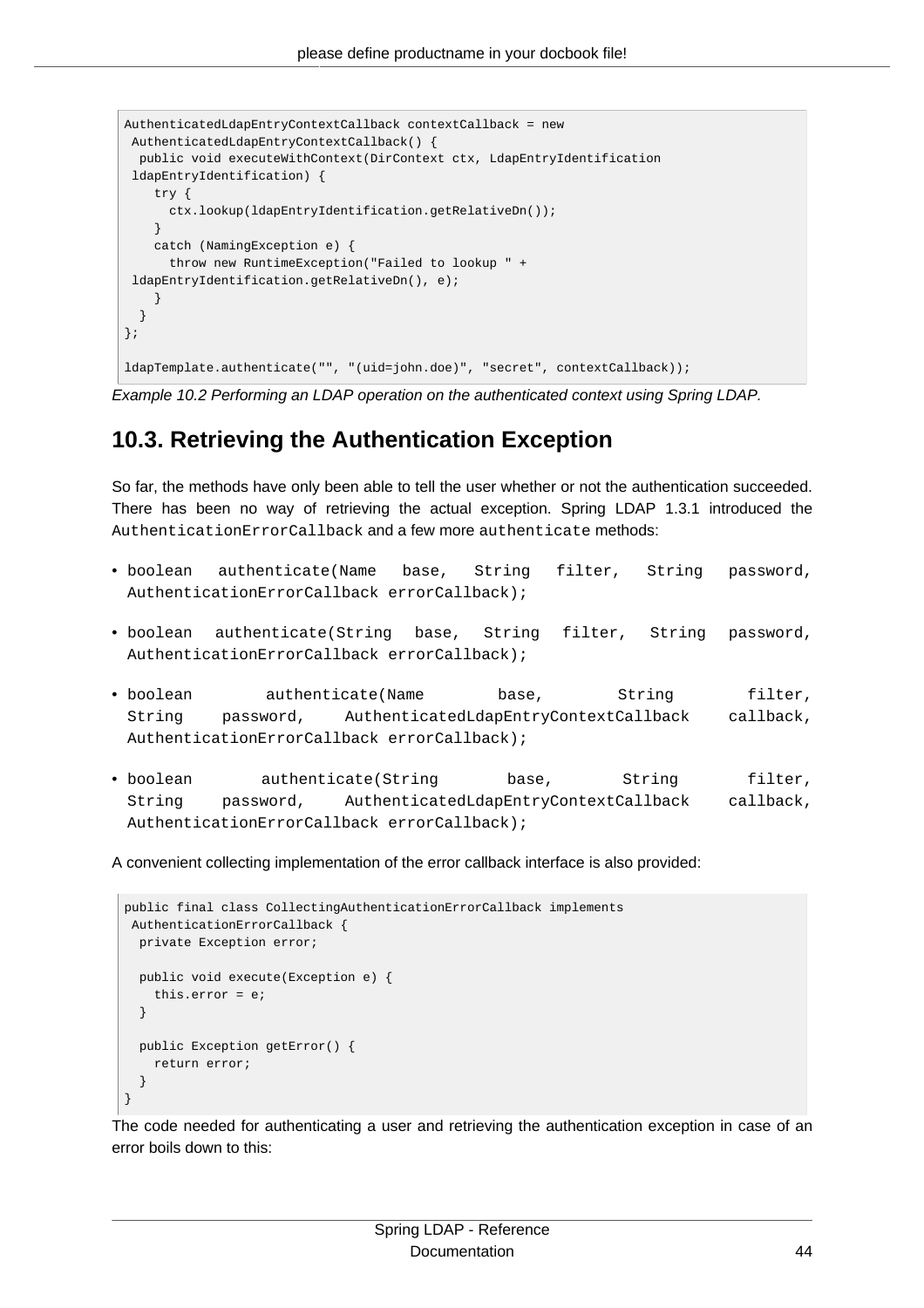```
import org.springframework.ldap.core.support.CollectingAuthenticationErrorCallback;
...
CollectingAuthenticationErrorCallback errorCallback = new
 CollectingAuthenticationErrorCallback();
boolean result = ldapTemplate.authenticate("", filter.toString(), "invalidpassword",
 errorCallback);
if (!result) {
 Exception error = errorCallback.getError();
   // error is likely of type org.springframework.ldap.AuthenticationException
}
```
<span id="page-49-0"></span>Example 10.3 Authenticating a user and retrieving the authentication exception.

## **10.4. Use Spring Security**

While the approach above may be sufficient for simple authentication scenarios, requirements in this area commonly expand rapidly. There is a multitude of aspects that apply, including authentication, authorization, web integration, user context management, etc. If you suspect that the requirements might expand beyond just simple authentication, you should definitely consider using [Spring Security](http://static.springsource.org/spring-security/site/) for your security purposes instead. It is a full-blown, mature security framework addressing the above aspects as well as several others.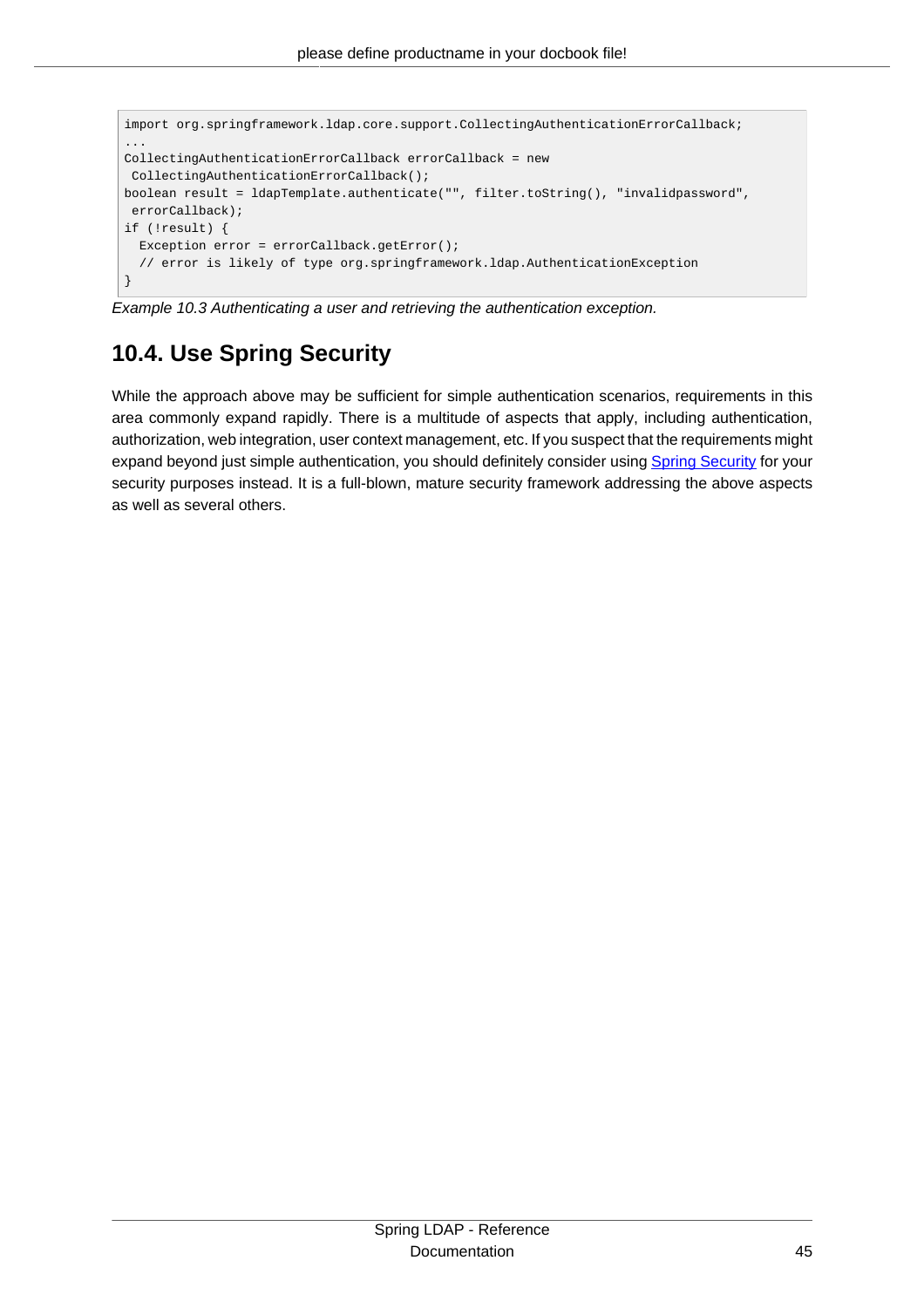# <span id="page-50-0"></span>**11. LDIF Parsing**

## <span id="page-50-1"></span>**11.1 Introduction**

LDAP Directory Interchange Format (LDIF) files are the standard medium for describing directory data in a flat file format. The most common uses of this format include information transfer and archival. However, the standard also defines a way to describe modifications to stored data in a flat file format. LDIFs of this later type are typically referred to as changetype or modify LDIFs.

The org.springframework.ldap.ldif package provides classes needed to parse LDIF files and deserialize them into tangible objects. The LdifParser is the main class of the org.springframework.ldap.ldif package and is capable of parsing files that are RFC 2849 compliant. This class reads lines from a resource and assembles them into an LdapAttributes object. The LdifParser currently ignores changetype LDIF entries as their usefulness in the context of an application has yet to be determined.

## <span id="page-50-2"></span>**11.2 Object Representation**

Two classes in the org.springframework.ldap.core package provide the means to represent an LDIF in code:

- LdapAttribute Extends javax.naming.directory.BasicAttribute adding support for LDIF options as defined in RFC2849.
- LdapAttributes Extends javax.naming.directory.BasicAttributes adding specialized support for DNs.

LdapAttribute objects represent options as a Set<String>. The DN support added to the LdapAttributes object employs the org.springframework.ldap.core.DistinguishedName class.

## <span id="page-50-3"></span>**11.3 The Parser**

The Parser interface provides the foundation for operation and employs three supporting policy definitions:

- SeparatorPolicy establishes the mechanism by which lines are assembled into attributes.
- AttributeValidationPolicy ensures that attributes are correctly structured prior to parsing.
- Specification provides a mechanism by which object structure can be validated after assembly.

The default implementations of these interfaces are the org.springframework.ldap.ldif.parser.LdifParser, the org.springframework.Idap.Idif.support.SeparatorPolicy, and the org.springframework.ldap.ldif.support.DefaultAttributeValidationPolicy, and and the org.springframework.ldap.schema.DefaultSchemaSpecification respectively. Together, these 4 classes parse a resource line by line and translate the data into LdapAttributes objects.

The SeparatorPolicy determines how individual lines read from the source file should be interpreted as the LDIF specification allows attributes to span multiple lines. The default policy assess lines in the context of the order in which they were read to determine the nature of the line in consideration. control attributes and changetype records are ignored.

The DefaultAttributeValidationPolicy uses REGEX expressions to ensure each attribute conforms to a valid attribute format according to RFC 2849 once parsed. If an attribute fails validation, an InvalidAttributeFormatException is logged and the record is skipped (the parser returns null).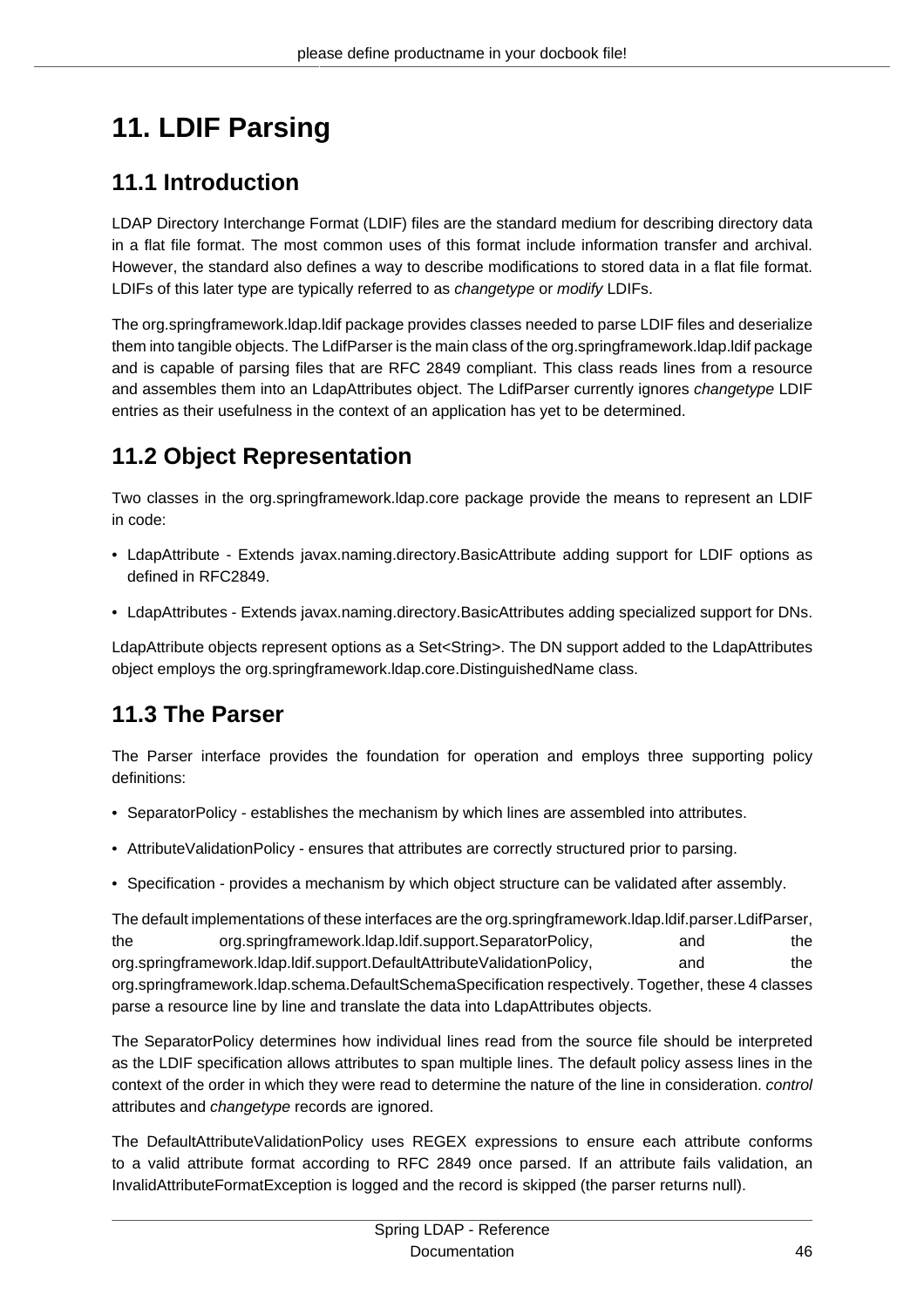## <span id="page-51-0"></span>**11.4 Schema Validation**

A mechanism for validating parsed objects against a schema and is available via the Specification interface in the org.springframework.ldap.schema package. The DefaultSchemaSpecification does not do any validation and is available for instances where records are known to be valid and not required to be checked. This option saves the performance penalty that validation imposes. The BasicSchemaSpecification applies basic checks such as ensuring DN and object class declarations have been provided. Currently, validation against an actual schema requires implementation of the Specification interface.

## <span id="page-51-1"></span>**11.5 Spring Batch Integration**

While the LdifParser can be employed by any application that requires parsing of LDIF files, Spring offers a batch processing framework that offers many file processing utilities for parsing delimited files such as CSV. The org.springframework.ldap.ldif.batch package offers the classes necessary for using the LdifParser as a valid configuration option in the Spring Batch framework.

There are 5 classes in this package which offer three basic use cases:

- Use Case 1: Read LDIF records from a file and return an LdapAttributes object.
- Use Case 2: Read LDIF records from a file and map records to Java objects (POJOs).
- Use Case 3: Write LDIF records to a file.

The first use case is accomplished with the LdifReader. This class extends Spring Batch's AbstractItemCountingItemSteamItemReader and implements its ResourceAwareItemReaderItemStream. It fits naturally into the framework and can be used to read LdapAttributes objects from a file.

The MappingLdifReader can be used to map LDIF objects directly to any POJO. This class requires an implementation of the RecordMapper interface be provided. This implementation should implement the logic for mapping objects to POJOs.

The RecordCallbackHandler can be implemented and provided to either reader. This handler can be used to operate on skipped records. Consult the Spring Batch documentation for more information.

The last member of this package, the LdifAggregator, can be used to write LDIF records to a file. This class simply invokes the toString() method of the LdapAttributes object.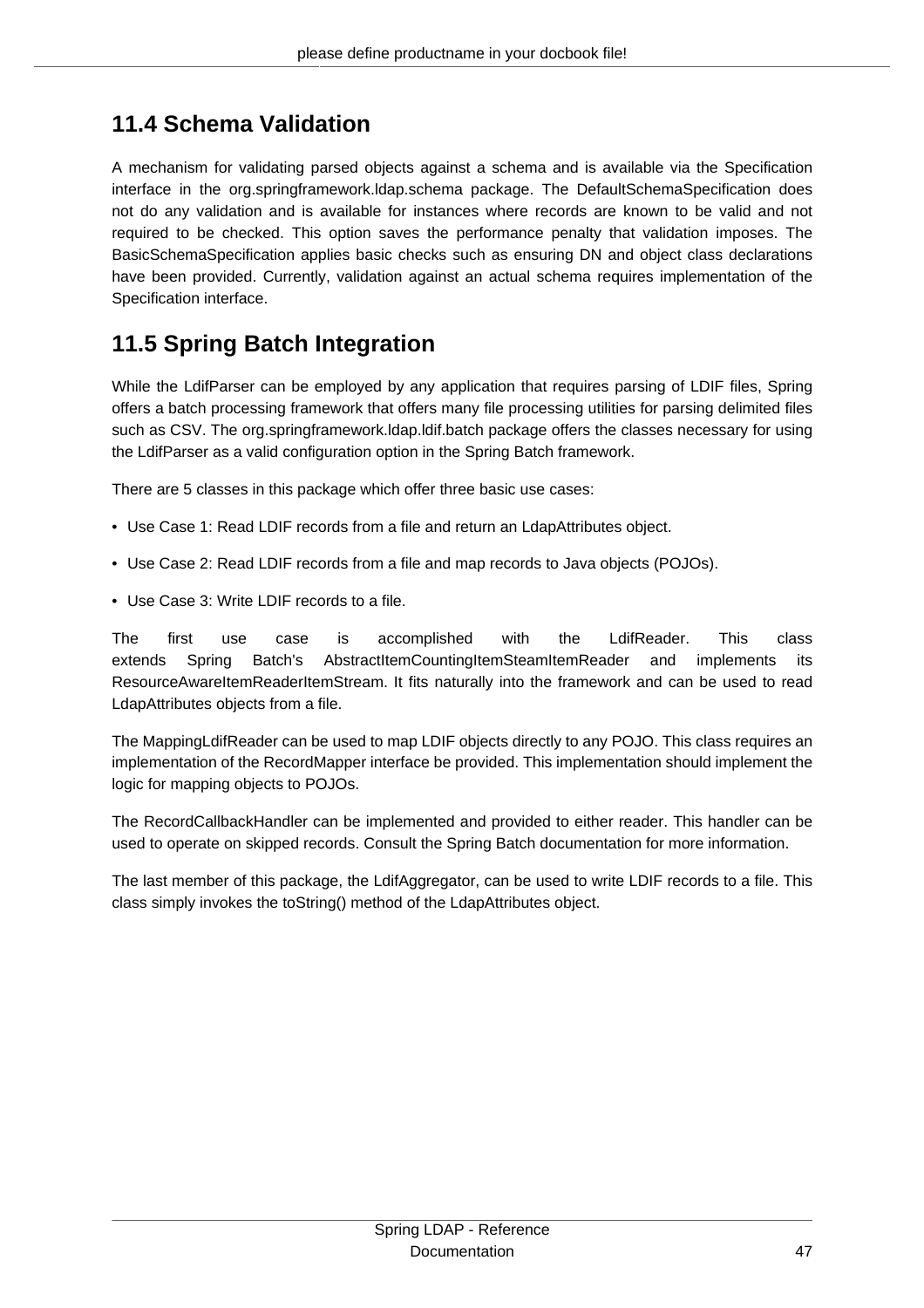## <span id="page-52-0"></span>**12. Object-Directory Mapping (ODM)**

### <span id="page-52-1"></span>**12.1. Introduction**

Relational mapping frameworks like Hibernate and JPA have offered developers the ability to use annotations to map database tables to Java objects for some time. The Spring Framework LDAP project now offers the same ability with respect to directories through the use of the org.springframework.ldap.odm package (sometimes abbreviated as o.s.l.odm).

### <span id="page-52-2"></span>**12.2. OdmManager**

The org.springframework.ldap.odm.OdmManager interface, and its implementation, is the central class in the ODM package. The OdmManager orchestrates the process of reading objects from the directory and mapping the data to annotated Java object classes. This interface provides access to the underlying directory instance through the following methods:

- <T> T read(Class<T> clazz, Name dn)
- void create(Object entry)
- void update(Object entry)
- void delete(Object entry)
- <T> List<T> findAll(Class<T> clazz, Name base, SearchControls searchControls)
- <T> List<T> search(Class<T> clazz, Name base, String filter, SearchControls searchControls)

A reference to an implementation of this interface can be obtained through the org.springframework.ldap.odm.core.impl.OdmManagerImplFactoryBean. A basic configuration of this factory would be as follows:

```
<beans>
 ...
    <bean id="odmManager"
         class="org.springframework.ldap.odm.core.impl.OdmManagerImplFactoryBean">
      <property name="converterManager" ref="converterManager" />
       <property name="contextSource" ref="contextSource" />
       <property name="managedClasses">
          <set>
             <value>com.example.dao.SimplePerson</value>
          </set>
       </property>
    </bean>
 ...
</beans>
```
Example 12.1 Configuring the OdmManager Factory

The factory requires the list of entity classes to be managed by the OdmManager to be explicitly declared. These classes should be properly annotated as defined in the next section. The converterManager referenced in the above definition is described in [Section 12.4, "Type Conversion".](#page-53-1)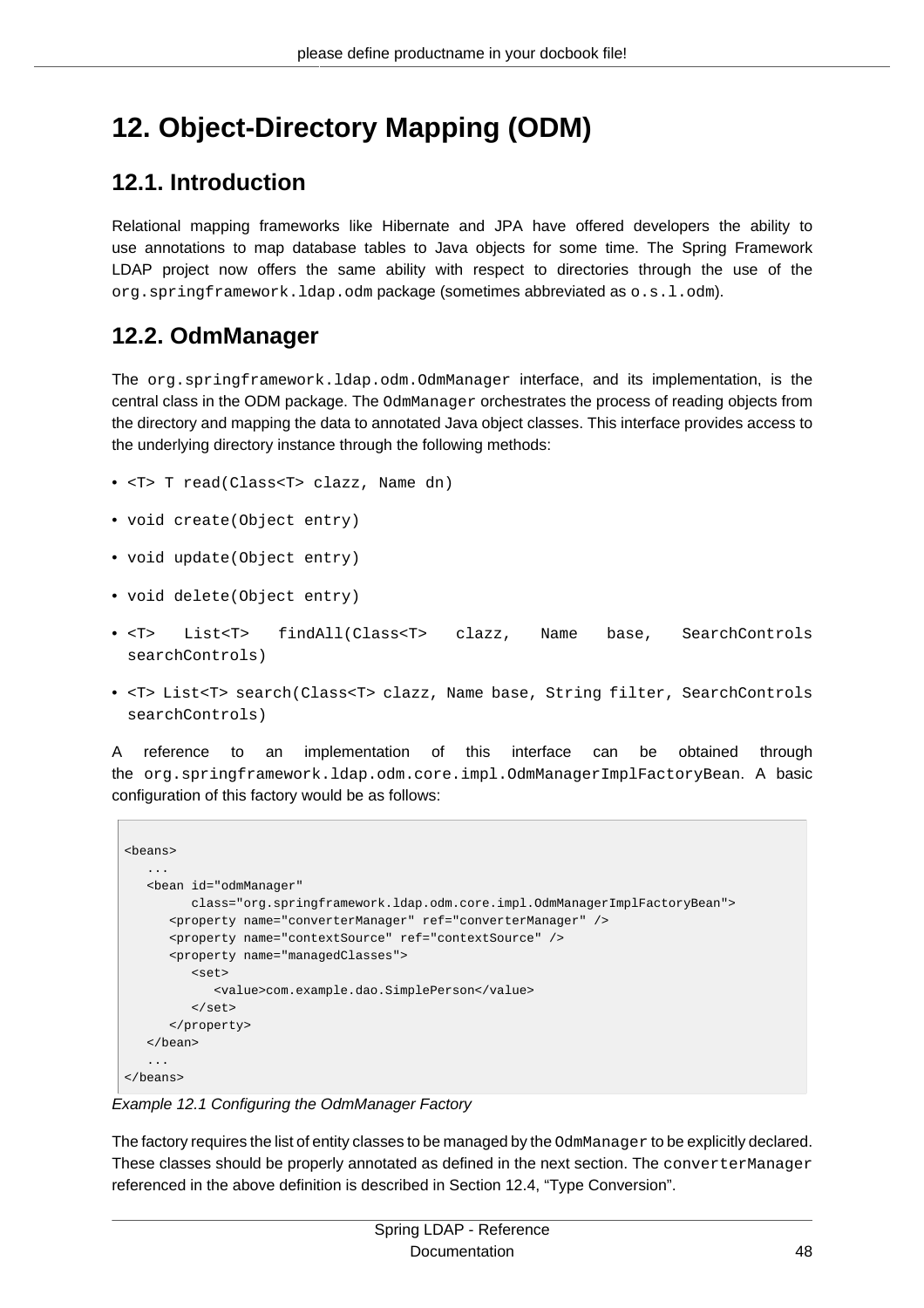## <span id="page-53-0"></span>**12.3. Annotations**

Entity classes managed by the OdmManager are required to be annotated with the annotations in the org.springframework.ldap.odm.annotations package. The available annotations are:

- @Entry Class level annotation indicating the objectClass definitions to which the entity maps. (required)
- @Id Indicates the entity DN; the field declaring this attribute must be a derivative of the javax.naming.Name class. (required)
- @Attribute Indicates the mapping of a directory attribute to the object class field.
- @Transient Indicates the field is not persistent and should be ignored by the OdmManager.

The @Entry and @Id attributes are required to be declared on managed classes. @Entry is used to specify which object classes the entity maps too. All object classes for which fields are mapped are required to be declared. Also, in order for a directory entry to be considered a match to the managed entity, all object classes declared by the directory entry must match be declared by in the @Entry annotation.

The @Id annotation is used to map the distinguished name of the entry to a field. The field must be an instance of javax.naming.Name or a subclass of it.

The @Attribute annotation is used to map object class fields to entity fields. @Attribute is required to declare the name of the object class property to which the field maps and may optionally declare the syntax OID of the LDAP attribute, to guarantee exact matching. @Attribute also provides the type declaration which allows you to indicate whether the attribute is regarded as binary based or string based by the LDAP JNDI provider.

The @Transient annotation is used to indicate the field should be ignored by the OdmManager and not mapped to an underlying LDAP property.

## <span id="page-53-1"></span>**12.4. Type Conversion**

The OdmManager relies on the org.springframework.ldap.odm.typeconversion package to convert LDAP attributes to Java fields. The main interface in this class is the org.springframework.ldap.odm.typeconversion.ConverterManager. The default ConverterManager implementation uses the following algorithm when parsing objects to convert fields:

- 1. Try to find and use a Converter registered for the fromClass, syntax and toClass and use it.
- 2. If this fails, then if the toClass isAssignableFrom the fromClass then just assign it.
- 3. If this fails try to find and use a Converter registered for the fromClass and the toClass ignoring the syntax.
- 4. If this fails then throw a ConverterException.

Implementations of the ConverterManager interface can be obtained from the o.s.l.odm.typeconversion.impl.ConvertManagerFactoryBean. The factory bean requires converter configurations to be declared in the bean configuration.

The converterConfig property accepts a set of ConverterConfig classes, each one defining some conversion logic. A converter config is an instance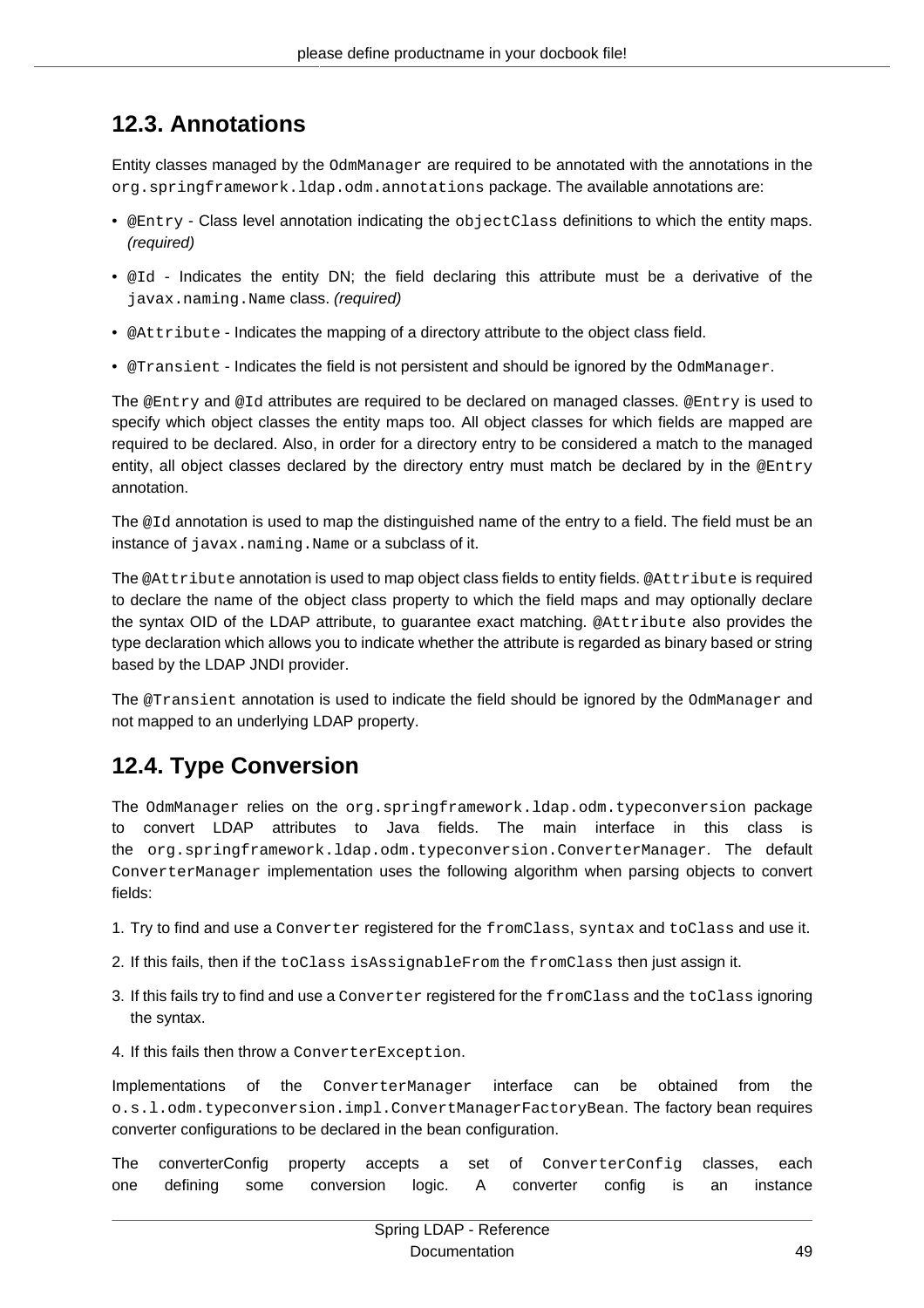of o.s.l.odm.typeconversion.impl.ConverterManagerFactoryBean.ConverterConfig. The config defines a set of source classes, the set of target classes, and an implementation of the org.springframework.ldap.odm.typeconversion.impl.Converter interface which provides the logic to convert from the fromClass to the toClass. A sample configuration is provided in the following example: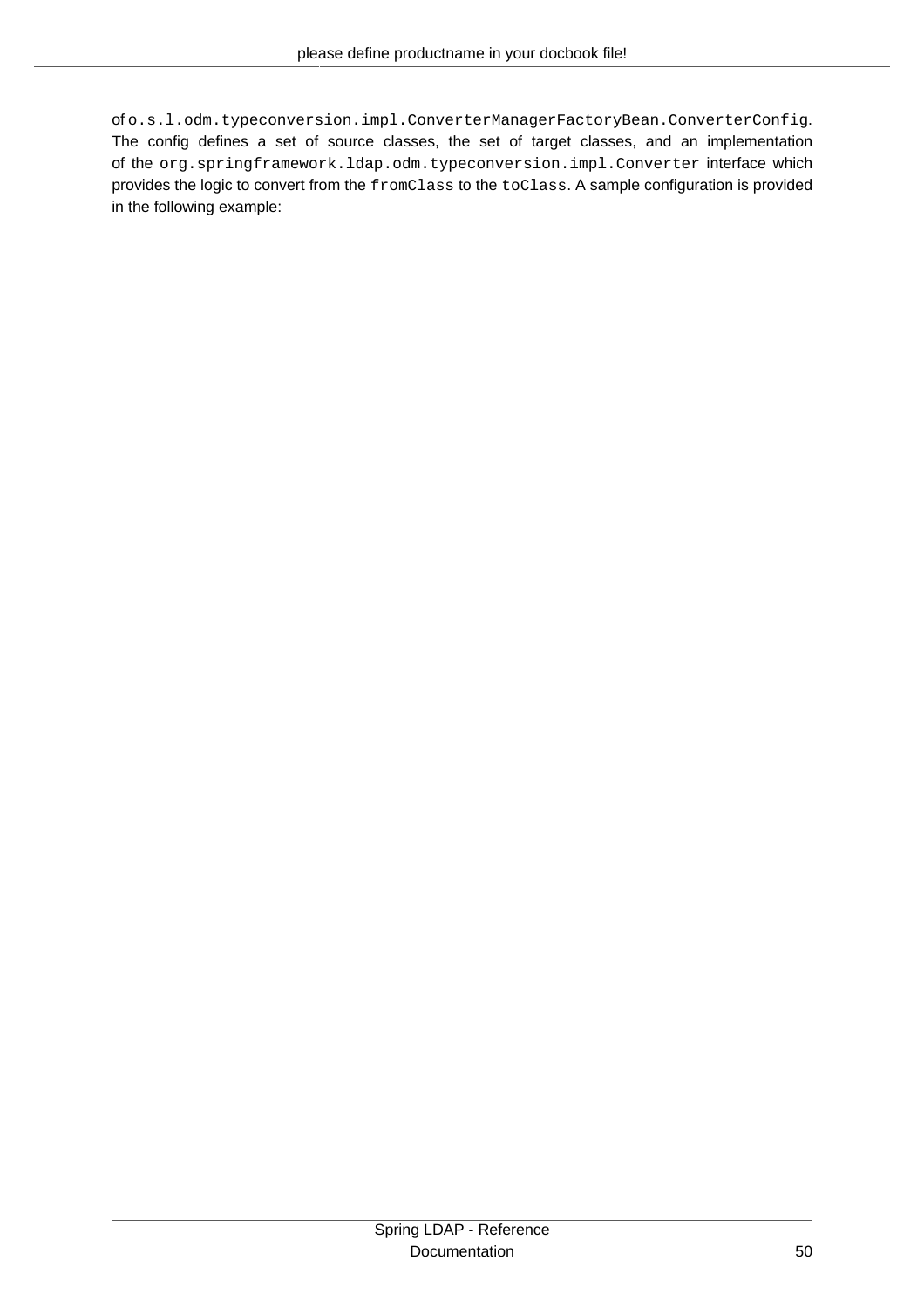```
<bean id="fromStringConverter"
 class="org.springframework.ldap.odm.typeconversion.impl.converters.FromStringConverter" /
>
<bean id="toStringConverter"
   class="org.springframework.ldap.odm.typeconversion.impl.converters.ToStringConverter" /
>
<bean id="converterManager"
   class="org.springframework.ldap.odm.typeconversion.impl.ConverterManagerFactoryBean">
    <property name="converterConfig">
       <set>
       <bean class="org.springframework.ldap.odm.\
       typeconversion.impl.ConverterManagerFactoryBean$ConverterConfig">
             <property name="fromClasses">
                <set>
                   <value>java.lang.String</value>
                </set>
             </property>
             <property name="toClasses">
                <set>
                   <value>java.lang.Byte</value>
                   <value>java.lang.Short</value>
                   <value>java.lang.Integer</value>
                   <value>java.lang.Long</value>
                   <value>java.lang.Float</value>
                   <value>java.lang.Double</value>
                   <value>java.lang.Boolean</value>
                </set>
             </property>
             <property name="converter" ref="fromStringConverter" />
          </bean>
          <bean class="org.springframework.ldap.odm.\
   typeconversion.impl.ConverterManagerFactoryBean$ConverterConfig">
             <property name="fromClasses">
                <set>
                   <value>java.lang.Byte</value>
                   <value>java.lang.Short</value>
                   <value>java.lang.Integer</value>
                   <value>java.lang.Long</value>
                   <value>java.lang.Float</value>
                   <value>java.lang.Double</value>
                   <value>java.lang.Boolean</value>
               \langle/set>
             </property>
             <property name="toClasses">
                <set>
                   <value>java.lang.String</value>
                </set>
             </property>
             <property name="converter" ref="toStringConverter" />
          </bean>
       </set>
    </property>
</bean>
```
Example 12.2 Configuring the Converter Manager Factory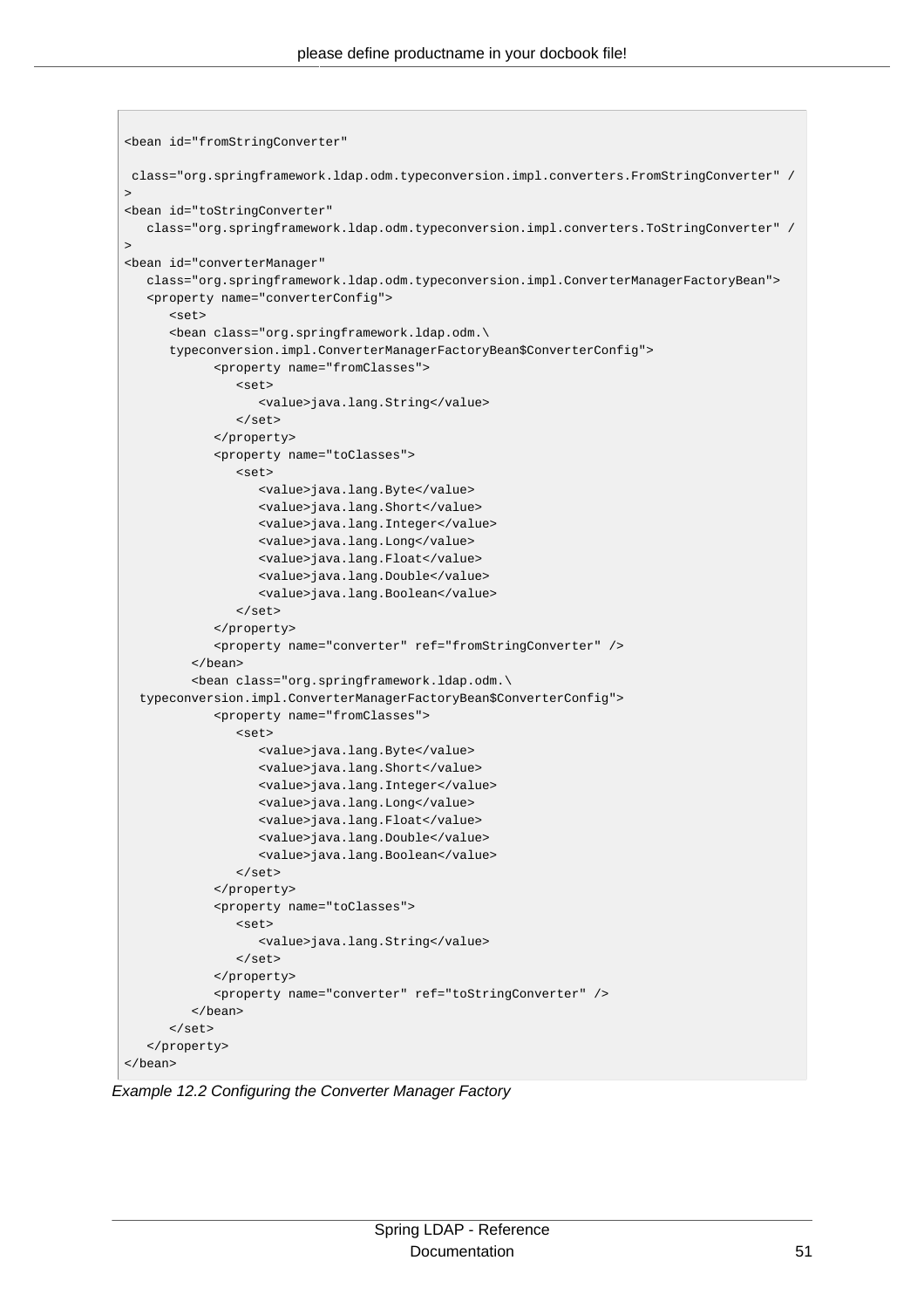## <span id="page-56-0"></span>**12.5. Execution**

After all components are configured, directory interaction can be achieved through a reference to the OdmManager, as shown in this example:

```
public class App {
   private static Log log = LogFactory.getLog(App.class);
    private static final SearchControls searchControls = 
      new SearchControls(SearchControls.SUBTREE_SCOPE, 100, 10000, null, true, false);
    public static void main( String[] args ) {
       try {
          ApplicationContext context = new
 ClassPathXmlApplicationContext("applicationContext.xml");
         OdmManager manager = (OdmManager) context.getBean("odmManager");
  List<SimplePerson> people = manager.search(SimplePerson.class,
     new DistinguishedName("dc=example,dc=com"), "uid=*", searchControls);
          log.info("People found: " + people.size());
          for (SimplePerson person : people) {
             log.info( person );
          }
       } catch (Exception e) {
          e.printStackTrace();
       }
    }
}
```
Example 12.3 Execution